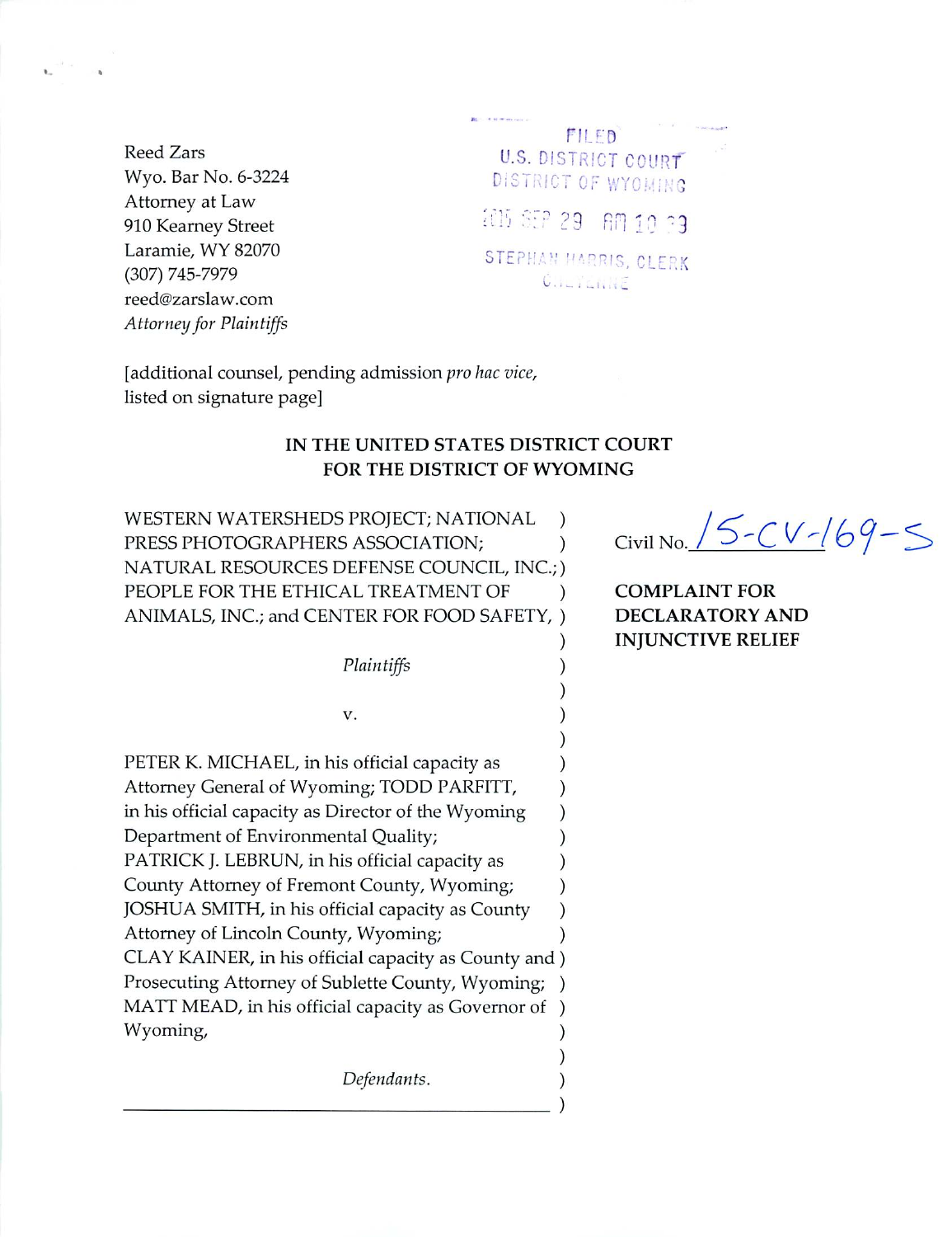1. In 2015, the Wyoming Legislature passed two unconstitutional bills, codified at Wyoming Statutes § 6-3-414 and § 40-26-101, to prevent private citizens and citizen groups from discovering harmful practices and conditions on federal, state, and private property, and communicating evidence of those practices and conditions to the appropriate federal and state authorities. These laws, referred to here as the Data Censorship Statutes, impose criminal and civil liability on persons who enter open public or private land without specific permission to collect "resource data"—whether it be pictures of noxious weeds, samples of polluted water, videos of injured animals, or

even notes on the landscape—and then communicate that data to a federal or state government agency.

2. Wyoming's Data Censorship Statutes suppress and punish expressive activity—including particularly citizens' communication of resource data to their government—in violation of both the Petition Clause and the Free Speech Clause of the First Amendment. The Statutes target groups and individuals that hold beliefs unpopular with the Wyoming Legislature, in violation of the Equal Protection Clause of the Fourteenth Amendment. And the Statutes substantially interfere with federal environmental and administrative law in violation of the U.S. Constitution's Supremacy Clause. Plaintiffs have no choice but to sue to invalidate these Statutes, because the laws are aimed directly at Plaintiffs' and their members' constitutionally protected activities.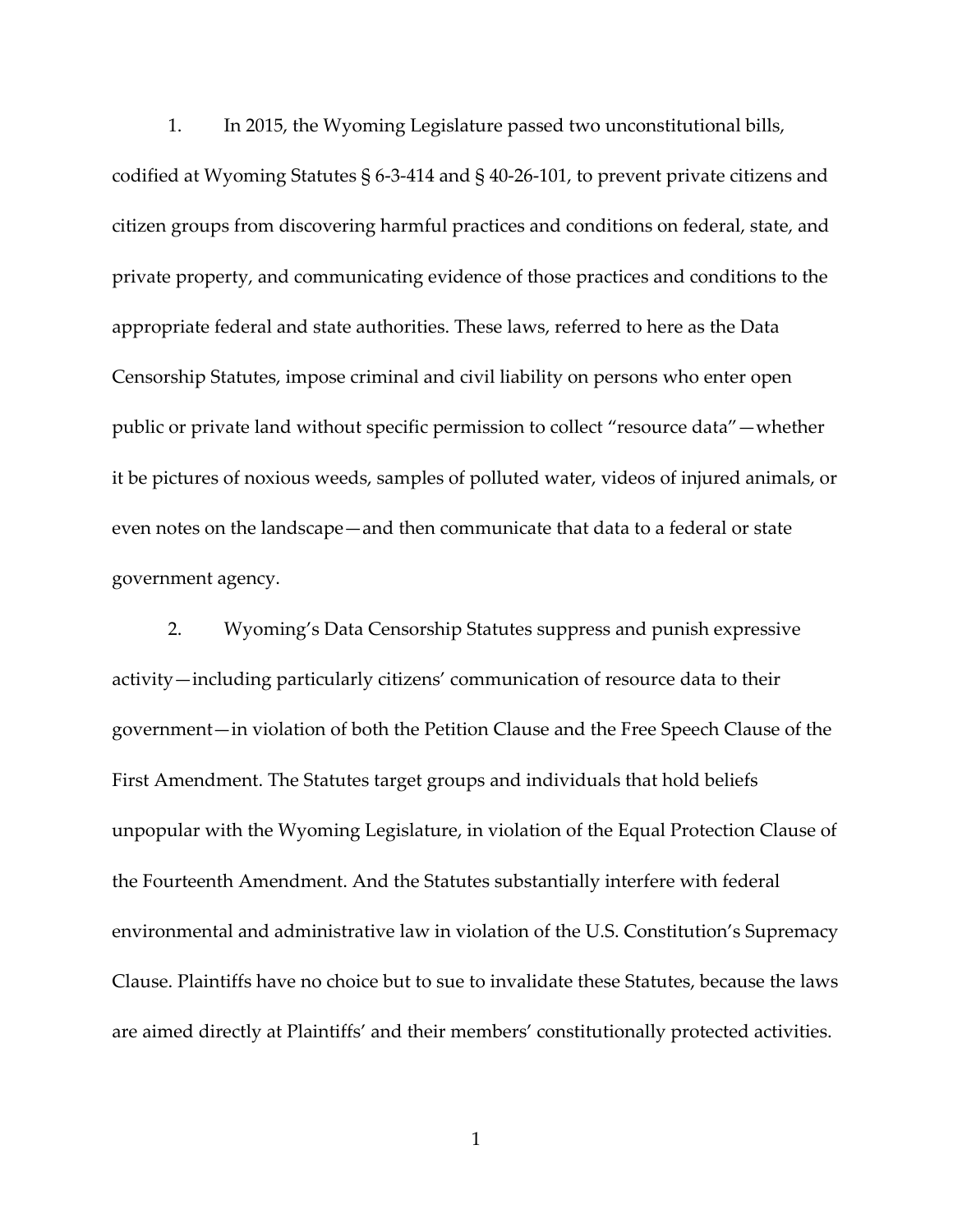3. Although the Data Censorship Statutes are clothed in the language of antitrespass statutes, they have little in common with Wyoming's traditional trespass laws. *Compare* Wyo. Stat. §§ 6-3-414, 40-26-101, *with* Wyo. Stat. § 6-3-303 (preexisting criminal trespass statute); *Salisbury Livestock Co. v. Colo. Cent. Credit Union*, 793 P.2d 470, 473 & n.1 (Wyo. 1990); *R.O. Corp. v. John H. Bell Iron Mountain Ranch Co*., 781 P.2d 910, 912 (Wyo. 1989). The Data Censorship Statutes punish even *authorized* entry onto public land, if the entrant does not have specific permission to collect resource data. Wyo. Stat. §§ 6-3-414(a), 40-26-101(a). They penalize even *mistaken* entry onto private land, although Wyoming's longstanding trespass statute does not. *Cf.* Wyo. Stat. § 6-3-303. And they prohibit unauthorized entry onto public and private land to collect resource data *only* if that data is "submitted or intended to be submitted" to a government agency. *Id*. §§ 6-3-414(d)(i). Thus, the Data Censorship Statutes do not punish individuals for unauthorized entry *per se.* They instead single out for punishment citizens who enter land without specific authorization to collect resource data, where the citizens intend to communicate that data to government authorities, or the data are otherwise submitted to those authorities.

4. The Wyoming Legislature was not coy about its purposes. The Data Censorship Statutes were enacted after Wyoming livestock interests sued Western Watersheds Project, a plaintiff in this case, for allegedly trespassing while collecting water quality samples. Western Watersheds had collected data that revealed potentially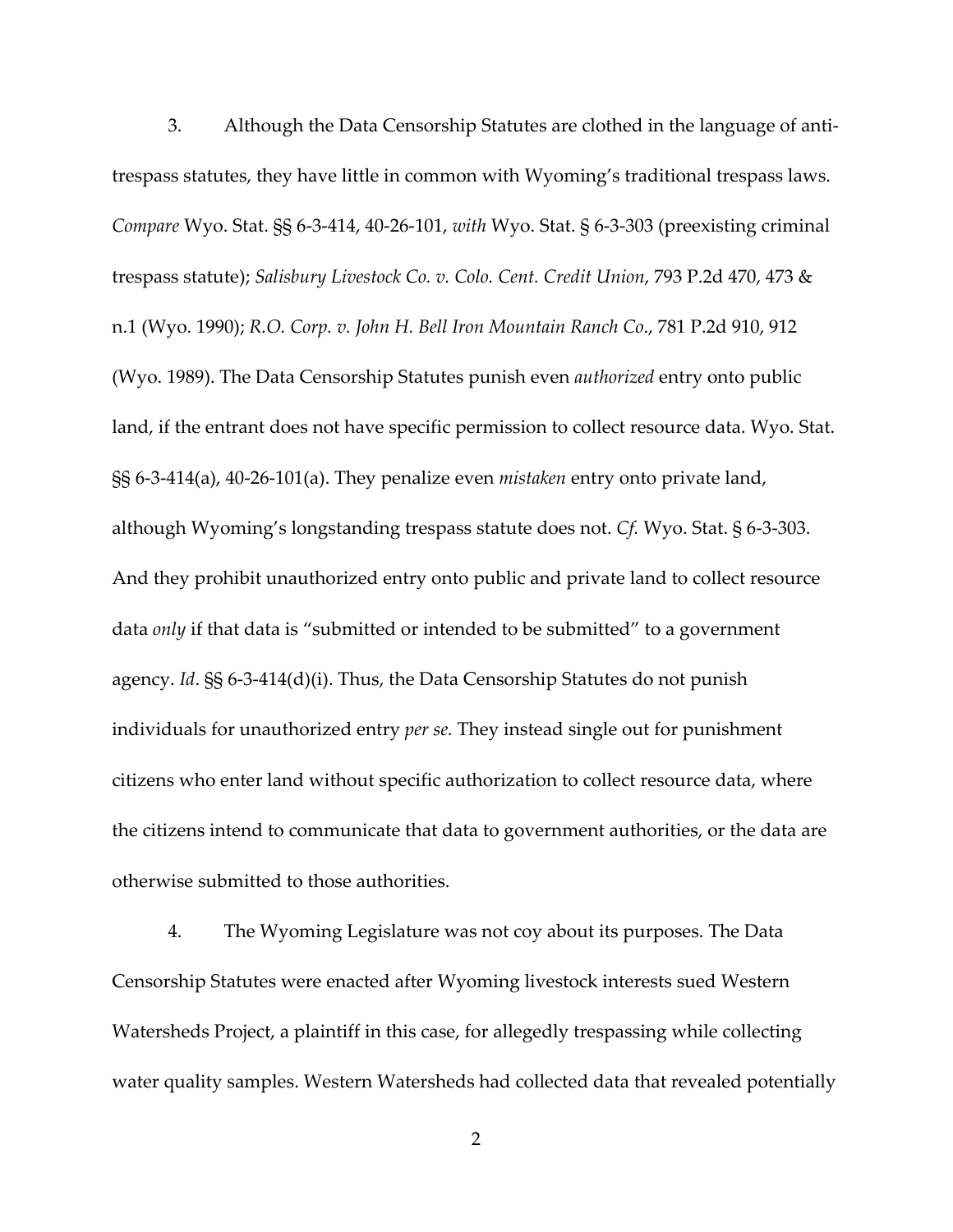unlawful water pollution and federal grazing permit violations, and had given that data to the government. Relying on Western Watersheds' data, the Wyoming Department of Environmental Quality had in 2012 included three streams on a list of waterbodies that violate state water quality standards. In response, and at the urging of the livestock industry, the Wyoming Legislature enacted the Data Censorship Statutes for the specific purpose of deterring and punishing persons who gather such environmental data without express authorization, if the data is (or is intended to be) reported to lawful authorities.

5. The First Amendment to the U.S. Constitution does not allow any state to directly restrict expression in this manner. Preventing Americans from communicating with their government is not an interest that the Constitution recognizes as legitimate.

6. The Petition Clause of the First Amendment singles out for particular protection communication by citizens with their government. Indeed, the right of citizens to petition the government is "among the most precious of the liberties safeguarded by the Bill of Rights," *United Mine Workers of Am., Dist. 12 v. Illinois State Bar Ass'n*, 389 U.S. 217, 222 (1967). *"'*[E]xcept in the most extreme circumstances,'" citizens' exercise of that right "'cannot be punished . . . without violating those fundamental principles of liberty and justice which lie at the base of all civil and political institutions.'" *Mercatus Group, LLC v. Lake Forest Hosp.*, 641 F.3d 834, 846 (7th Cir. 2011) (quoting *McDonald v. Smith*, 472 U.S. 479, 486 (1985) (Brennan, J., concurring)).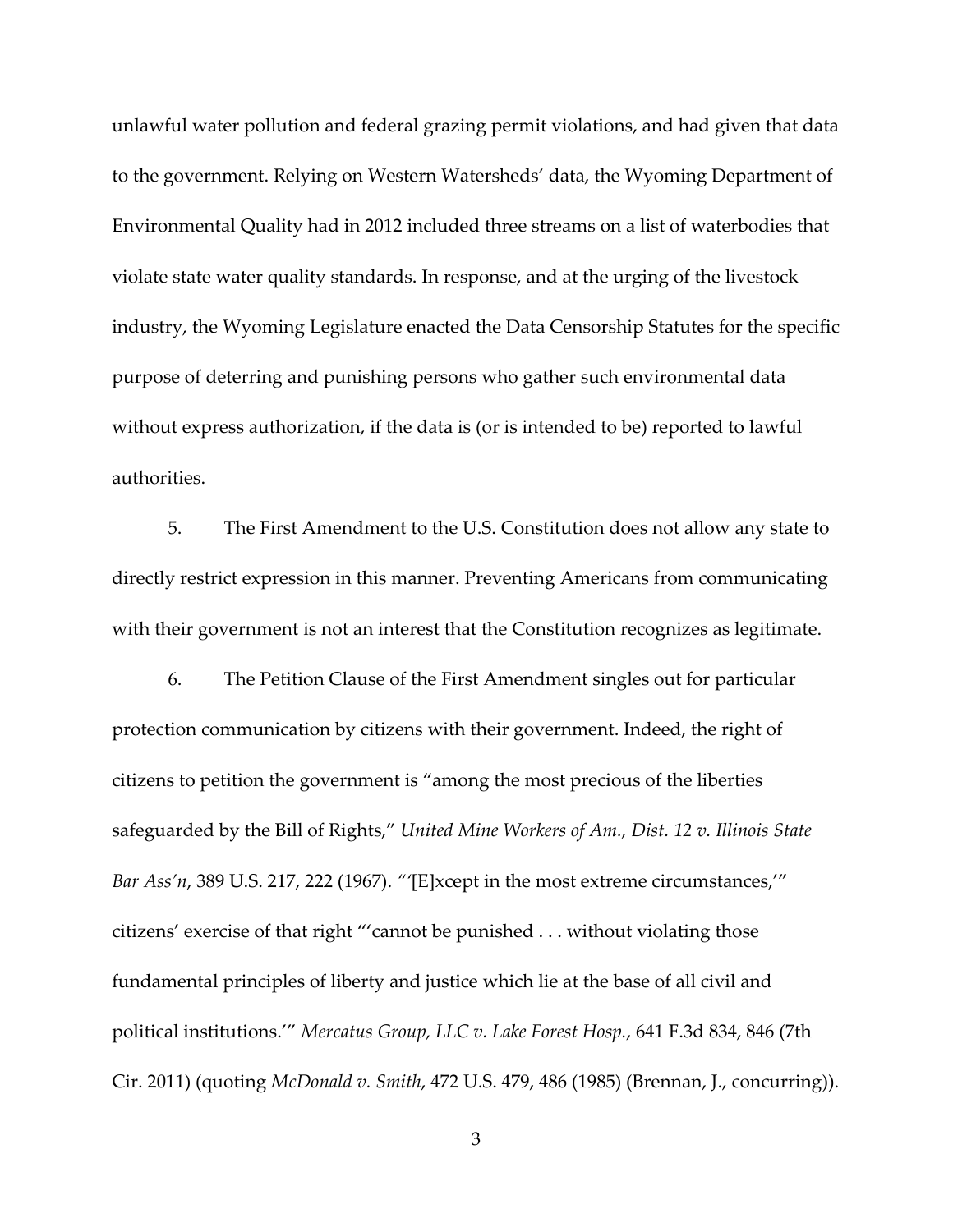This is so because "[t]he very idea of a government, republican in form, implies a right on the part of its citizens . . . to petition for a redress of grievances." *De Jonge v. Oregon*, 299 U.S. 353, 364 (1937) (internal quotation marks omitted).

7. Wyoming's decision to punish communications between Americans and their government is particularly invidious because the Data Censorship Statutes target communications based both on content (the communication must concern resource data and be directed to the government) and viewpoint (the communication is objectionable to the landowner). The First Amendment's Speech Clause generally does not permit the government to regulate speech based on the subject of the communication, *Reed v. Town of Gilbert*, 135 S. Ct. 2218, 2226 (2015), let alone "based on hostility . . . towards the underlying message expressed," *R.A.V. v. City of St. Paul*, 505 U.S. 377, 386 (1992). Yet that is what Wyoming has attempted to do.

8. Wyoming's adoption of the Data Censorship Statutes was motivated, at least in significant part, by the Wyoming Legislature's animus toward groups that, during the legislative debates, various legislators referred to as "activist[s]," "extremists," "nefarious," and "evil." One senator referred to the "incident" that prompted the legislation as an "attack on property rights" by "a group of people that don't necessarily see [things] the same way." The legislature's decision to single out for punishment groups whose views the Legislature dislikes violates the Equal Protection Clause of the Fourteenth Amendment.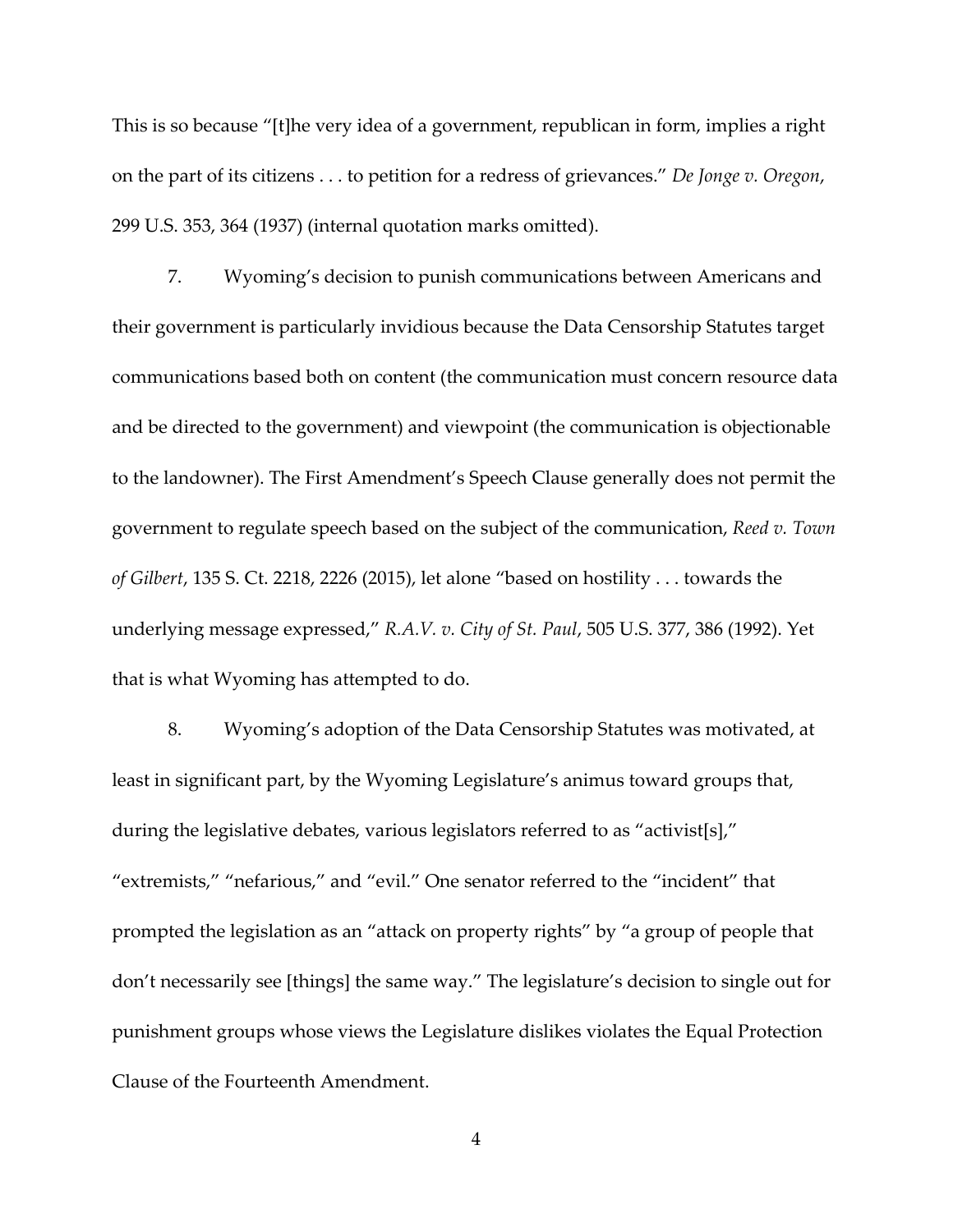9. The Data Censorship Statutes not only obstruct the ability of Americans to collect and communicate such resource data to government agencies, they also require government agencies to ignore—and in some cases, to expunge—resource data that a member of the public or the media has collected from open land in Wyoming without express authorization. The Statutes are thus designed both to truncate public involvement and to require government agencies to act in ignorance. This result would directly undermine the implementation of federal environmental law, which depends, in part, on the ability of Americans to communicate information about land and land use to government agencies, and on the power of government agencies to consider and appropriately rely on such data. For example, the Clean Water Act and its regulations requires federal and state implementing agencies to consider data submitted by citizen scientists that identify impaired waterways, 40 C.F.R. § 130.7(b)(5)(iii); *see generally* 33 U.S.C. § 1313(d), or that concern a discharge permit, 40 C.F.R. §§ 124.12(c), 124.14(b). Similarly, the Endangered Species Act, 16 U.S.C. § 1533(b)(3)(A), the Federal Land Policy and Management Act, 43 U.S.C. §§ 1712(f), 1739, the National Forest Management Act, 16 U.S.C. § 1604(d), 36 C.F.R. §§ 218.5, 218.24, 218.25, and the National Environmental Policy Act, 42 U.S.C. § 4332; 40 C.F.R. § 1503.1(a)(3), encourage public submission of data to government agencies and require those agencies to consider and evaluate data submitted by the public. The give and take of information between citizens and government officials is so fundamental to administrative law that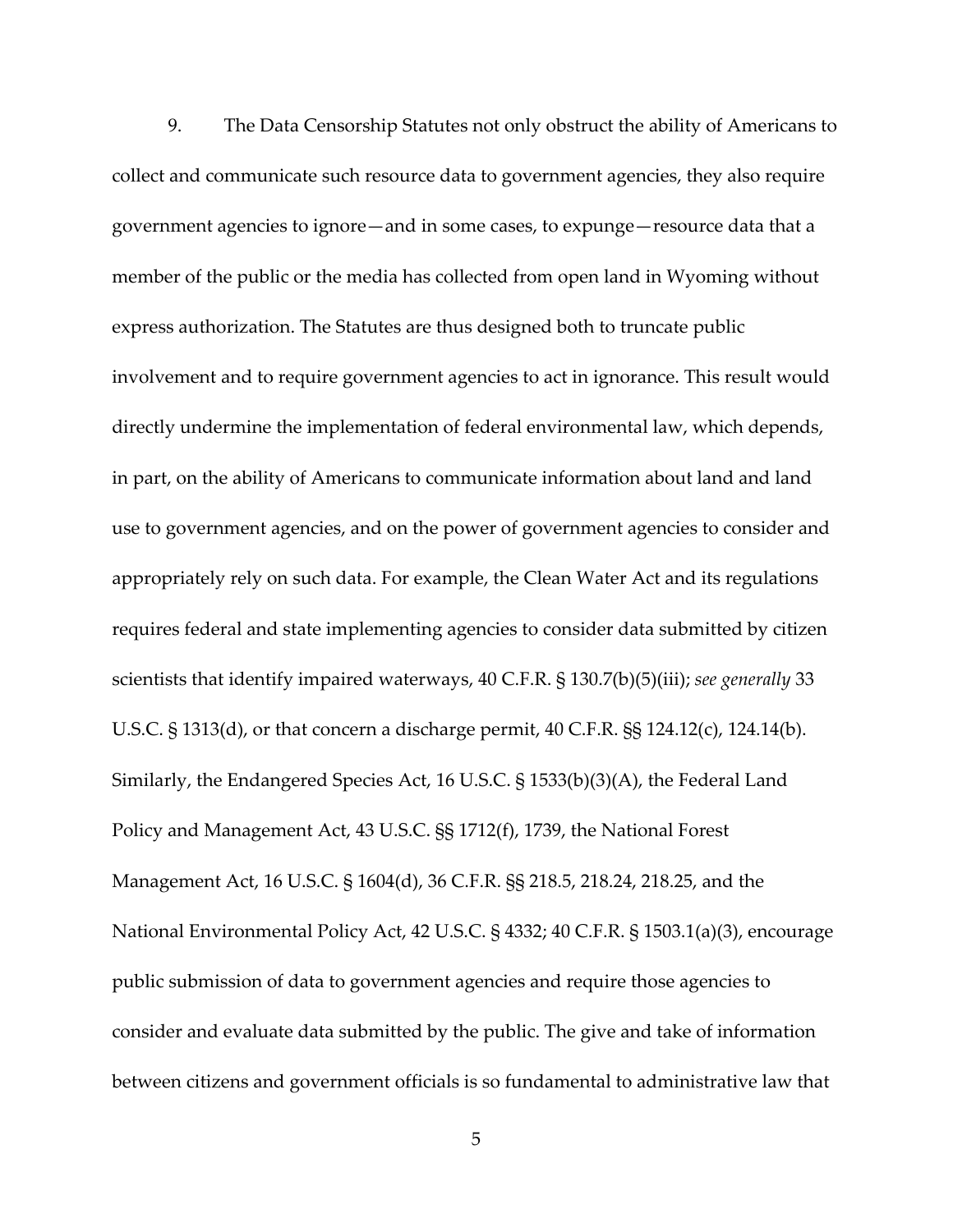it is a key requirement of the Administrative Procedure Act. 5 U.S.C. § 553(c). The Data Censorship Statutes substantially interfere with the accomplishment of these federal environmental and administrative laws. Accordingly, the Data Censorship Statutes are preempted by the Supremacy Clause of the U.S. Constitution. *See* U.S. Const., art. VI, cl. 2.

10. The impact of Wyoming's Data Censorship Statutes on Plaintiffs is serious. The Statutes are aimed directly at Plaintiffs, and place Plaintiffs and their members in jeopardy for acting to protect public health, the environment, and animal welfare, as well as for informing public debate and governmental decisionmaking on issues of considerable public concern. Plaintiffs and their members collect and publicly report data on environmental conditions and misconduct, animal cruelty and abuse, and land use and misuse. Plaintiffs wish to continue such data collection and public reporting. The Data Censorship Statutes are designed to deter them from doing so.

11. The Data Censorship Statutes threaten punishment even of citizens who intend to comply fully with the law. The Statutes apply to all Wyoming land beyond town and city boundaries; to public as well as to private property; to park land as well as to rural yards; and to unfenced forests as well as to posted ranges. And the Statutes apply to any American who crosses a property boundary on such lands without permission, even if inadvertently, if the individual intends to gather resource data for submission to the government.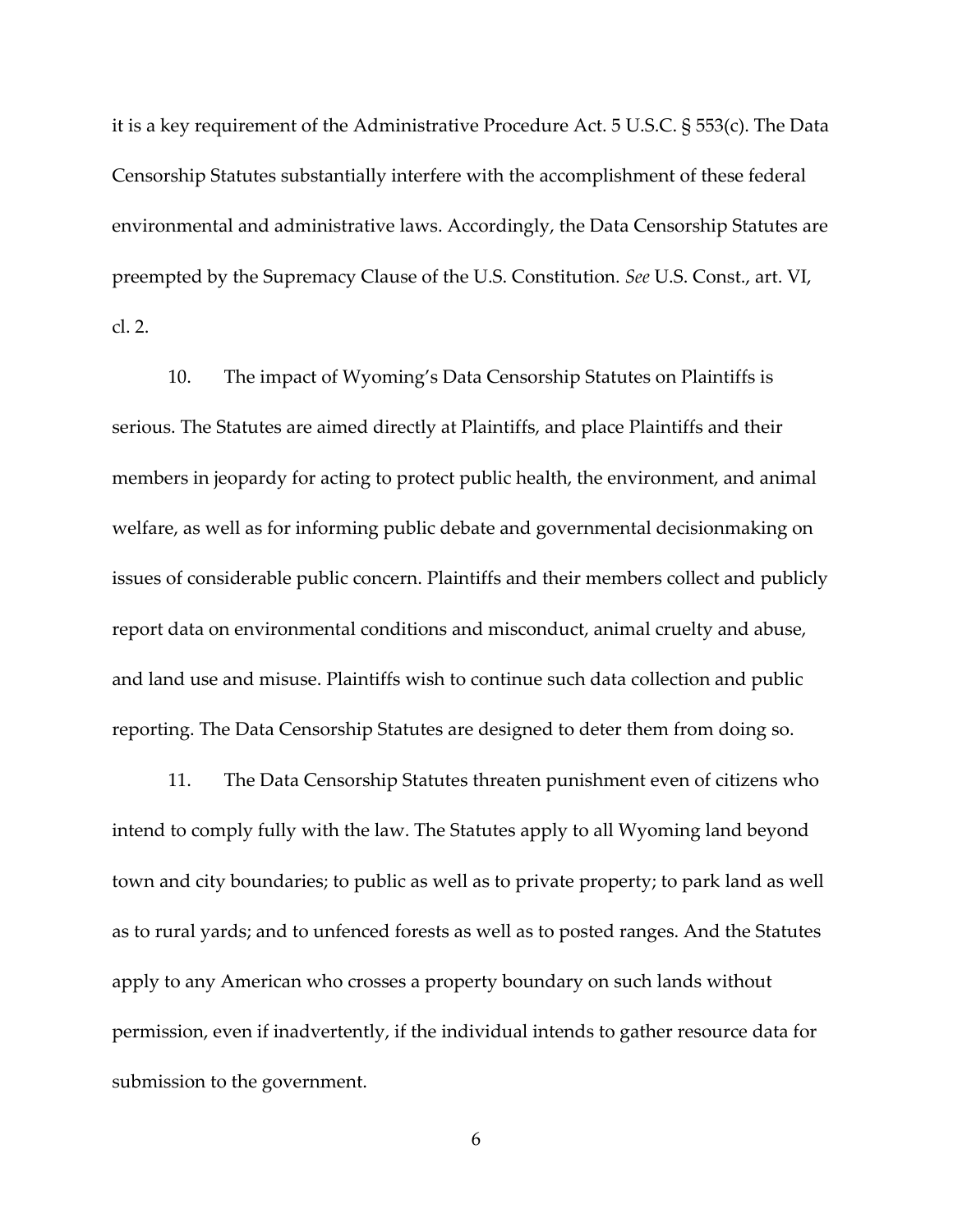12. Wyoming is a big state, and much of it is federal public land. Property lines are frequently unmarked. As the U.S. Court of Appeals for the Tenth Circuit recently recognized, there are areas in Wyoming that are "a jumble of federal, private, and state land," where there are "no fences, cattle, notice of private property, or other postings." *Wyoming v. Livingston*, 443 F.3d 1211, 1215 (10th Cir. 2006). In some instances, it has been necessary to conduct a survey to determine where a road right-of-way ends and private land begins. *Id.* at 1216, 1229.

13. Plaintiffs cannot take the risk that they will be prosecuted or sued under the Data Censorship Statutes for collecting and reporting data that they believe they can lawfully collect. The U.S. Constitution does not permit Wyoming to criminalize and punish such conduct. Because the Data Censorship Statutes are unconstitutional both facially and as applied to Plaintiffs, Plaintiffs respectfully ask this Court to declare the Statutes void and to enjoin their enforcement.

#### **Jurisdiction and Venue**

14. This action arises under the U.S. Constitution, including the Free Speech and Petition Clauses of the First Amendment to the U.S. Constitution; the Due Process and Equal Protection Clauses of the Fourteenth Amendment to the U.S. Constitution; and the Supremacy Clause of the U.S. Constitution. This action also arises under federal statutes and regulations, including 42 U.S.C. §§ 1983 and 1988; the Clean Water Act and implementing regulations, 33 U.S.C. § 1313(d), 40 C.F.R. § 130.7(b)(5)(iii), 40 C.F.R.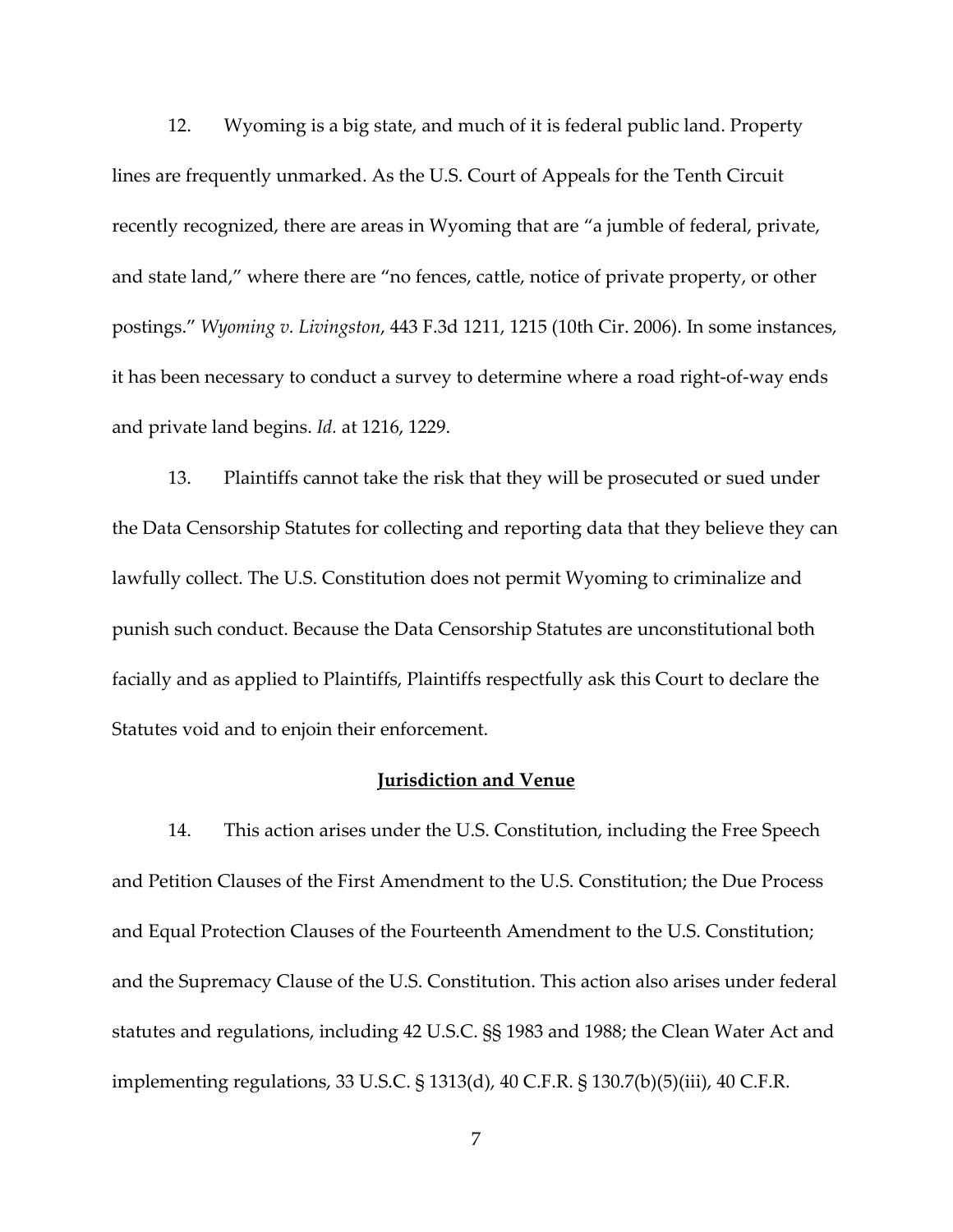§§ 124.12(c), 124.14(b); the Endangered Species Act, 16 U.S.C. § 1533(b)(3)(A); the Federal Land Policy and Management Act, 43 U.S.C. §§ 1712(f), 1739; the National Forest Management Act, 16 U.S.C. § 1604(d), and implementing regulations, 36 C.F.R. §§ 218.5, 218.24, 218.25; the National Environmental Policy Act, 42 U.S.C. § 4332, and implementing regulations, 40 C.F.R. § 1503.1(a)(3); and the Administrative Procedure Act, 5 U.S.C. § 553(c). This action also arises under the Court's inherent equitable jurisdiction.

15. This Court has jurisdiction over the subject matter of this action pursuant to 28 U.S.C. § 1331 and 28 U.S.C. § 1343. This Court may award Plaintiffs declaratory and injunctive relief pursuant to the Declaratory Judgment Act, 28 U.S.C. §§ 2201-02, and this Court's inherent equitable jurisdiction.

16. Venue is proper in the U.S. District Court for the District of Wyoming pursuant to 28 U.S.C. § 1391(b). Each Defendant resides in this judicial district. This action challenges the constitutionality of a statute enacted in, and that (if valid) would apply in, this judicial district.

# **Plaintiffs**

# **Western Watersheds Project**

17. Western Watersheds Project (Western Watersheds) is a non-profit conservation group, founded to protect and restore western watersheds and wildlife through education, public policy, and litigation. Western Watersheds has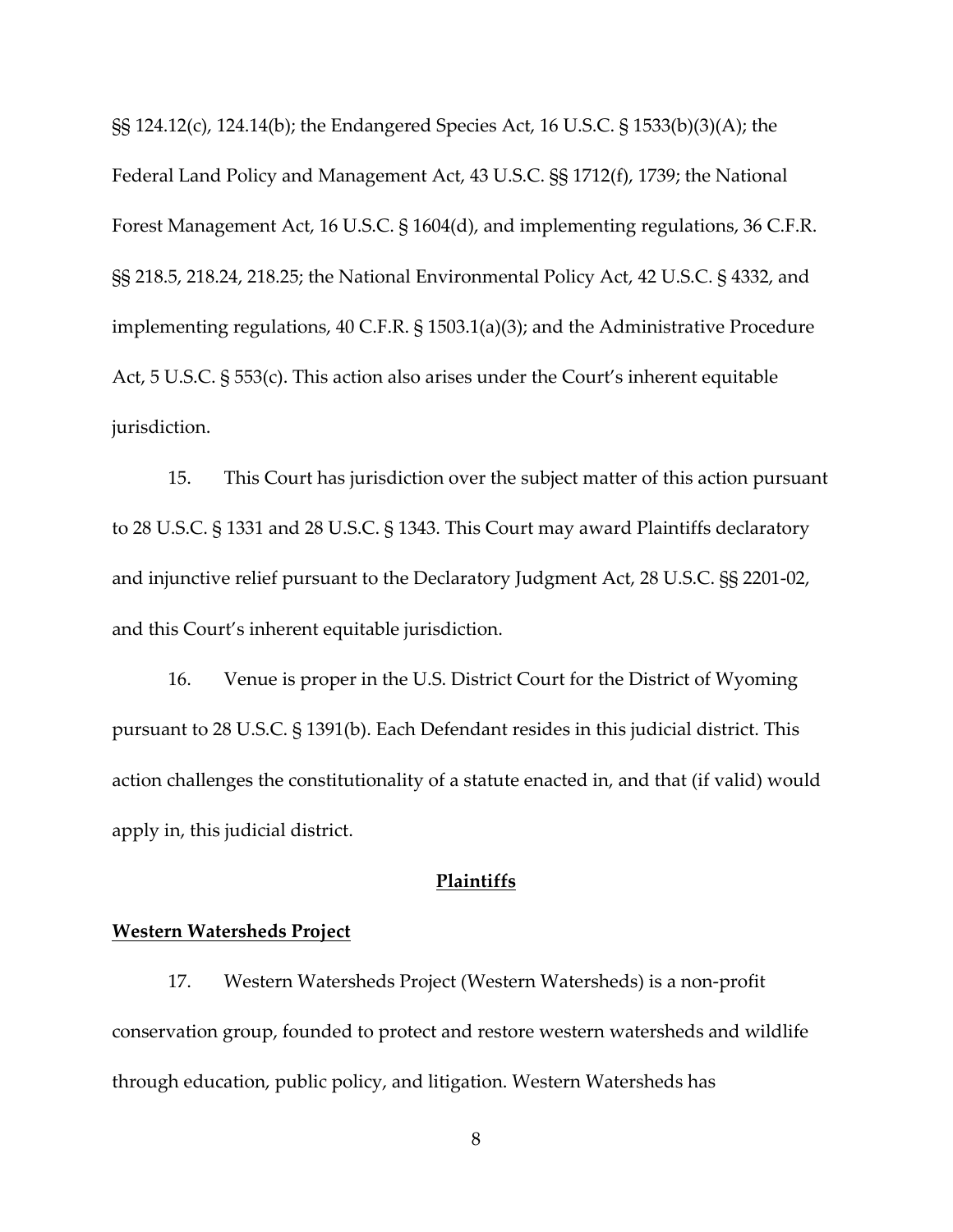approximately 90 members in Wyoming, with field offices in Wyoming and in other states. Western Watersheds works to improve public land management throughout the western United States, with a primary focus on the negative impacts of livestock grazing on 250 million acres of western public land, including negative impacts to ecological, biological, cultural, historic, archaeological, and scenic resources. Western Watersheds undertakes investigative work, such as collection of water samples, to document harms from livestock grazing on public land. Western Watersheds has been accused of trespassing to collect such data in Fremont Lincoln, and Sublette Counties. Some investigatory work that the group has undertaken in the past, and would like to undertake in the future would be unlawful under Wyoming Statutes § 6-3-414 and § 40- 26-101, although it is not unlawful under pre-existing Wyoming trespass law. Western Watersheds, its staff, and its members would continue this work but for their fear of criminal and civil liability under the Data Censorship Statutes.

18. For approximately a decade before the Data Censorship Statutes were enacted, Western Watersheds has been collecting water quality data on streams throughout Wyoming, including data on streams within Fremont, Lincoln, and Sublette Counties. Western Watersheds submitted such data to the Wyoming Department of Environmental Quality (DEQ) for the purposes of listing Impaired Waters under the Clean Water Act. Western Watersheds' data collection included measurements of *E. coli*, pH, turbidity, dissolved oxygen, and conductivity. Western Watersheds' data collection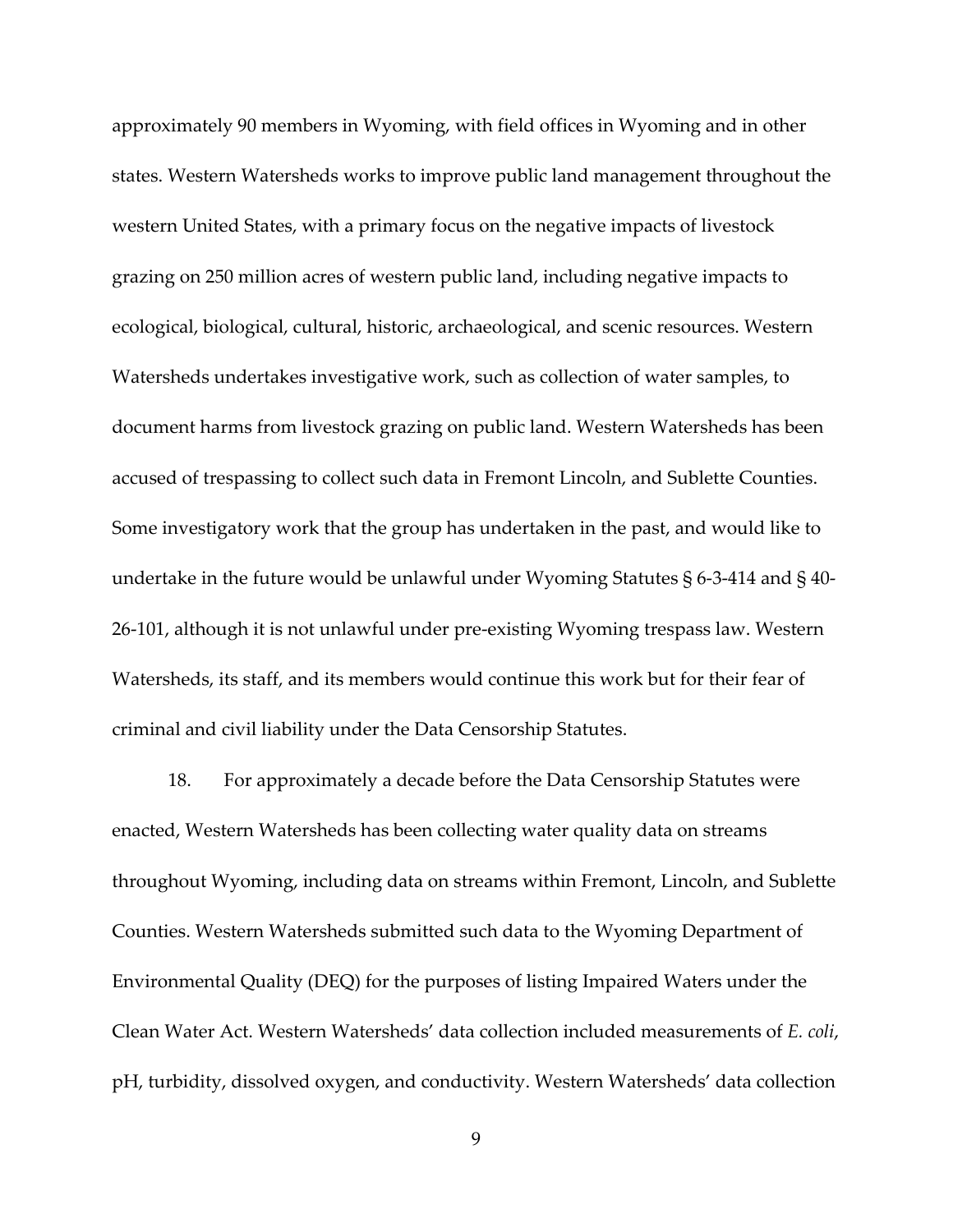uncovered high levels of *E. coli* contamination caused by livestock grazing on public land. Federal law requires DEQ to review the water quality of Wyoming waterways every two years and to solicit public input as part of its review. DEQ has accepted comments, including from Western Watersheds, pursuant to its 2014 review. Since the Data Censorship Statutes went into effect, however, Western Watersheds has had to cease its water quality data collection in many locations within Wyoming, including locations within Fremont, Lincoln, and Sublette Counties, for fear of criminal prosecution and civil liability. Western Watersheds is precluded from collection of this data until such time as the Data Censorship Statutes are overturned. This will significantly impair Western Watersheds' ability to participate in DEQ's biannual review of water quality, including its participation in DEQ's 2016 review of state water quality.

19. For about thirteen years before enactment of the Data Censorship Statutes, Western Watersheds collected a wide range of resource data related to the Bureau of Land Management's implementation of the Federal Land Policy and Management Act, 43 U.S.C. §§ 1701-1787. These activities occurred across the state of Wyoming, including in Fremont, Lincoln, and Sublette Counties. For example, Western Watersheds collected data related to: compliance with permit terms and conditions, trespass of livestock on public land, failure of private persons to comply with range improvement cooperative agreements, and upland and riparian use and impacts monitoring. Western Watersheds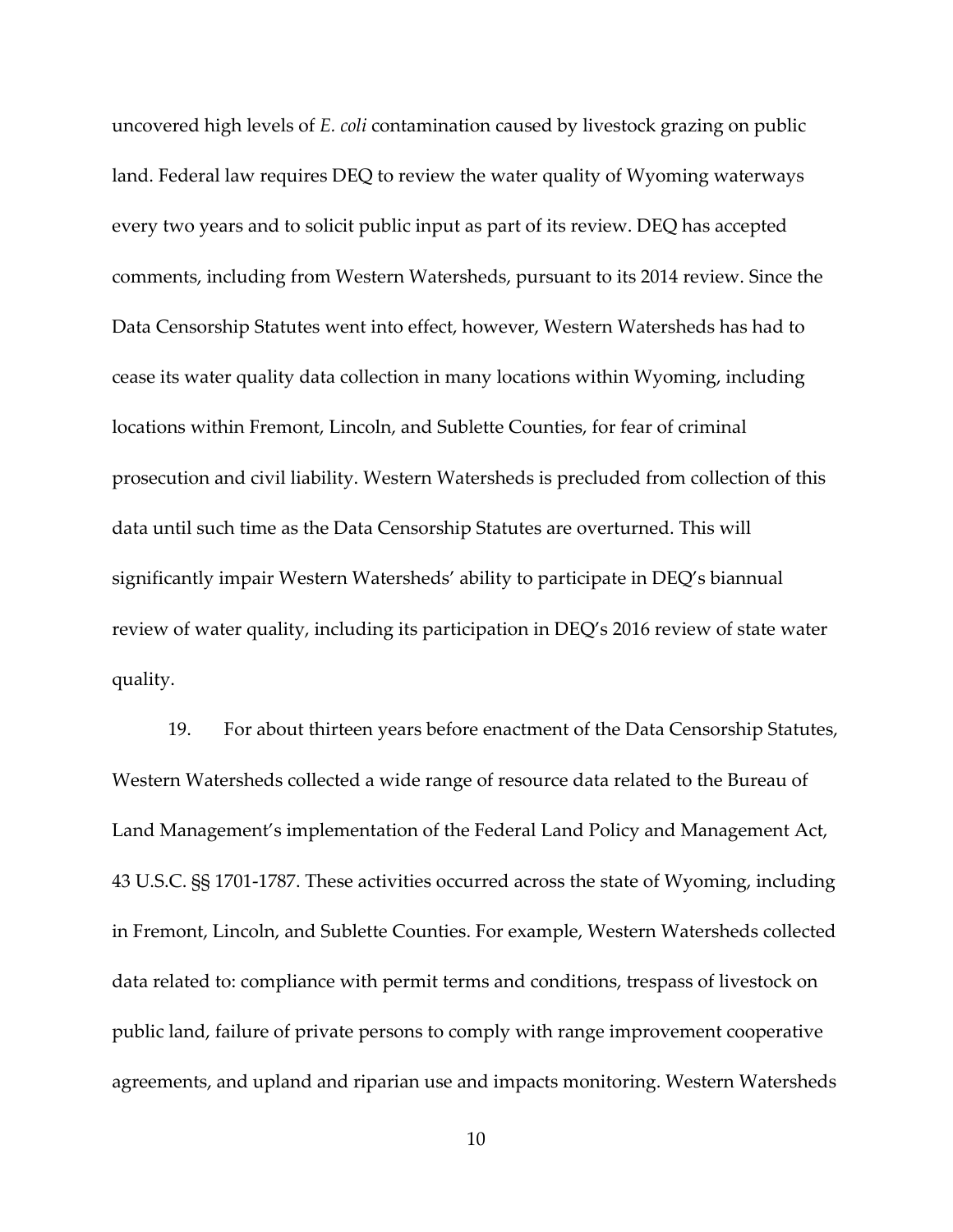communicated such data to the Bureau of Land Management to inform that agency's rangeland program administration, Rangeland Health Determinations, and permit renewal analysis processes. The Bureau accepts such public comments pursuant to its obligations under the Federal Land Policy and Management Act and the National Environmental Policy Act, 42 U.S.C. §§ 4321-4370h. However, since Wyoming enacted the Data Censorship Statutes, Western Watersheds has had to cease resource data collection related to the Bureau of Land Management's implementation of these federal statutes in Wyoming for fear of criminal prosecution and civil liability. This has impaired Western Watersheds' ability to participate in decisions the Bureau of Land Management makes pursuant to the Federal Land Policy and Management Act and related National Environmental Policy Act processes, including Western Watersheds' ability to participate in the Bureau's upcoming process to consider renewal of grazing permits in the Granite Mountain Common allotment, which is in Fremont County, and the Slate Creek allotment, which is in Lincoln County.

20. For about thirteen years before enactment of the Data Censorship Statutes, Western Watersheds collected a wide range of resource data related to the U.S. Forest Service's implementation of the National Forest Management Act, 16 U.S.C. §§ 1600- 1687. For example, Western Watersheds collected data related to: compliance with permit terms and conditions, trespass of livestock on public land, failure of private persons to comply with range improvement maintenance requirements, and upland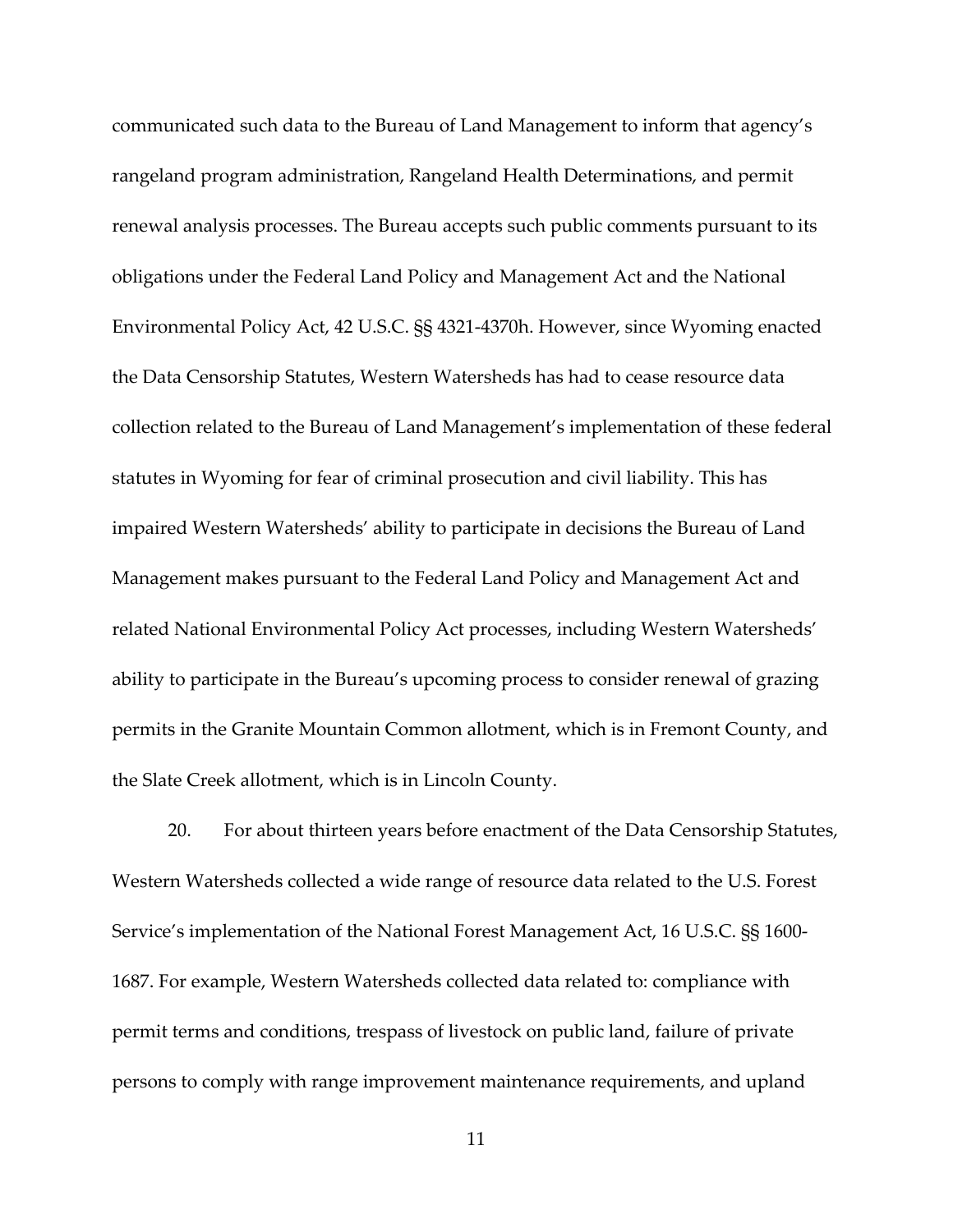and riparian use and impacts monitoring. Western Watersheds submitted such data to the Forest Service to inform that agency's rangeland program administration and permit renewal analysis processes. The Forest Service accepts such public comments pursuant to its obligations under the National Forest Management Act and the National Environmental Policy Act. However, since Wyoming enacted the Data Censorship Statutes, Western Watersheds has had to cease resource data collection related to the Forest Service's implementation of these federal statutes in Wyoming for fear of criminal prosecution and civil liability. This has impaired Western Watersheds' ability to participate in decisions the Forest Service makes pursuant to the National Forest Management Act and related National Environmental Policy Act processes, including Western Watersheds' ability to participate in the Forest Service's upcoming process to consider renewal of grazing permits in the Upper Green allotment, which is in Sublette County.

21. Western Watersheds has been, and continues to be, injured by the Data Censorship Statutes because the Statutes thwart Western Watersheds' intent, and have forced Western Watersheds to cancel plans, to enter public land in Wyoming without obtaining prior, written or verbal permission from the landowner, for the purpose of collecting resource data to submit to state and federal agencies. But for the threat of criminal prosecution and civil liability under these Statutes, Western Watersheds would follow through with its plans to collect such data. Only if these Statutes are struck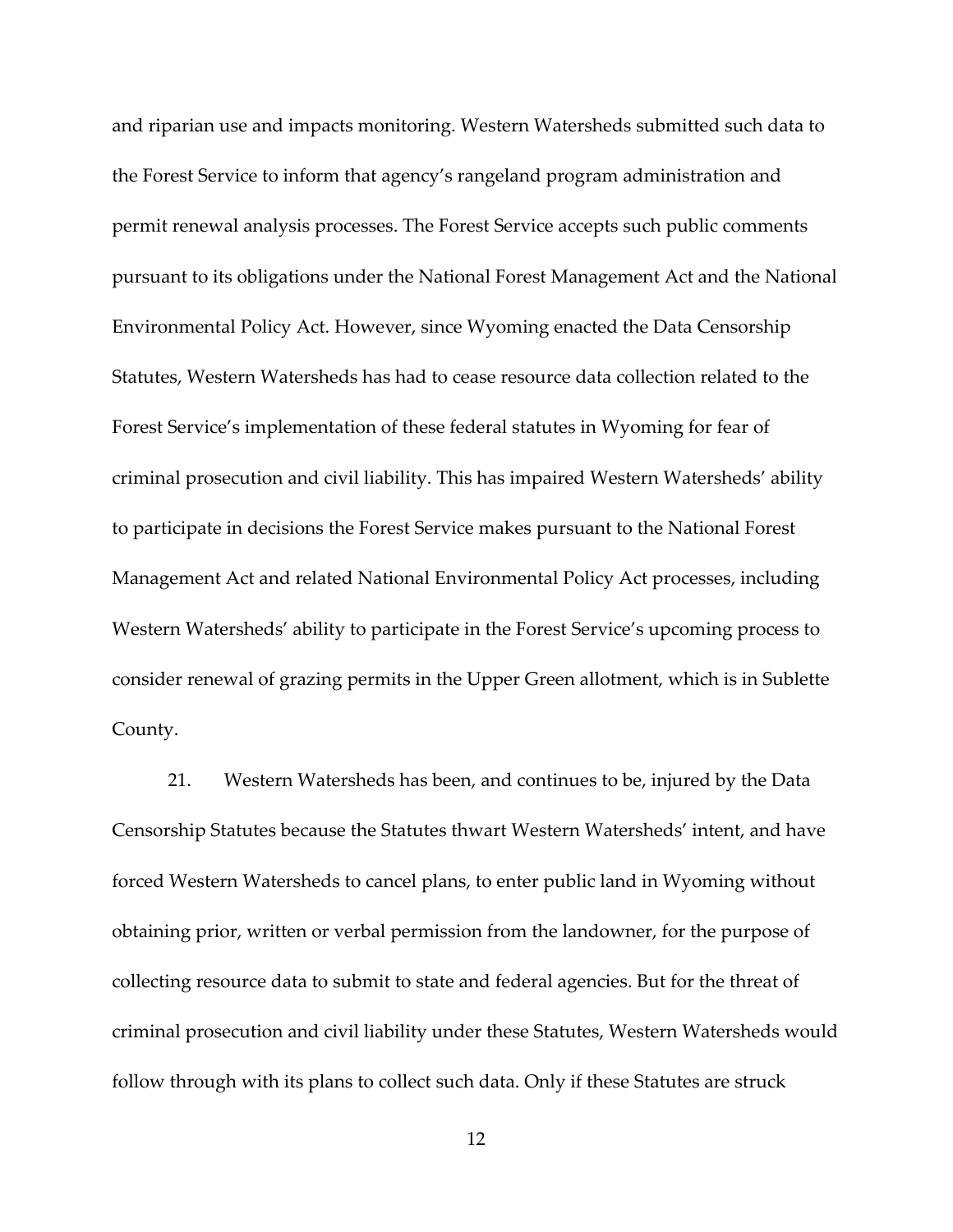down, and enforcement against Western Watersheds is enjoined, will the Statutes' injurious effect on Western Watersheds be redressed.

22. Western Watersheds also has been, and continues to be, injured by the Data Censorship Statutes because the Statutes have thwarted Western Watersheds' intent, and have blocked Western Watersheds' past and future plans, to collect resource data for admission as evidence in administrative proceedings before the Wyoming Department of Environmental Quality regarding impaired surface waters. But for the Statutes' purported bar on the admission of such evidence in administrative proceedings, and the Statutes' requirement that government entities expunge such data from their files, Western Watersheds would follow through with its plans to collect such evidence. The Statutes' injuries to Western Watersheds will be redressed only if the Statutes are struck down, and if the Wyoming Department of Environmental Quality is enjoined from refusing to admit into evidence and expunging from its files resource data collected by Western Watersheds.

# **National Press Photographers Association**

23. Plaintiff National Press Photographers Association (NPPA) is a non-profit organization that represents journalists who photograph and record subjects of public interest, including the environment, food safety, and land use activities. NPPA members record videos and take photographs related to these subjects in Wyoming, and some of NPPA's members live and work in Wyoming. Photographs taken by NPPA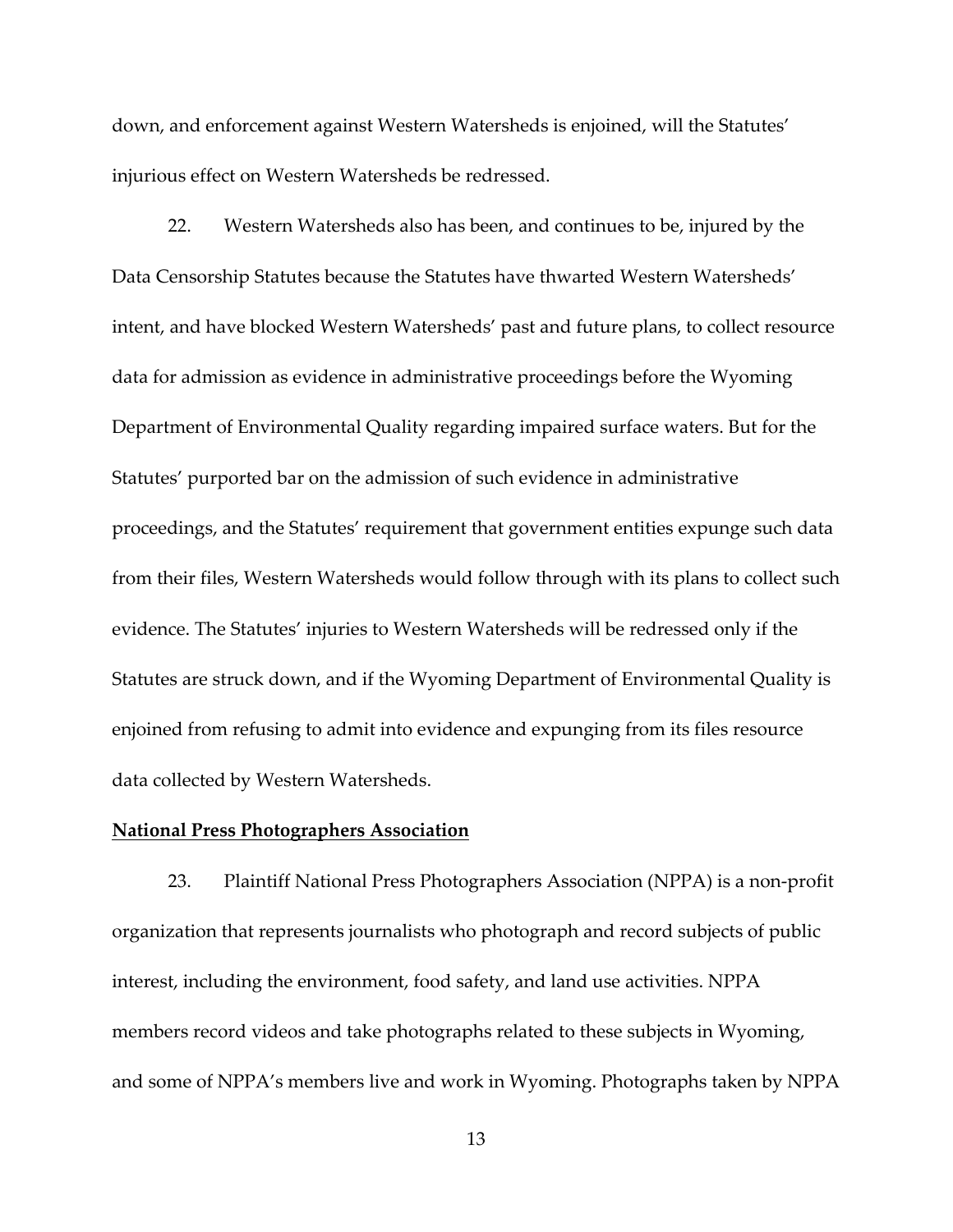members are reproduced in various media outlets, both in print and on the Internet. While NPPA members do not necessarily take photographs with the express purpose of submitting the photographs to government agencies, government agencies and personnel routinely receive and consider information contained in these photographs, as do voters, businesses, and other individuals and entities that may in turn submit these photographs to government agencies. The third-party submission of NPPA members' photographs to government agencies could cause these members to run afoul of Wyoming Statutes § 6-3-414 and § 40-26-101. The submission of photographs to government agencies is not unlawful under Wyoming trespass law, other than by operation of the Data Censorship Statutes. Although NPPA members desire to continue taking and disseminating photographs and video recordings considered to be "resource data" on open lands in Wyoming, the Statutes have curtailed these activities, causing NPPA members to question their ability to take assignments photographing open lands in Wyoming that could lead to criminal or civil liability under the Data Censorship Statutes.

24. NPPA members have been, and continue to be, injured by the Data Censorship Statutes because those Statutes thwart the intention of NPPA members, and have blocked the past and future plans of NPPA members, to enter public land in Wyoming without obtaining prior written or verbal permission from the landowner, for the purpose of taking photographs that may be submitted to state and federal agencies.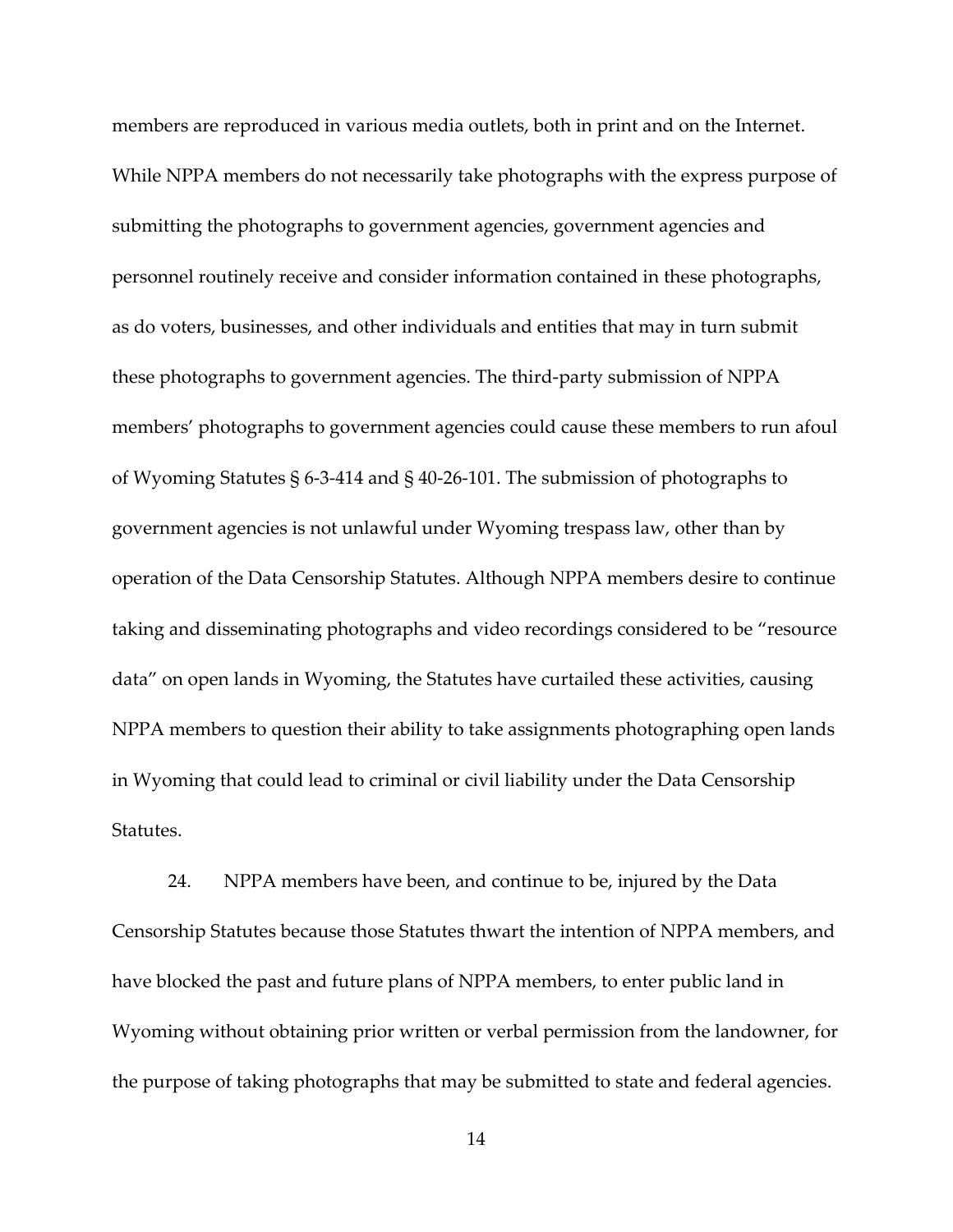But for the threat of criminal prosecution and civil liability under the Statutes, NPPA members would follow through with their plans to collect such data. Only if these Statutes are struck down will the injuries to NPPA members be redressed. Only if enforcement of the Data Censorship Statutes is enjoined will the Statutes' injuries to NPPA members be redressed.

## **Natural Resources Defense Council**

25. Plaintiff Natural Resources Defense Council, Inc. (NRDC) is a not-forprofit membership corporation founded in 1970 and organized under the laws of the State of New York. NRDC has offices in Bozeman, MT; Chicago, IL; New York, NY; San Francisco and Santa Monica, CA; Washington, DC; and Beijing, China. NRDC has about 300,000 members throughout the country, including hundreds of members in Wyoming. NRDC's mission is to "safeguard the Earth: its people, its plants and animals, and the natural systems on which all life depends."

26. In carrying out its mission, NRDC gathers and preserves information about the use and condition of natural resources, including the use and condition of public and private lands in Wyoming. For example, NRDC: (a) seeks to protect Wyoming wildlife, including the greater sage grouse, bison, wolves, and other species, by encouraging better management of public land and stronger implementation of federal and state laws; (b) evaluates and urges government agencies to more adequately address adverse impacts of livestock grazing on public land; (c) works to understand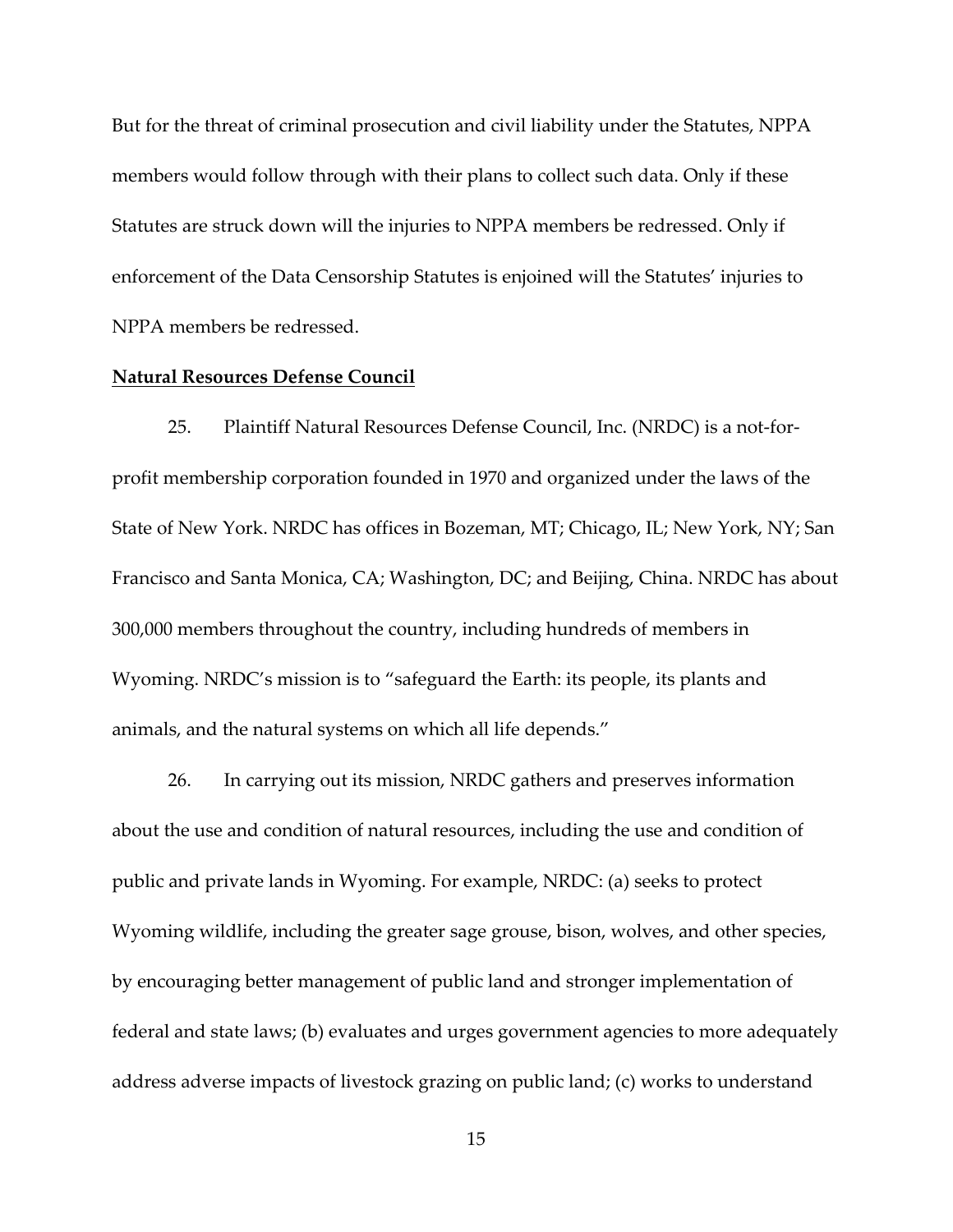and limit damage to the environment and health from energy resource development, including coal mining, uranium mining, and oil and gas development in Wyoming; and (d) has investigated, and advocates for the mitigation of, the impacts of climate change on Wyoming species. NRDC uses information on land and land use to inform and persuade government agencies in its investigations and advocacy, as well as in communicating with the broader public. NRDC has in the past collected information from open lands in Wyoming that would constitute "resource data" within the meaning of the Data Censorship Statutes, and has reported to the government resource data in Wyoming collected by others. NRDC wishes to continue engaging in these activities. However, the Statutes deter NRDC from future collection and reporting of such data in Wyoming.

27. For example, over the past decade or so, NRDC has engaged in substantial work to protect whitebark pine, a species endemic to Wyoming. NRDC petitioned the U.S. Fish and Wildlife Service to list whitebark pine under the Endangered Species Act, and jointly funded a study of whitebark pine that included ground surveys on open land in Wyoming. The Fish and Wildlife Service considered this study and determined that the listing of the whitebark pine was warranted. Until the passage of the Data Censorship Statutes, NRDC's webpage continued to ask citizen scientists to "tak[e] photographs of whitebark pine on the landscape, and record[] the location where the photograph was taken"; "[r]ecord[] written observations of the whitebark pine you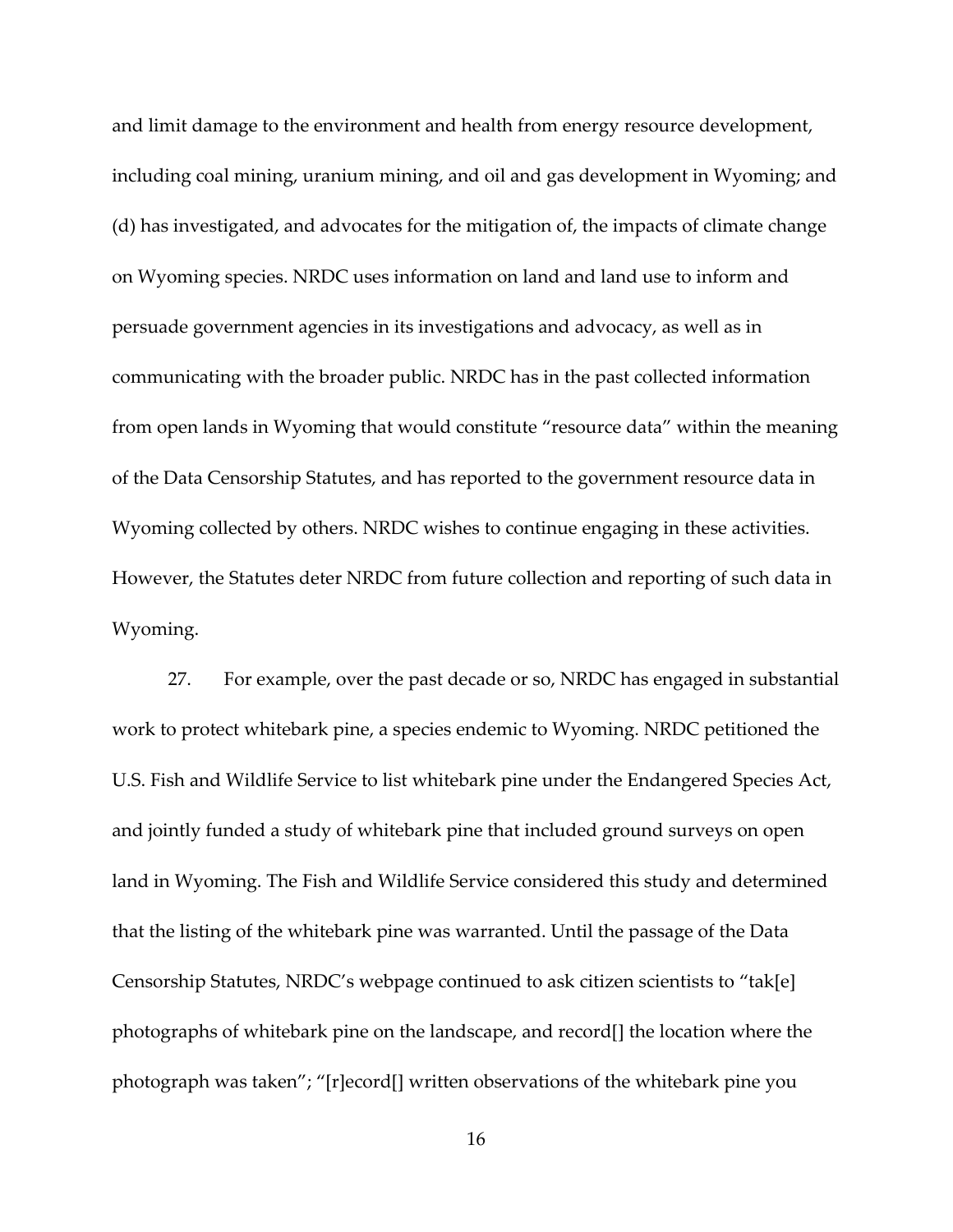see"; and "[c]ount[] Clark's nutcrackers and red squirrels, and record[] any observations of bear signs in whitebark forests," to "extend our knowledge base and . . . help formulate recommendations for managers to focus their conservation and restoration efforts." NRDC removed this request for citizen scientists' help from its website only after Wyoming's enactment of the Data Censorship Statutes, and did so in direct response to those Statutes, which could make such citizen science illegal.

28. After enactment of the Data Censorship Statutes, NRDC staff canceled a planned investigatory visit to open lands in Wyoming related to NRDC's participation in a contested proceeding before the U.S. Environmental Protection Agency. NRDC canceled the investigatory visit in part because visiting the site to collect resource data could have violated the Data Censorship Statutes.

29. Before enactment of the Data Censorship Statutes, NRDC began a project to monitor air quality on open lands in Wyoming and Montana near oil and gas development sites. NRDC staff visited potential air quality monitoring locations in both states, and collected resource data to support future monitoring work at those locations. NRDC now wishes and intends to deploy air quality monitoring equipment in both Wyoming and Montana to collect data concerning air quality on open lands near oil and gas development sites. NRDC wishes and intends to undertake this air quality monitoring effort beginning in the fall of 2015. NRDC would make the data it collects public, and would submit the data to appropriate state and/or federal regulators, as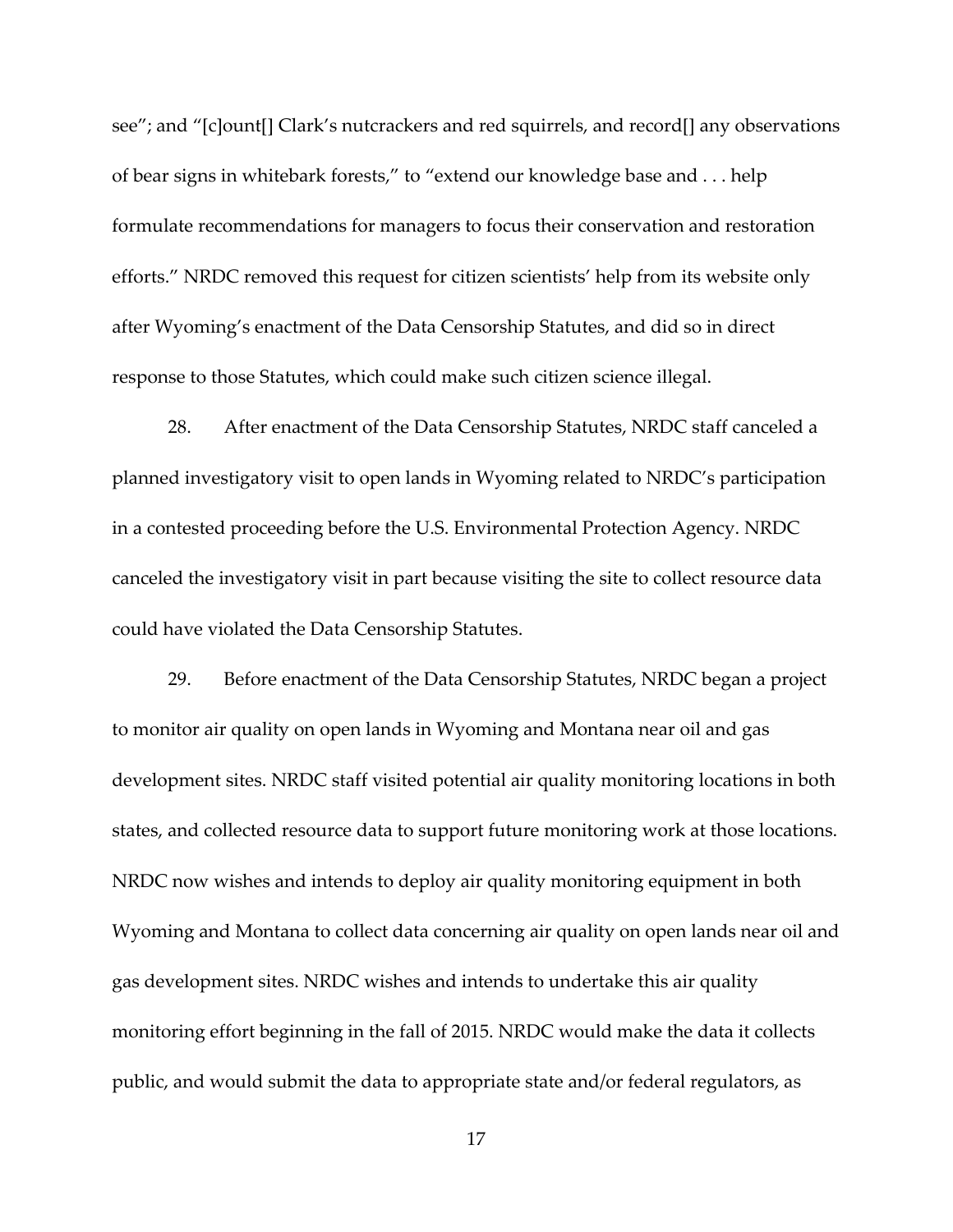appropriate, to encourage stronger protections for public health and the environment. NRDC is presently pressing forward with this air quality monitoring work in Montana, where it has identified specific testing sites and is now developing sampling plans. However, the Data Censorship Statutes have deterred NRDC from pressing forward with similar data collection in Wyoming.

30. NRDC has been, and continues to be, injured by the Data Censorship Statutes because the Statutes thwart NRDC's intent, and have forced NRDC to cancel plans, to collect resource data on public land in Wyoming, without obtaining prior written or verbal permission from the landowner, for the purpose of making that data public and submitting the data to state and federal agencies. But for the threat of criminal prosecution and civil liability under the Data Censorship Statutes, NRDC would have followed through on its ongoing efforts to collect such data in Wyoming. Only if these Statutes are struck down, and enforcement against NRDC, its staff, and its members is enjoined, will the Statutes' injurious effects on NRDC and NRDC's staff and members be redressed.

### **People for the Ethical Treatment of Animals**

31. Plaintiff People for the Ethical Treatment of Animals, Inc. (PETA) is a Virginia nonstock corporation and animal protection charity. PETA has members in Wyoming. PETA is dedicated to protecting animals from abuse, neglect, and cruelty, and undertakes these efforts through public education, undercover investigations,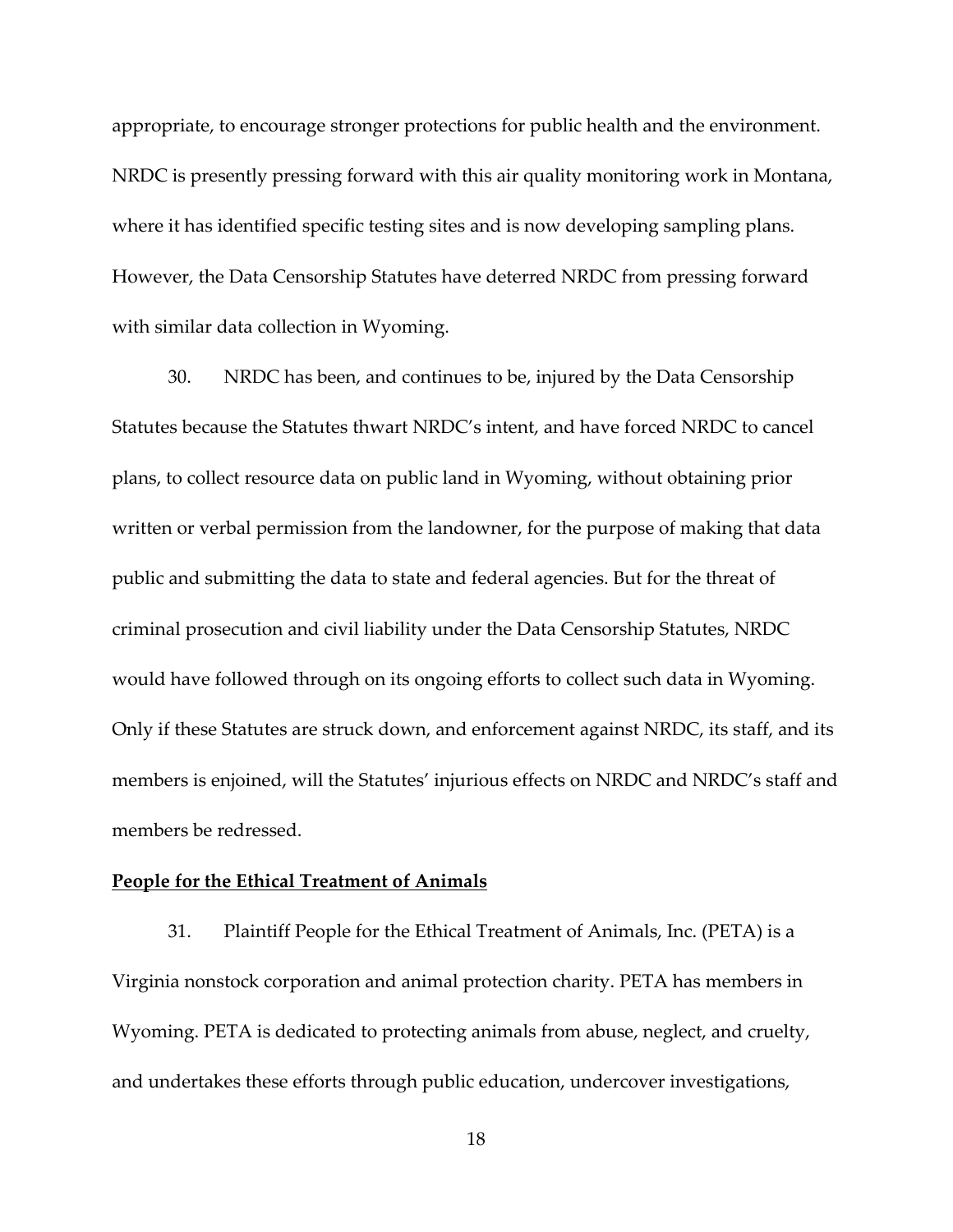research, animal rescue, legislation, special events, protest campaigns, and lawsuits to enforce laws enacted to protect animals. PETA, its staff, and its members have conducted dozens of investigations in the United States over the past three decades, exposing illegal animal abuse and turning the results of each investigation over to appropriate law enforcement and/or regulatory authorities. PETA's investigations involve entering agricultural facilities located outside of incorporated cities, towns, and subdivisions, to take audio and video recordings regarding agriculture and animal species. As recently as last year, a PETA investigator entered private, unincorporated land in Campbell, Carbon, Crook, Fremont, Johnson, Sweetwater, and Weston Counties in Wyoming to take recordings exposing workers cruelly kicking and stomping sheep and standing on sheep's heads and necks. PETA gathered this "resource data" with the intent to submit it to an agency of the state government within the meaning of Wyoming Statute § 6-3-414(d)(i), and did in fact submit the information to the Wyoming Livestock Board.

32. PETA continues to conduct these investigations to expose further illegal conduct in states other than Wyoming. Although PETA wishes to undertake additional investigations in Wyoming as well, the threat of criminal prosecution under Wyoming Statute § 6-3-414 and civil liability under Wyoming Statute § 40-26-101 has stymied PETA's plans to do so. PETA uses investigations to support its litigation and outreach, and these Statutes directly impede PETA's efforts by reducing or eliminating the ability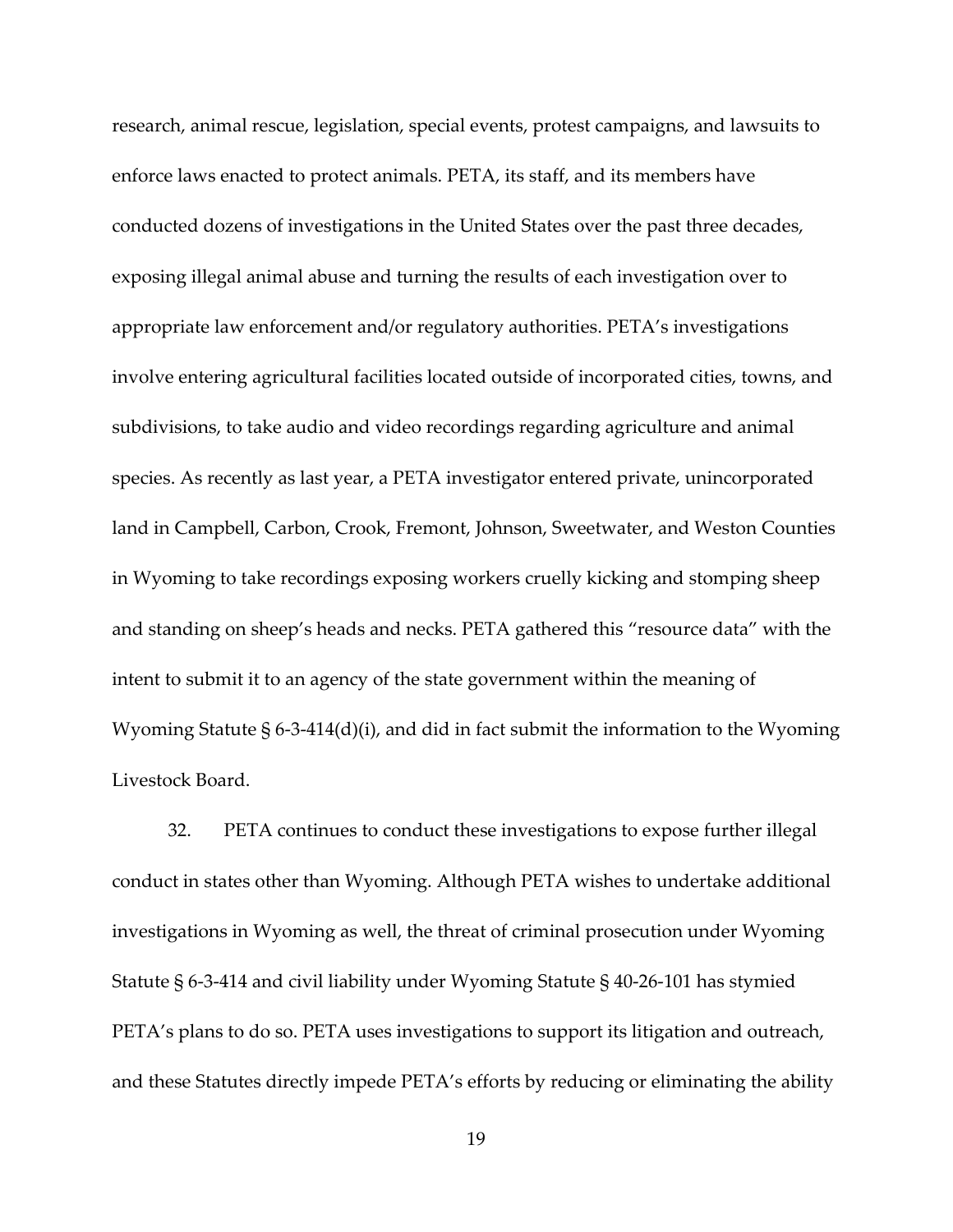of PETA and its members to conduct such investigations. The Statutes impair PETA's ability to carry out its core mission, and have forced PETA to divert resources to educate the public regarding the Statutes and to oppose the Statutes. The resources spent opposing these Statutes have diminished PETA's resources for its more traditional, core educational goals. The Statutes' injuries to PETA will be redressed only if the Statutes are struck down and if their enforcement against PETA, its staff, and its members is enjoined.

# **Center for Food Safety**

33. Plaintiff Center for Food Safety (CFS) is a national non-profit organization with over 950 members in Wyoming. CFS is dedicated to empowering people, supporting farmers, and protecting the earth from the harmful impacts of industrial agriculture. To promote transparency and accountability in industrial agriculture, CFS uses regulatory actions, citizen engagement, legislation, and, when necessary, litigation. CFS has worked to reduce water and air pollution from animal factories in Wyoming, including in Park, Goshen, Laramie, Platte, and Albany Counties. In addition, CFS members investigate the environmental impacts of industrial agricultural facilities on public land. CFS uses videos, imagery, information, and records obtained during undercover investigations for its legal, policy, advocacy, educational, and outreach work. To further that work, CFS disseminates an array of resource data and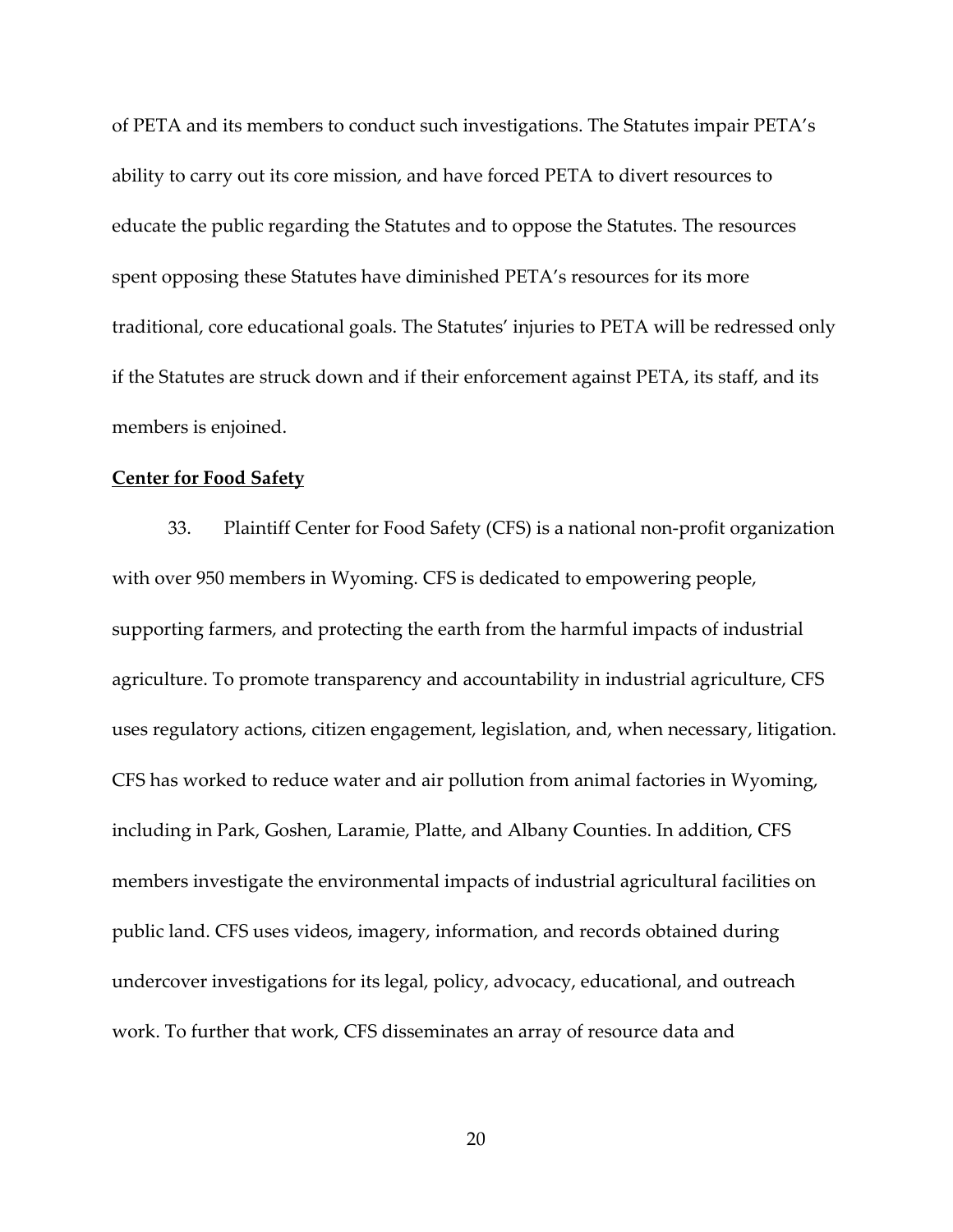informational materials addressing the harmful effects of industrial agriculture to government agencies, members of Congress, and the general public.

34. Another cornerstone of CFS's mission is to inform, educate, and counsel CFS members and the public on the harms caused by cultivation of genetically engineered (GE) crops that are designed to withstand application of toxic herbicides. CFS acts as a watchdog by ensuring that federal agencies with regulatory authority over food production comply with their statutory mandates and other federal environmental statutes, such as the National Environmental Policy Act and the Endangered Species Act, when overseeing field trials of GE crops, including those in Wyoming. In doing so, CFS has investigated contamination of alfalfa seeds and sugar beet crops with GE varieties in Wyoming. Through legal, scientific, and grassroots action, CFS protects the public's right to know how its food is produced.

35. CFS relies on land use information gathered on open land, in rural Wyoming and beyond, to advocate against industrial agricultural practices that degrade the environment. CFS's activities to investigate and communicate to the public and government agencies the environmental impacts associated with agricultural practices in Wyoming have been, and continue to be, impaired by the Statutes, which purport to prohibit the collection and publication of such "resource data." Because the Statutes are frustrating CFS's activities in Wyoming described above, CFS has diverted resources from other programs to educate its members about Wyoming Statutes § 6-3-414 and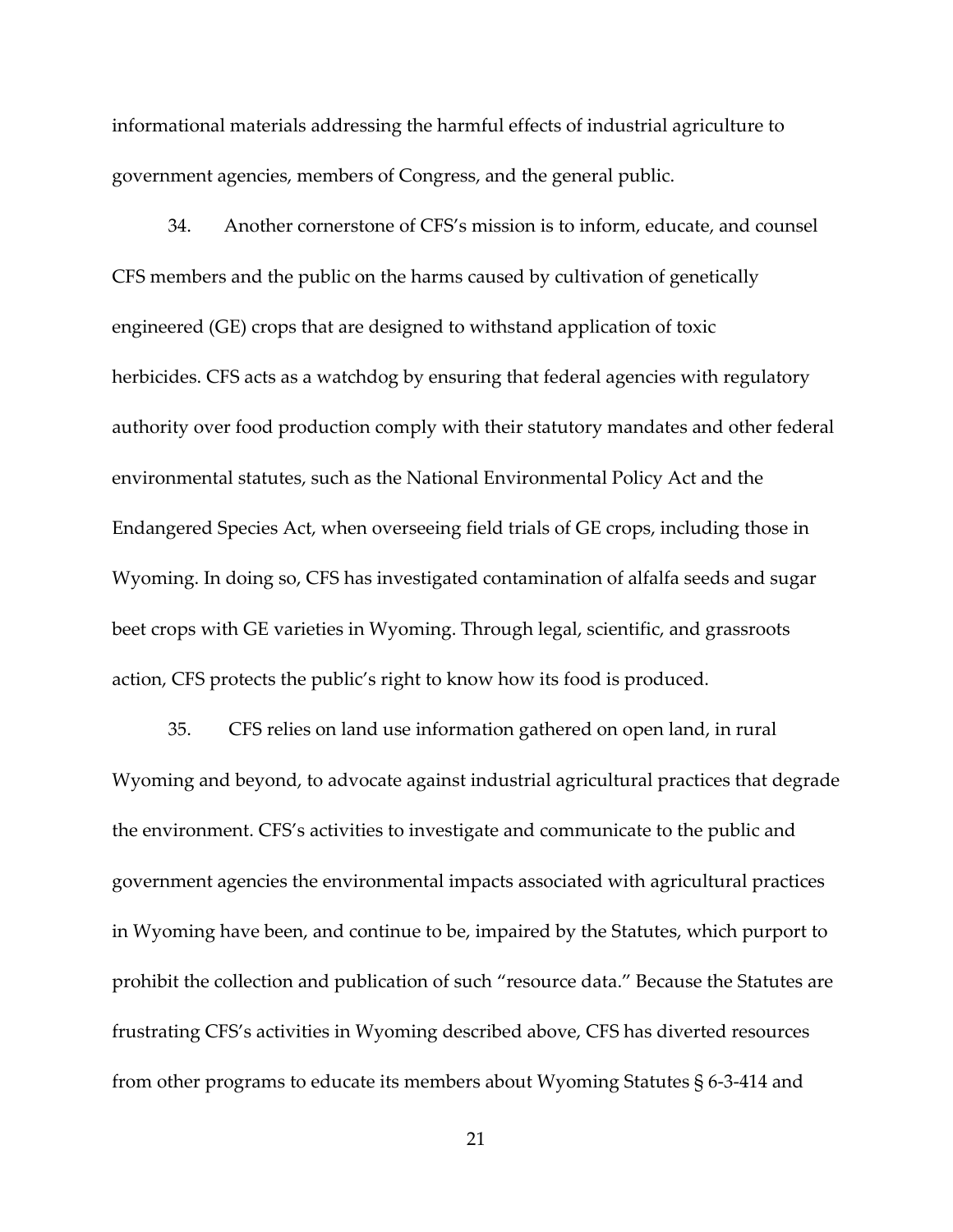§ 40-26-101 and to oppose those Statutes. The resources spent opposing these Statutes have diminished CFS's resources for undertaking the core activities that further its mission. The Statutes' injuries to CFS will be redressed only if the Statutes are struck down and their enforcement is enjoined.

# **Defendants**

36. Defendant Peter K. Michael is Attorney General of Wyoming, and is sued in that official capacity. The Attorney General of Wyoming oversees the enforcement of Wyoming's criminal laws, represents Wyoming counties in criminal prosecutions upon the failure of any district or county attorney to do so, and has the duty to represent the State in criminal cases before the Wyoming Supreme Court.

37. Defendant Todd Parfitt is Director of the Wyoming Department of Environmental Quality, and is sued in his official capacity. The Data Censorship Statutes purport to impose on Director Parfitt a duty to "not consider[]" data collected and reported in violation of these statutes, and to "expunge[]" such data from the files and databases of the Wyoming Department of Environmental Quality. Wyo. Stat. § 6-3-414(e), (f); *id.* § 40-26-101(d)-(f).

38. Defendant Patrick J. Lebrun is County Attorney of Fremont County, Wyoming, and is sued in his official capacity. As County Attorney, Mr. Lebrun is authorized to prosecute alleged violations of Wyoming Statute § 6-3-414 in Fremont County. *See* Wyo. Stat. § 18-3-302.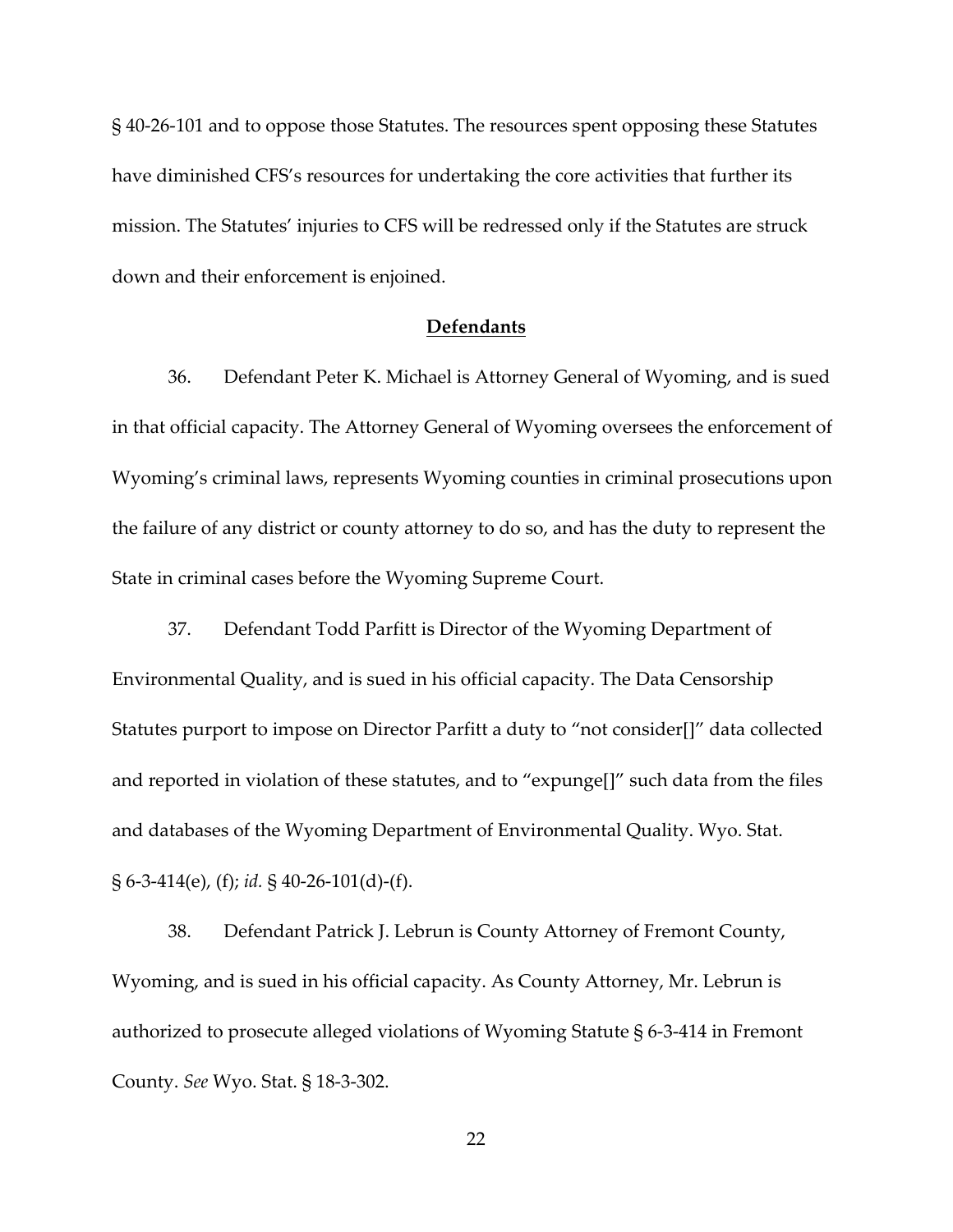39. Defendant Joshua Smith is County Attorney of Lincoln County, Wyoming, and is sued in his official capacity. As County Attorney, Mr. Smith is authorized to prosecute alleged violations of Wyoming Statute § 6-3-414 in Lincoln County. *See* Wyo. Stat. § 18-3-302.

40. Defendant Clay Kainer is County and Prosecuting Attorney of Sublette County, Wyoming, and is sued in his official capacity. As County and Prosecuting Attorney, Mr. Kainer is authorized to prosecute alleged violations of Wyoming Statute § 6-3-414 in Sublette County. *See* Wyo. Stat. § 18-3-302.

41. Defendant Matt Mead is Governor of Wyoming, and is sued in his official capacity. As Governor of Wyoming, he has statutory authority to "supervise collection of all data on public lands which may impact agricultural, mineral, geological, historical or environmental resources," Wyo. Stat. § 9-1-224(a); a duty to "provide for a repository for all data collected under" that authority, *id.* § 9-1-224(e); and a duty to "promulgate rules and regulations necessary to implement" that authority, "including establishing standards for data collection consistent with other standard peer reviewed scientific research," *id.* § 9-1-224(g).

# **The Criminal Data Censorship Statute**

42. Wyoming Statute § 6-3-414 is entitled "Trespassing to unlawfully collect resource data; unlawful collection of resource data." This Statute criminalizes unauthorized entry onto open land—even public land, and even if unintentional—by a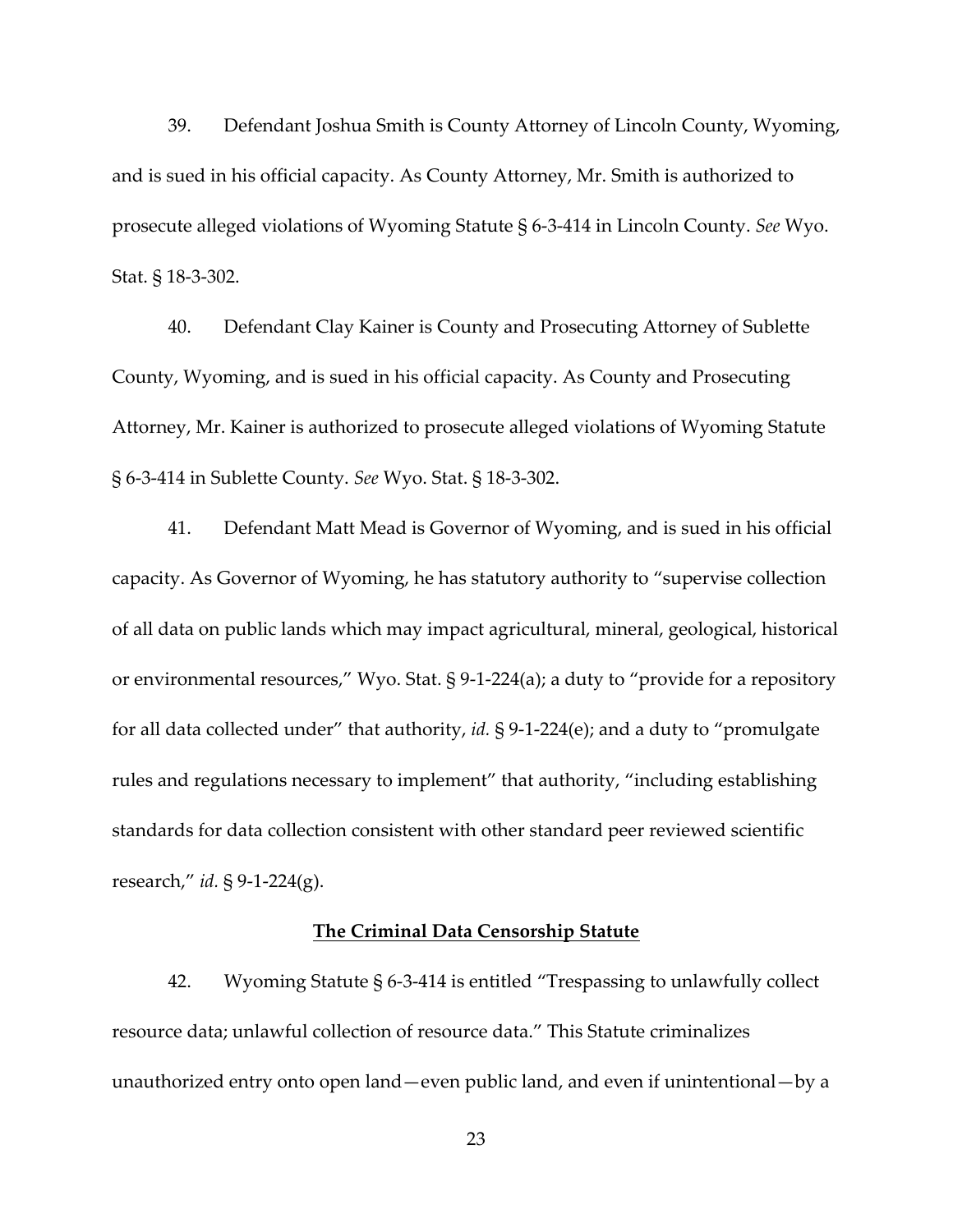person who collects or intends to collect information about the land or land use, if that information is submitted, or intended to be submitted, to any agency of the state or federal government. The Statute also criminalizes authorized entry onto open lands by a person who collects or intends to collect information about the land or land use, if that person lacks specific authorization to collect such information, and if that information is submitted, or intended to be submitted, to any government agency.

43. The new criminal statute's first subsection, Wyoming Statute § 6-3-414(a), creates the crime of "trespassing to unlawfully collect resource data," which it defines as follows:

> A person is guilty of trespassing to unlawfully collect resource data if he:

(i) Enters onto open land for the purpose of collecting resource data; and

(ii) Does not have:

(A) An ownership interest in the real property or, statutory, contractual or other legal authorization to enter or access the land to collect resource data; or

(B) Written or verbal permission of the owner, lessee or agent of the owner to enter or access the land to collect the specified resource data.

44. The new criminal statute's second subsection, Wyoming Statute § 6-3- 414(b), creates the crime of "unlawfully collecting resource data," which it defines as follows: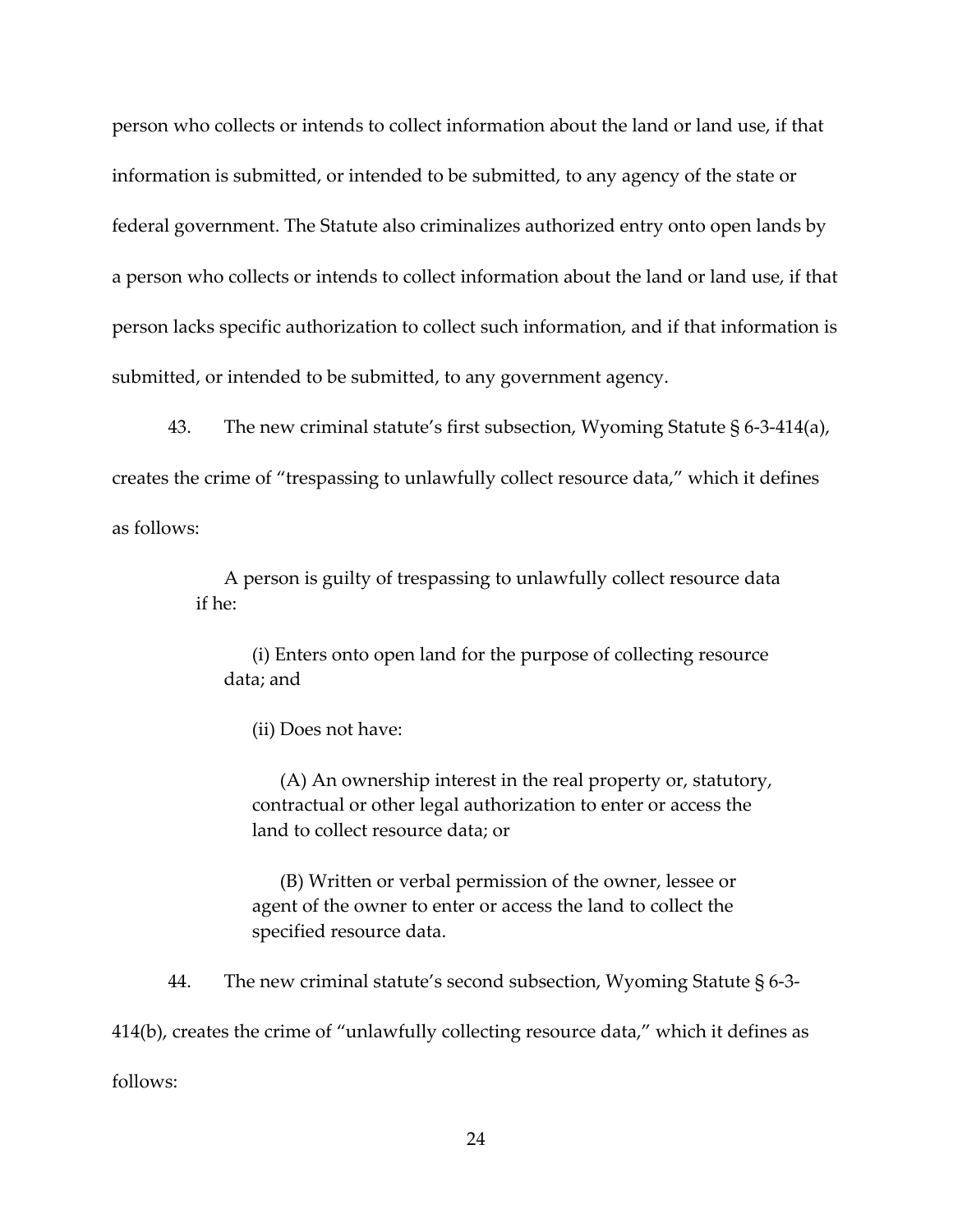A person is guilty of unlawfully collecting resource data if he enters onto private open land and collects resource data without:

(i) An ownership interest in the real property or, statutory, contractual or other legal authorization to enter the private land to collect the specified resource data; or

(ii) Written or verbal permission of the owner, lessee or agent of the owner to enter the land to collect the specified resource data.

45. Wyoming Statute § 6-3-414(c) provides that, on a first conviction, a person convicted of either of the new crimes of "trespassing to unlawfully collect resource data" or "unlawfully collecting resource data" is subject to imprisonment for up to one year, a fine of up to \$1000, or both. On a second conviction of either crime, a person is subject to imprisonment of not less than ten days and up to one year, and a fine of up to \$5000, or both. By contrast, the general crime of trespass under Wyoming law is punishable only by imprisonment of up to six months, a fine of not more than \$750, or both. *See* Wyo. Stat. § 6-3-303(b).

46. Wyoming Statute § 6-3-414(d)(i) defines "[c]ollect" to mean "take a sample of material, acquire, gather, photograph, or otherwise preserve information in any form from open land which is submitted or intended to be submitted to any agency of the state or federal government." The definition does not require that the "submi[ssion]" be by the person who gathered the data in question. Thus the unilateral act of an unrelated third party, in submitting, for example, photographs or video recordings, to a government agency, could convert otherwise legal activity into criminal activity.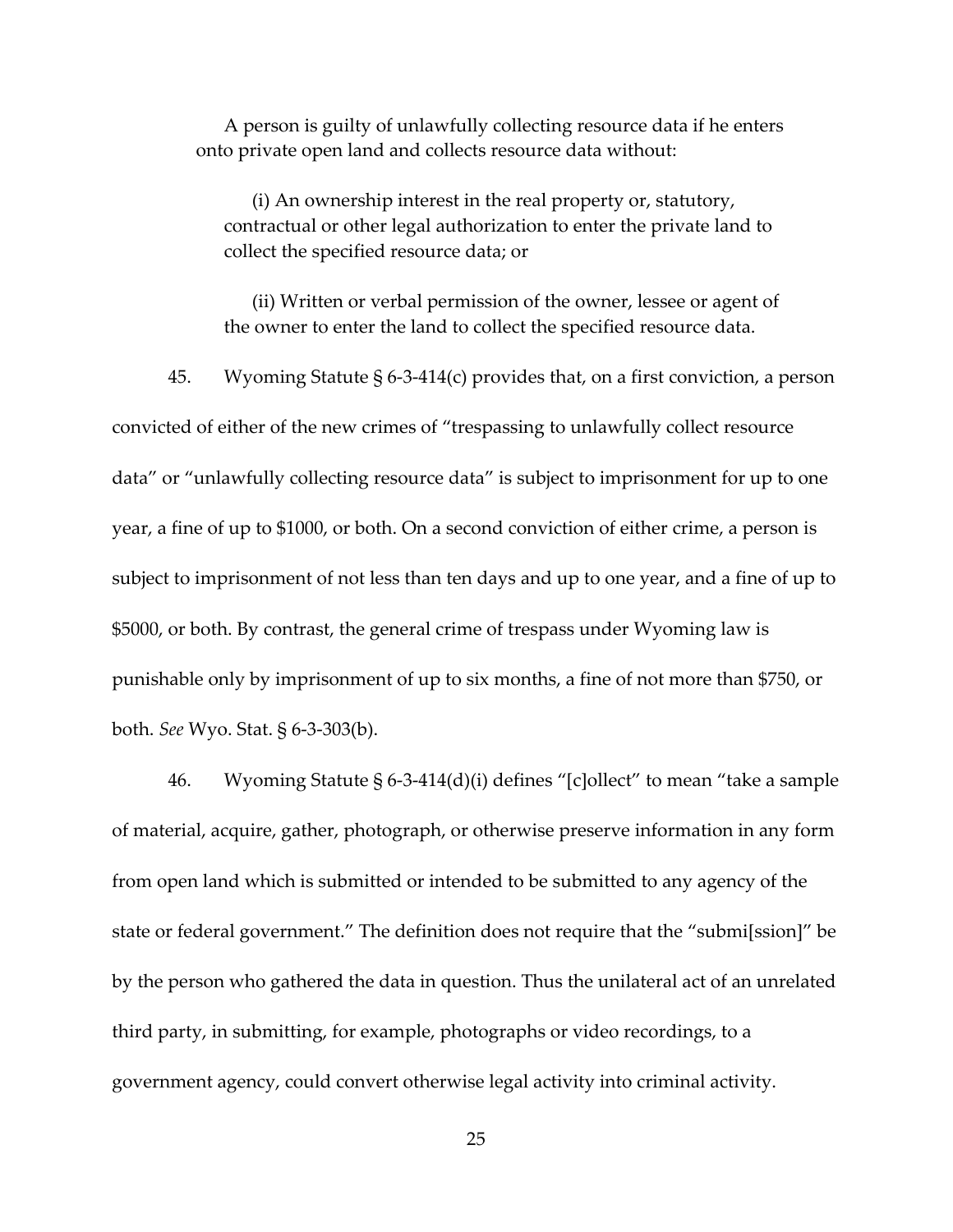47. Wyoming Statute § 6-3-414 does not define "agency."

48. Subject to three specified exceptions, Wyoming Statute § 6-3-414(d)(iv) defines "[r]esource data" to include all "data relating to land or land use." That data includes, but is not limited to, data concerning agriculture, minerals, geology, history, cultural artifacts, archaeology, air, water, soil, conservation, habitat, vegetation, or animal species. *Id.*

49. As noted in the preceding paragraph, three kinds of data are excluded from Wyoming Statute § 6-3-414's definition of "[r]esource data." The exclusions encompass: (a) data "[f]or surveying to determine property boundaries of the location of survey monuments"; (b) data "[u]sed by a state or local governmental entity to assess property values"; and (c) data "[c]ollected or intended to be collected by a peace officer while engaged in the lawful performance of his official duties." Wyo. Stat. § 6-3- 414(d)(iv). Data concerning land or land use that is reported by a private person *to* a peace officer or another official is not excluded from the definition of "resource data" under Wyoming Statute § 6-3-414(d)(iv). Data concerning land or land use that is collected by a government official who is not a "peace officer" is likewise not specifically excluded from the definition of "resource data," unless it falls within one of the other two exemptions. Wyo. Stat.  $\S$  6-3-414(d)(iv).

50. Wyoming Statute § 6-3-414(d)(ii) defines "[o]pen land" to mean "land outside the exterior boundaries of any incorporated city, town, subdivision, approved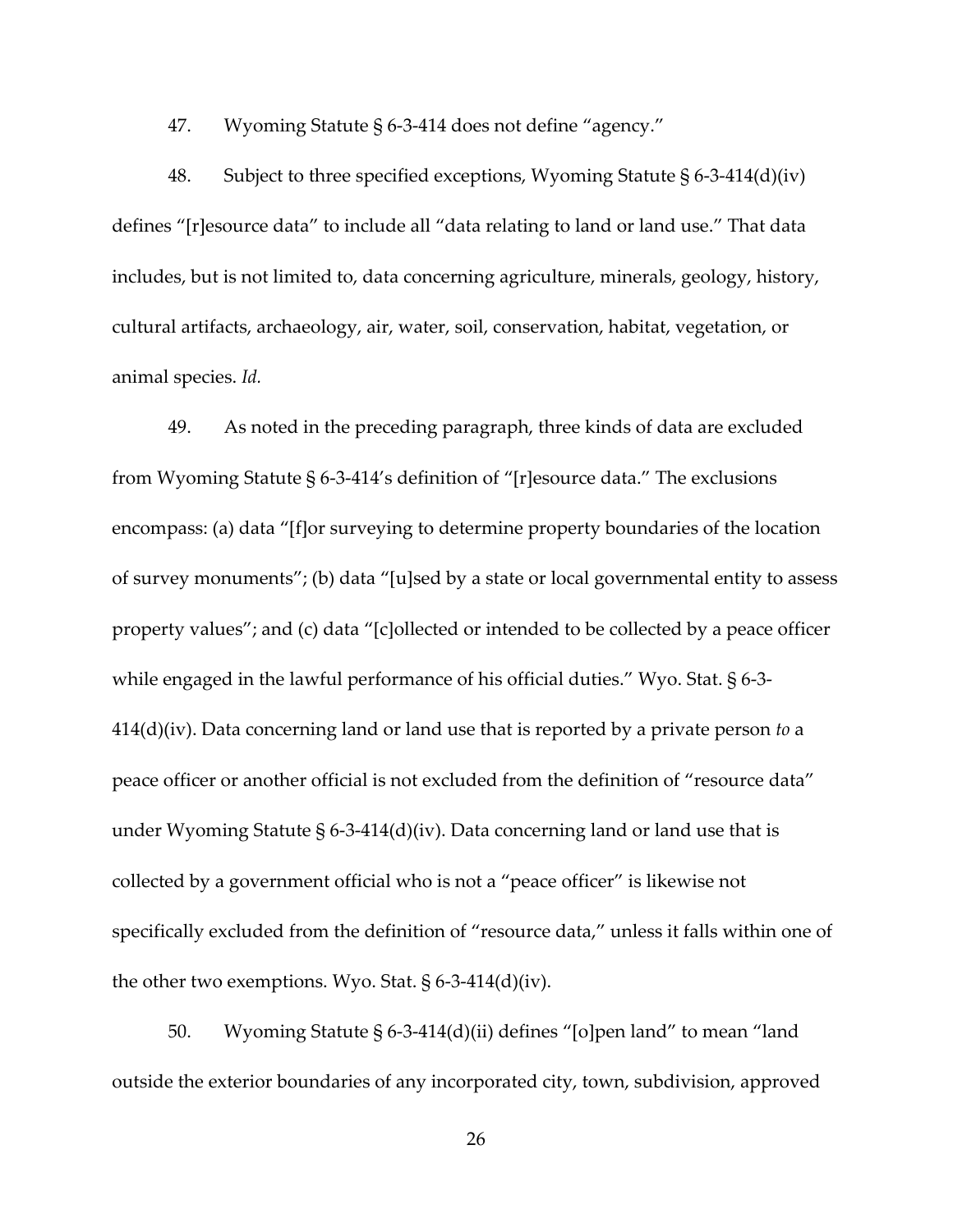pursuant to W.S. 18-5-308 or development approved pursuant to W.S. 18-5-403." This definition is so broad that it encompasses most of Wyoming, and includes land owned by the federal government, the state government, and private citizens. It does not exclude even rights of way, public easements, or public roads.

51. Wyoming Statute § 6-3-414(e) provides: "No resource data collected in violation of this section is admissible in evidence in any civil, criminal or administrative proceeding, other than a prosecution for violation of this section, or a civil action against the violator." This provision purports to generally prohibit government agencies from considering data that could allow those agencies to make better informed, more accurate, and more scientifically sound decisions—even if, but for the Data Censorship Statutes, use of that data would be lawful. This provision does not exempt federal government agencies from its ambit.

52. Wyoming Statute § 6-3-414(f) provides that "[r]esource data unlawfully collected under this section in the possession of any governmental entity as defined by W.S. 1-39-103(a)(i) shall be expunged by the entity from all files and data bases, and it shall not be considered in determining any agency action." The term "governmental entity" is defined in Wyoming Statute § 1-39-103(a)(i) to include the State of Wyoming, the University of Wyoming, and any local government. Wyoming Statute § 6-3-414(f) is crafted so as to prevent the specified government entities from considering data that could allow those agencies to make better informed, more accurate, and more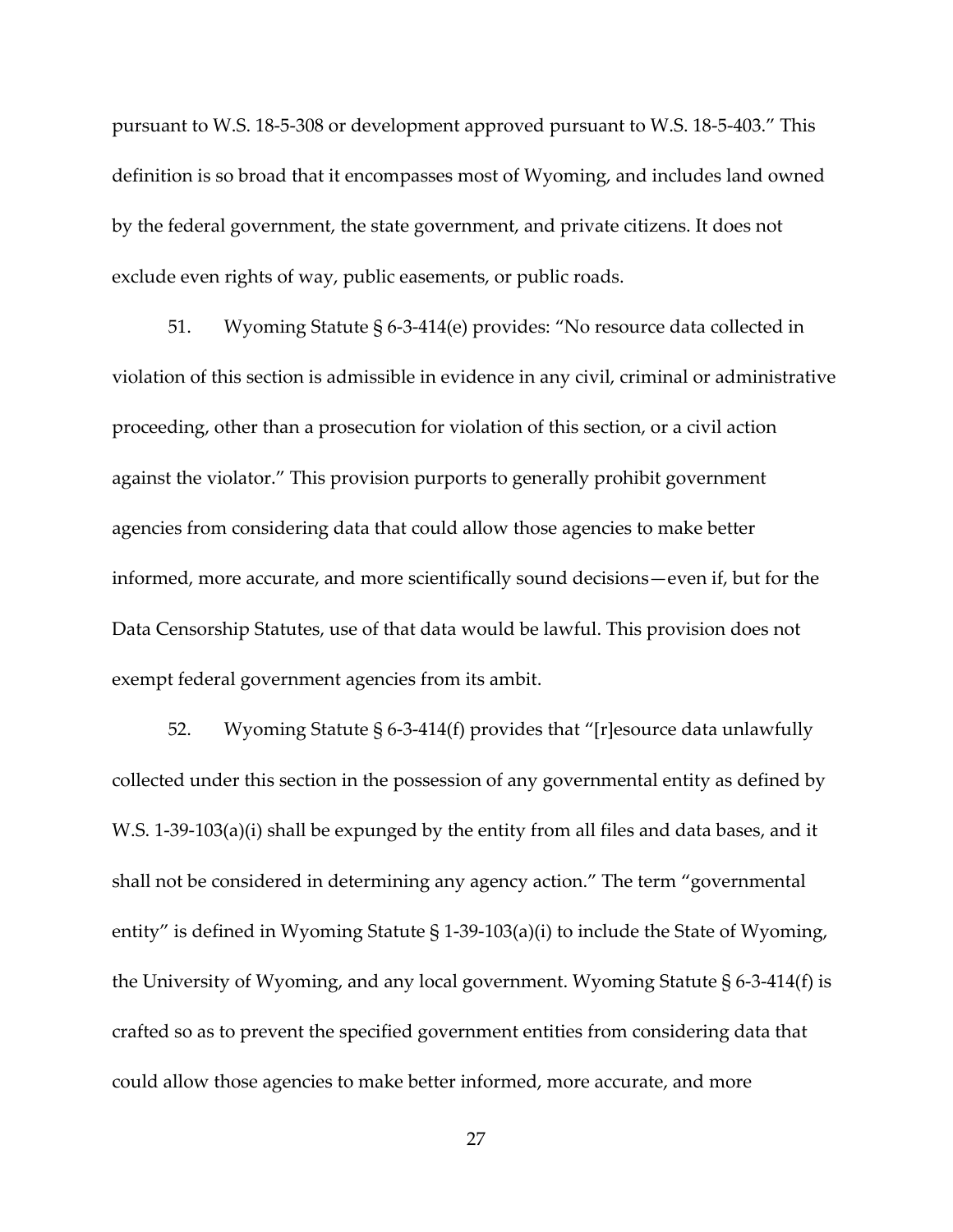scientifically sound decisions—even if, but for the Data Censorship Statutes, use of that data would be lawful.

## **The Civil Data Censorship Statute**

53. The Wyoming Legislature also adopted a civil statute entitled "Trespass to unlawfully collect resource data; unlawful collection of resource data." This civil Data Censorship Statute is codified at Wyoming Statute § 40-26-101. It too prohibits unintentional trespass, albeit only if the person enters land with the intent to acquire information about the land or its use, if that information is submitted or intended to be submitted to the government, and if the person lacks specific authorization to acquire such information from the landowner, lessee, or agent of the landowner, or other legal authorization. This prohibition applies even if the lands in question are public land. The Statute also prohibits authorized entry by a person who intends to collect information about the land or land use, if that person lacks specific authorization to collect such information, and if that information is submitted, or intended to be submitted, to the government.

54. The new civil statute's first subsection, Wyoming Statute § 40-26-101(a), creates a new unlawful act, "civil trespass to unlawfully collect resource data," defined as follows:

> A person commits a civil trespass to unlawfully collect resource data if he: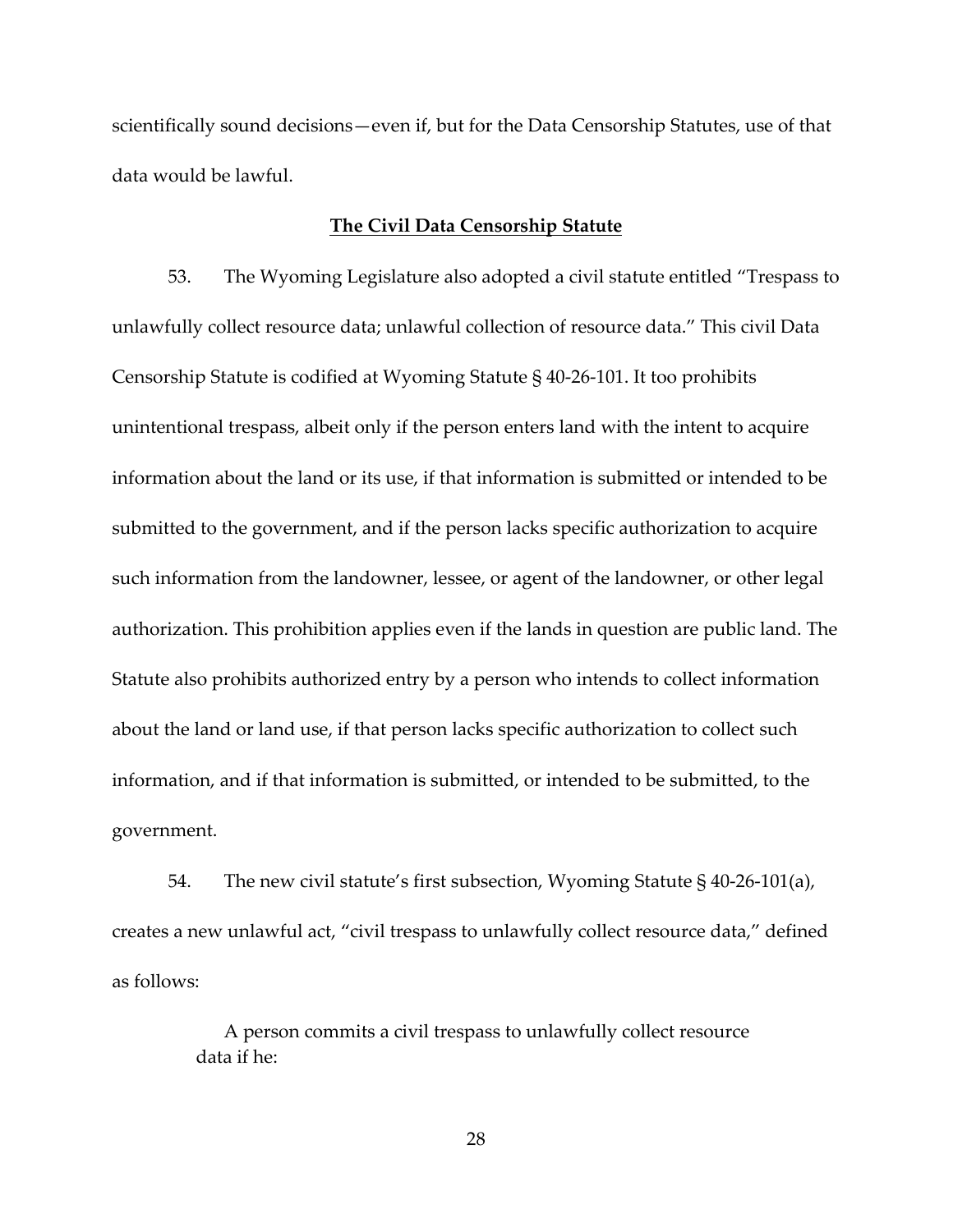(i) Enters onto open land for the purpose of collecting resource data; and

(ii) Does not have:

(A) An ownership interest in the real property or, statutory, contractual or other legal authorization to enter or access the land to collect resource data; or

(B) Written or verbal permission of the owner, lessee or agent of the owner to enter or access the land to collect the specified resource data.

55. The statute's second subsection, Wyoming Statute § 40-26-101(b), creates a

second new unlawful act, "civil trespass of unlawfully collecting resource data,"

defined as follows:

A person commits a civil trespass of unlawfully collecting resource data if he enters onto private open land and collects resource data without:

(i) An ownership interest in the real property or, statutory, contractual or other legal authorization to enter the private land to collect the specified resource data; or

(ii) Written or verbal permission of the owner, lessee or agent of the owner to enter the land to collect the specified resource data.

56. Wyoming Statute § 40-26-101(c) provides that a person who "trespasses to

unlawfully collect resource data" or a person who "unlawfully collects resource data" is

liable to the owner or lessee of the land for all consequential and economic damages

proximately caused by the trespass. In addition, a successful claimant under Wyoming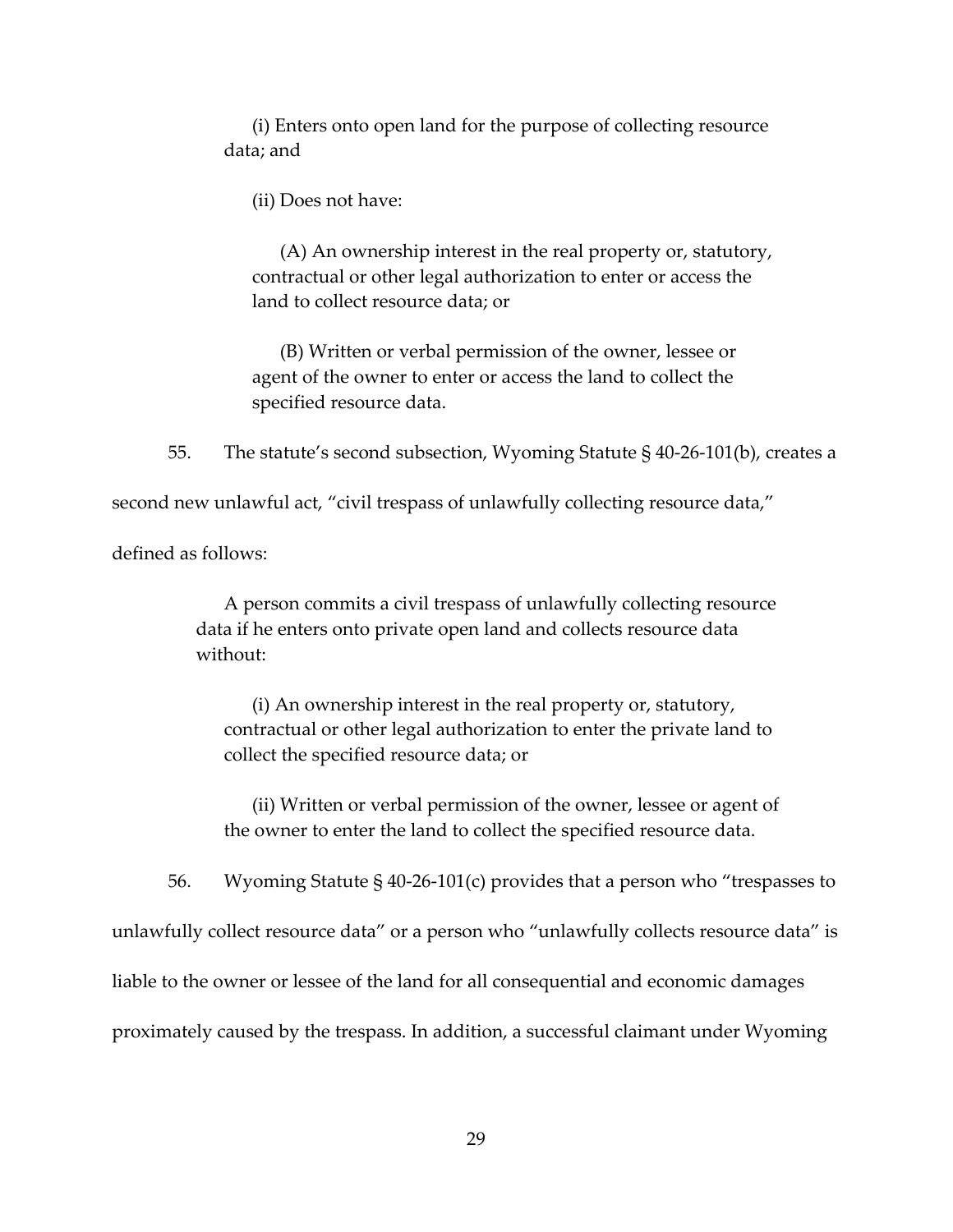Statute § 40-26-101(c) "shall be awarded litigation costs," including reasonable attorney fees.

57. Wyoming Statute § 40-26-101(d), as codified, provides that "[r]esource data unlawfully collected under this section is not admissible in evidence in any civil, criminal, or administrative proceeding, other than a civil action for trespassing under this section or a criminal prosecution for trespassing under W.S. 6-3-414." This provision purports to generally prohibit government agencies from considering data that could allow those agencies to make better informed, more accurate, and more scientifically sound decisions—even if, but for the Data Censorship Statutes, use of that data would be lawful. This provision does not exempt federal government agencies from its ambit.

58. Wyoming Statute § 40-26-101(e) provides that "[r]esource data unlawfully collected under this section is not admissible in evidence in any civil, criminal or administrative proceeding, other than a civil action for trespassing under this section or a criminal prosecution for trespass." This provision essentially repeats Wyoming Statute § 40-26-101(d), but uses slightly different wording. Like Wyoming Statute § 40- 26-101(d), section 40-26-101(e) purports to generally prohibit government agencies from considering data that could allow those agencies to make better informed, more accurate, and more scientifically sound decisions—even if, but for the Data Censorship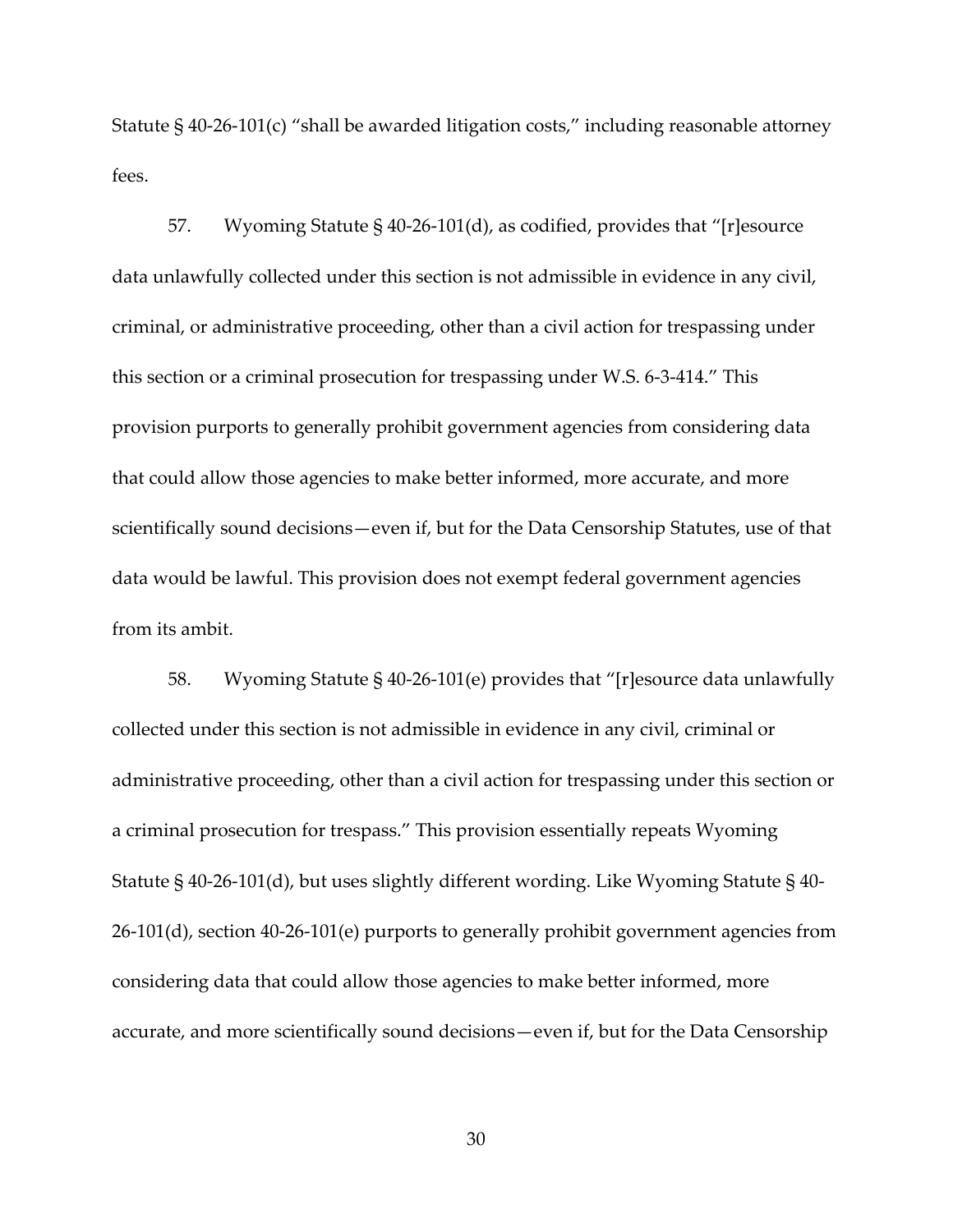Statutes, use of that data would be lawful. This provision does not exempt federal government agencies from its ambit.

59. Wyoming Statute § 40-26-101(f) provides that "[r]esource data unlawfully collected under this section in the possession of any governmental entity as defined by W.S. 1-39-103(a)(i) shall be expunged by the entity from all files and data bases, and it shall not be considered in determining any agency action." The term "governmental entity" is defined in Wyoming Statute § 1-39-103(a)(i) to include the State of Wyoming, the University of Wyoming, and any local government. Wyoming Statute § 40-26-101(f) is crafted so as to prevent the specified government entities from considering data that could allow those agencies to make better informed, more accurate, and more scientifically sound decisions—even if, but for the Data Censorship Statutes, use of that data would be lawful.

60. Wyoming Statute § 40-26-101, as codified, does not contain any definitions.

## **The Role of Citizen Science and Public Reporting in Governmental Decision-making**

61. The right of citizens to communicate with government officials is so fundamental to our democracy that it is specifically protected by the First Amendment's Petition Clause, which allows "no law . . . abridging . . . the right of the people . . . to petition the Government for a redress of grievances." U.S. Const., amend. I; *see also Reed v. Town of Gilbert*, 135 S. Ct. 2218, 2226 (2015) (noting that the First Amendment applies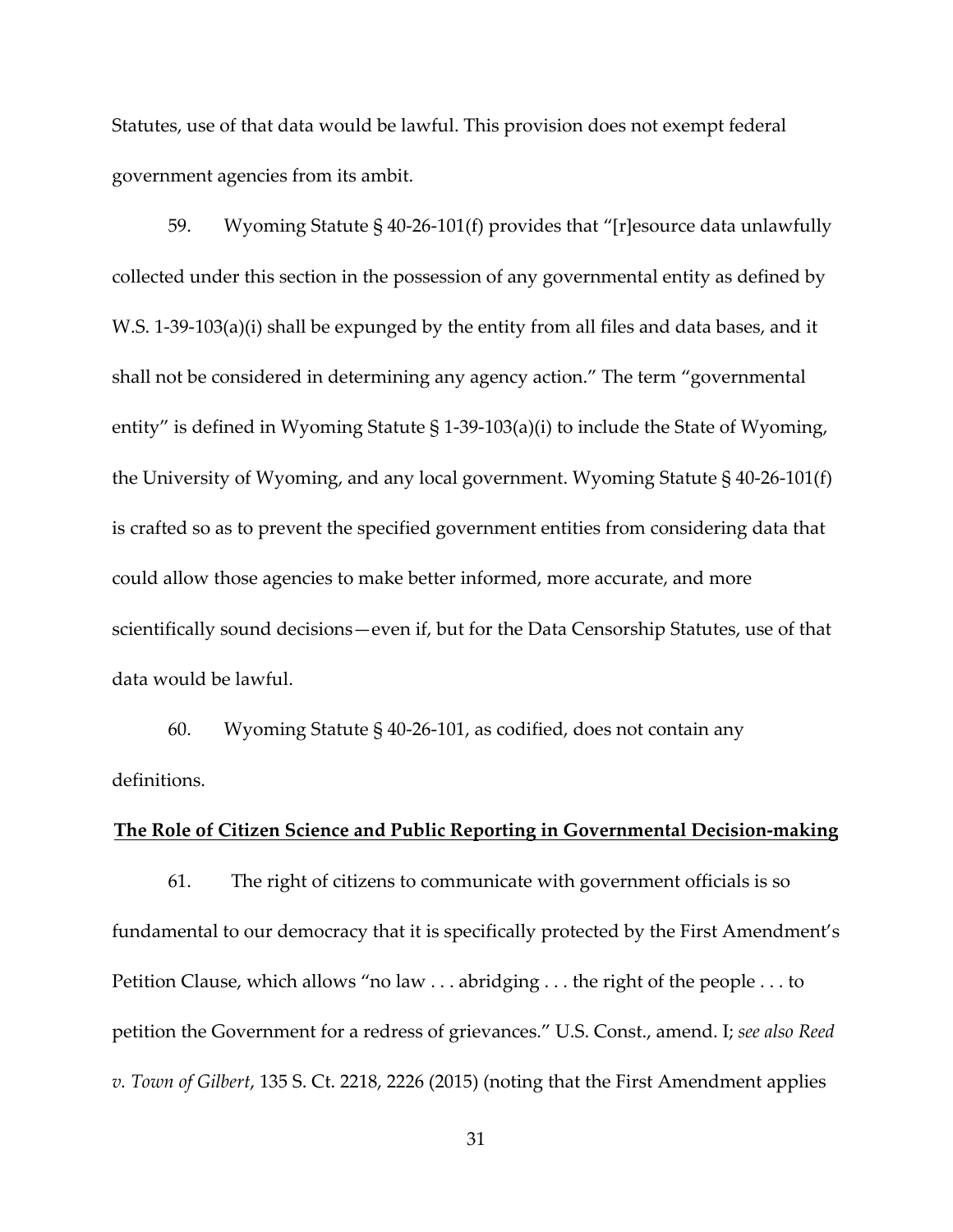to the states through the Fourteenth Amendment). Americans' ability to communicate information to federal and state agencies allows citizens to inform and influence government decisions, to protect their interests, and to participate in our republican form of government.

62. The importance that Congress places on public input is reflected in the numerous provisions of federal law that require agencies to solicit and consider such input. For example, the Administrative Procedure Act generally requires that, when a federal agency engages in informal rulemaking, which is the means through which federal environmental agencies usually promulgate regulations, it must provide notice to the public and an opportunity to comment. *See* 5 U.S.C. § 553(c); *see also id*. § 554(c) (requiring agencies conducting adjudications to give all interested parties opportunities for "the submission and consideration of facts"). This statutory right entitles the public to review and respond to the most critical factual material used by the agency, to "give affected parties an opportunity to participate in agency decisionmaking early in the process," *N. Arapahoe Tribe v. Hodel*, 808 F.2d 741, 751 (10th Cir. 1987). Federal agencies must take the public's data into account, "consider[ing] and respond[ing] to significant comments received during the period for public comment." *See Perez v. Mortgage Bankers Ass'n*, 135 S. Ct. 1199, 1203 (2015).

63. Consistent with these principles: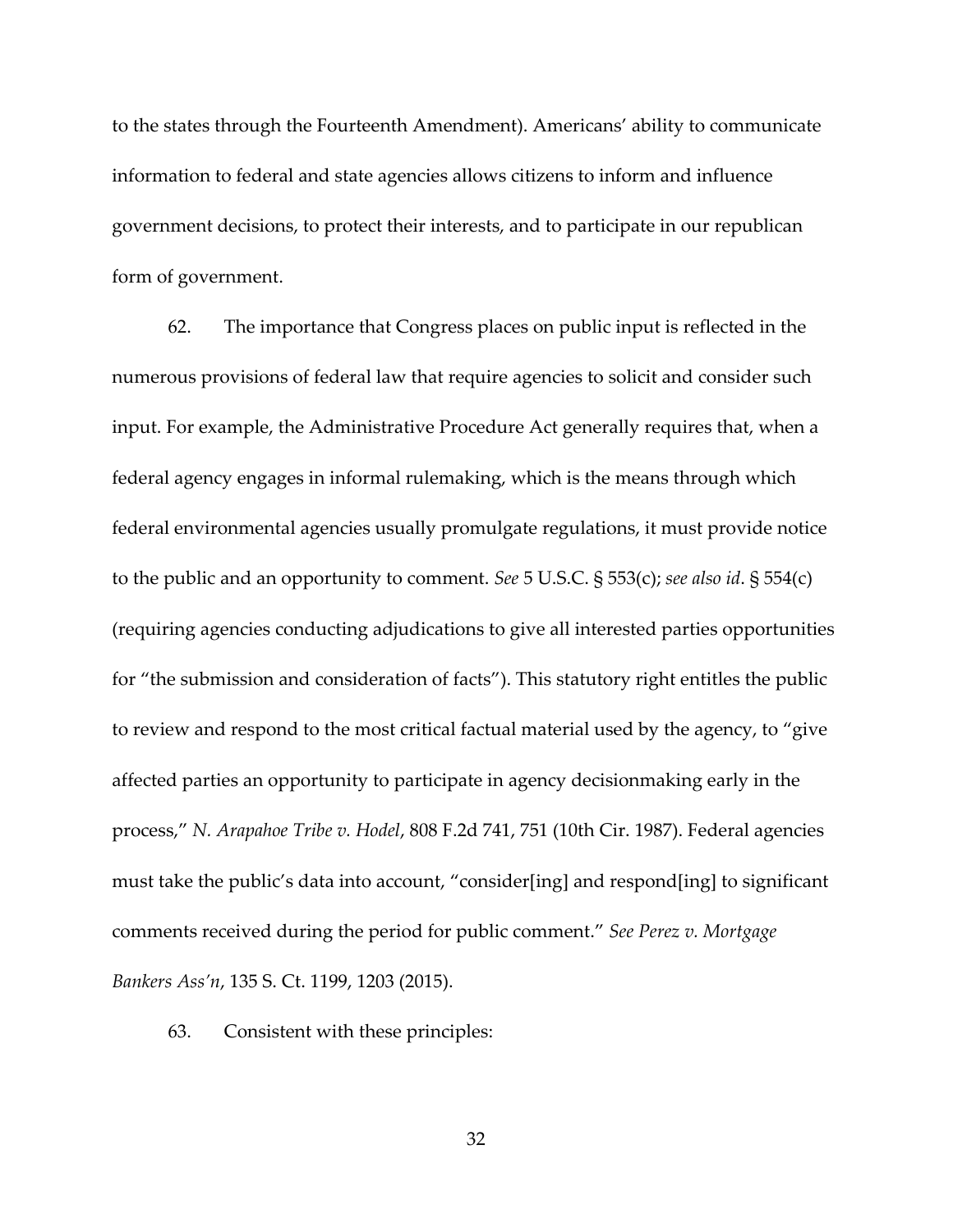a. The Clean Water Act's first section states that "Public participation in the development, revision, and enforcement of any regulation, standard, effluent limitation, plan, or program established by the Administrator or any State under this chapter shall be provided for, encouraged, and assisted by the Administrator and the States." 33 U.S.C. § 1251(e).

b. Federal regulations that implement the National Environmental Policy Act (NEPA), 42 U.S.C. §§ 4321-4370h, require that, when a federal agency considers the impacts of a major federal project affecting the environment, the agency must "[s]olicit appropriate information from the public." 40 C.F.R. § 1506.6(d). These public comment procedures are designed to protect against "uninformed . . . agency action." *New Mexico ex rel. Richardson v. Bureau of Land Mgmt.*, 565 F.3d 683, 704 (10th Cir. 2009) (quoting *Robertson v. Methow Valley Citizens Council*, 490 U.S. 332, 351 (1989)).

c. The Endangered Species Act permits citizens to petition the Secretary of the Interior and the Secretary of Commerce to list species as endangered, and the Secretary must review the species' status if the petition presents substantial scientific information that the listing is warranted. 16 U.S.C.  $\S 1533(b)(3)(A)$ .

d. The Federal Land Policy and Management Act, 43 U.S.C. §§ 1701- 1787, establishes the policy of the United States to manage public land "in a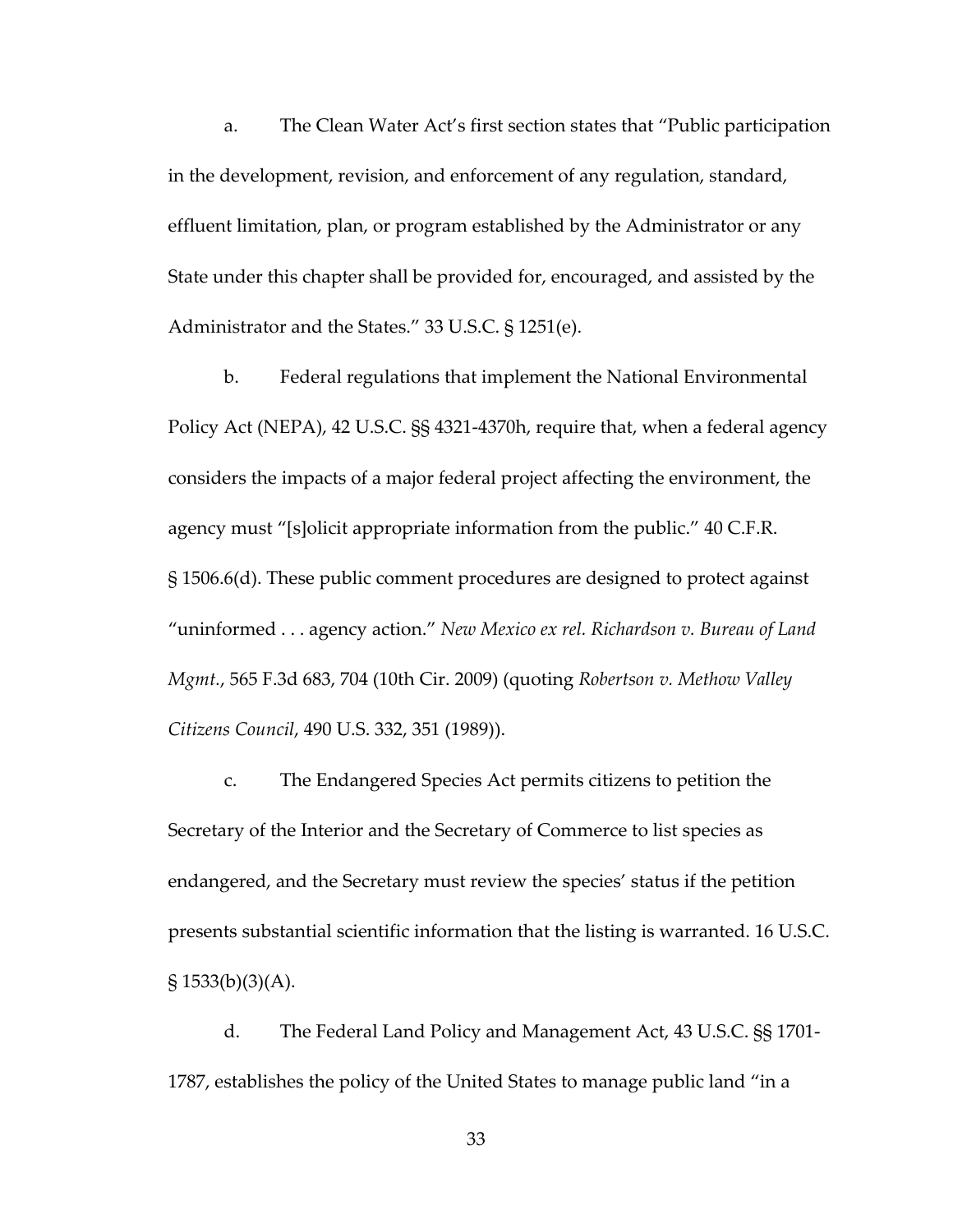manner that will protect the quality of scientific, scenic, historical, ecological, environmental, air, and atmospheric, water resource, and archeological values," *id*. § 1701(a)(8), and to ensure that federal agencies "consider[] the views of the general public" and provide for "third party participation" when land use decisions are made, *id.* § 1701(a)(5). Consistent with these goals, Congress required the federal agencies that implement the Federal Land Policy and Management Act to provide opportunities for and to consider public input when developing, formulating, and revising land use plans. *Id.* §§ 1712(f), 1739; *see also id.* § 1740 (requiring that rulemaking concerning public land be conducted pursuant to the public notice-and-comment provisions of 5 U.S.C. § 553).

e. The National Forest Management Act, 16 U.S.C. §§ 1600-1687, requires the creation of comprehensive forest plans for each of the more than 100 national forests and grasslands. Consistent with this goal, Congress requires federal agencies that implement the National Forest Management Act to provide opportunities for and to consider public input when developing, formulating, and revising land use plans. *See* 16 U.S.C. § 1604(d); *see also, e.g.*, 36 C.F.R. § 218.24-.25.

f. Regulations implementing the Federal Food, Drug, and Cosmetics Act, 21 U.S.C. §§ 301-399, authorize an "interested person" to "petition the Commissioner [of the federal Food and Drug Administration] to issue, amend, or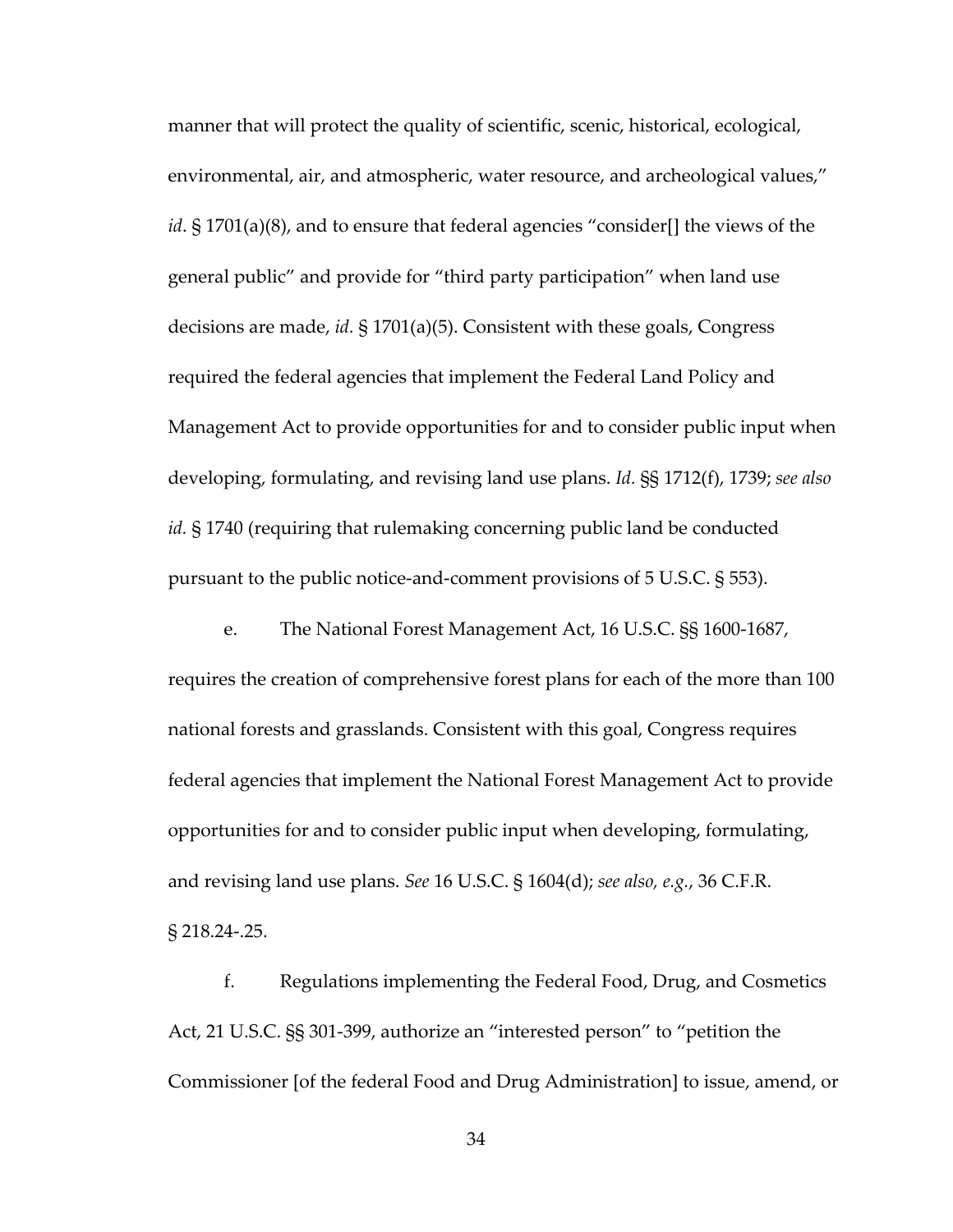revoke a regulation or order, or to take or refrain from taking any other form of administrative action." 21 C.F.R. § 10.25(a). Citizen petitions are required to include a "full statement" of the "factual . . . grounds" for the petition, "including all relevant information  $\ldots$  on which the petitioner relies." 21 C.F.R. § 10.30(a)(3).

# **The Data Censorship Statutes Chill Otherwise Lawful Citizen Science and Constitutionally Protected Expression and Petitioning**

64. Plaintiffs Western Watersheds, NRDC, PETA, and CFS, and/or their members, collect resource data from open lands in Wyoming, and report data they collect to agencies of the federal or state government. The organizations engage in this work as part of their advocacy and to promote better-informed government decisions regarding environmental and animal protection. Plaintiff NPPA's members collect resource data from open lands in Wyoming, and report data they collect in various publications, broadcasts, and online media, which are often shared by third parties with agencies of the federal or state government. Plaintiffs and their members would like to continue to collect such data—through, for example, photography, videography, sampling, and audio recording—but fear prosecution under Wyoming Statute § 6-3-414, and litigation and civil liability under § 40-26-101.

65. The kinds of resource data that Plaintiffs or their members have collected in the past include, for instance, water quality data, information on the distribution of protected or potentially protected species, information documenting cruelty to animals, and information documenting the effects of climate change on species. Federal and state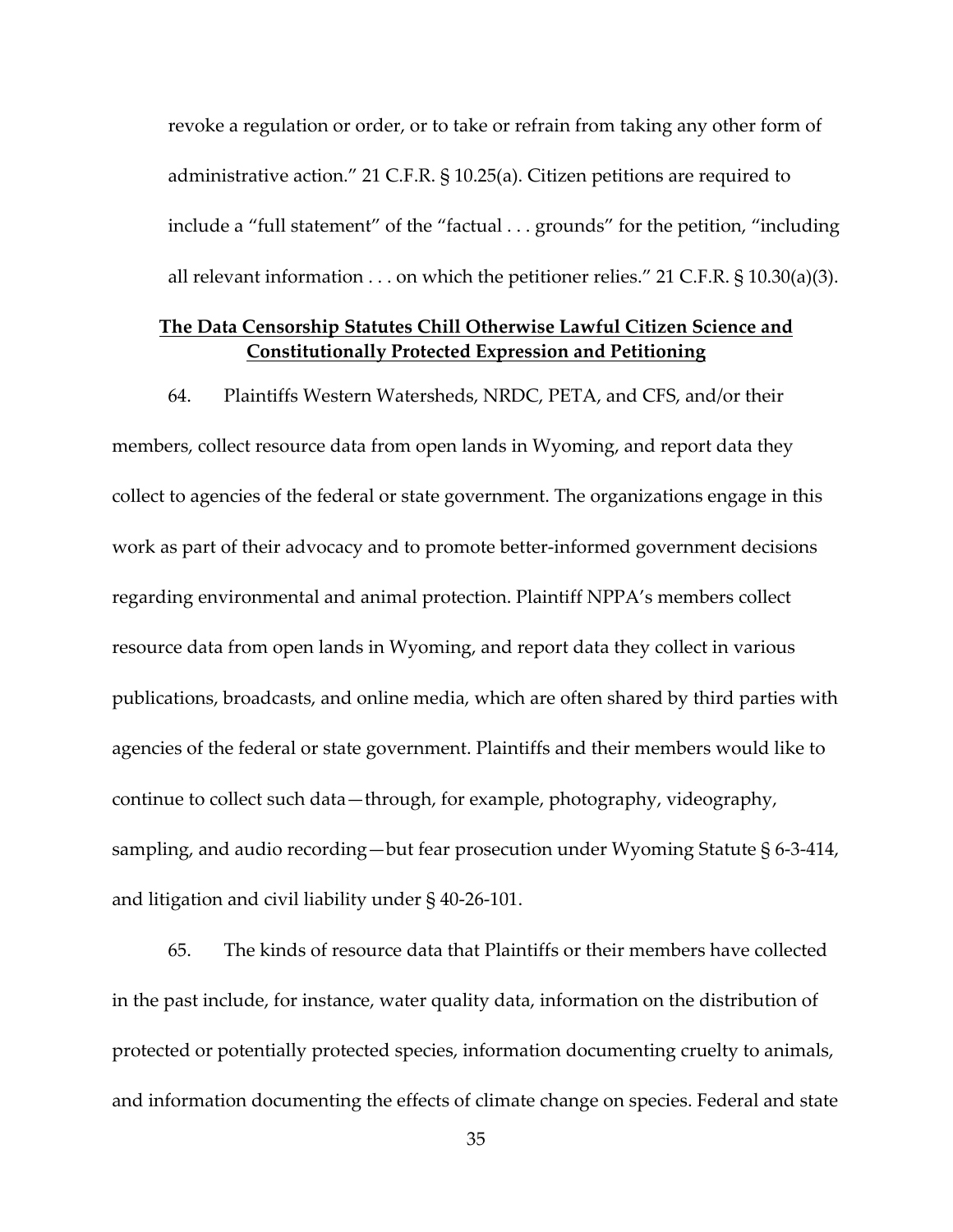agencies have in the past often relied on data of this sort that has been collected by Plaintiffs, their members, and other citizen scientists. For example:

a. Western Watersheds has collected water quality samples from numerous waterways on open lands in Wyoming, to assess the impacts of livestock grazing on water quality. Plaintiff typically tests those samples for *E. coli*, fecal coliform, sediment levels, temperature, pH, dissolved oxygen, turbidity, and total dissolved solids. Western Watersheds has submitted this data to the Wyoming Department of Environmental Quality, the agency authorized to oversee implementation of the Clean Water Act's non-point-source pollution regulations in Wyoming. This has led DEQ to list various streams as impaired under § 303(d) of the Clean Water Act, including Clarks Draw, Pacific Creek, and Lander Creek. Based on Western Watershed's data submissions, five other creeks were included in a draft list for 2014.

b. Western Watersheds has also collected data from open lands in Wyoming to measure the impact of livestock grazing on riparian zones, which are ecologically significant areas at the interface of land and rivers or streams. Western Watersheds has used Multiple Indicator Monitoring (MIM), an agency approved method of measuring riparian health parameters, to collect data concerning grazing impacts on stream width/depth ratios, riparian vegetation, woody plant utilization, and stream bank stability. Western Watersheds has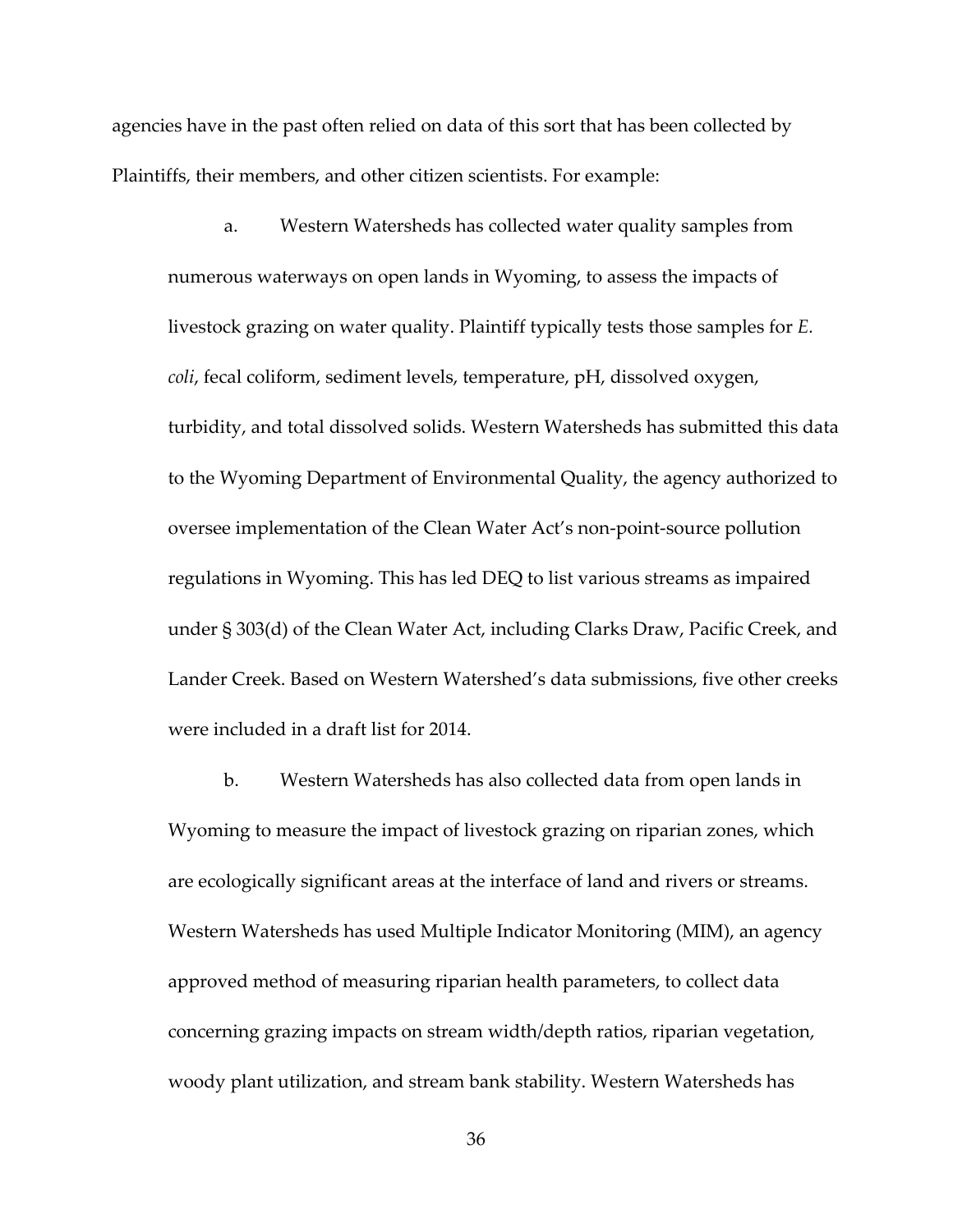measured MIM parameters alongside Bureau of Land Management and U.S. Forest Service staff to ensure they are performing fair assessments. It has also collected and submitted MIM data to the Bureau of Land Management and Forest Service to persuade them to improve livestock management on public land as mandated by the Federal Land Policy and Management Act, the National Forest Management Act, and the National Environmental Policy Act.

c. Western Watersheds has also collected data from open lands in Wyoming to measure livestock grazing impacts on upland conditions. For example, Western Watersheds has measured vegetation composition (biodiversity) and utilization (forage removal by livestock measured as a percentage). Western Watersheds has measured these parameters alongside Bureau of Land Management and U.S. Forest Service staff to ensure they are performing fair assessments. Western Watersheds has also collected and submitted these data to the Bureau of Land Management and the U.S. Forest Service, to persuade them to improve the management of livestock on public land as mandated by the Federal Land Policy and Management Act, the National Forest Management Act, and the National Environmental Policy Act.

d. Western Watersheds has also undertaken riparian-sediment core sampling on Wyoming open lands, to measure the impact of livestock grazing on sediment levels in native-trout-spawning streams. Livestock increase sediment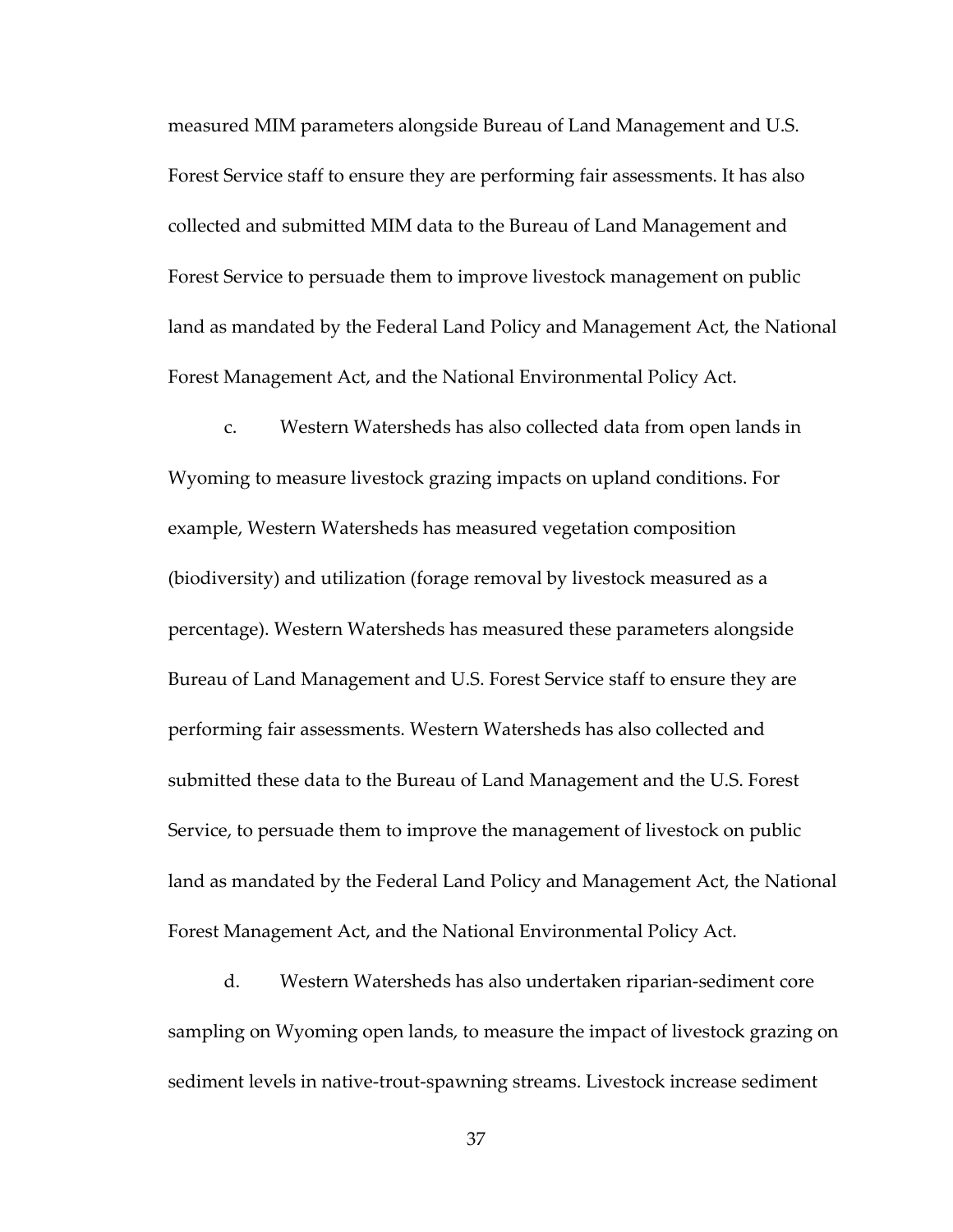levels, and sediment decreases spawning success. Western Watersheds has submitted such data to the Bureau of Land Management and the U.S. Forest Service, to help them improve fisheries management as mandated by the Federal Land Policy and Management Act, the National Forest Management Act, and the National Environmental Policy Act.

e. Western Watersheds has also engaged in various types of photo documentation of Wyoming open lands, including documentation of erosion processes, livestock counts, grazing permit compliance, and "trespass" livestock (cattle or sheep that graze in an allotment where they are not authorized to graze). Western Watersheds has undertaken this documentation alongside Bureau of Land Management and U.S. Forest Service staff, to ensure they are performing fair assessments. Plaintiff has also collected these data and submitted them to the Bureau of Land Management and the U.S. Forest Service, to persuade those agencies to improve livestock management on public land as mandated by the Federal Land Policy and Management Act, the National Forest Management Act, and the National Environmental Policy Act.

f. Western Watersheds has also collected resource data to assess sage grouse habitat on Wyoming open lands, and submitted such data to the Bureau of Land Management to help the agency improve its management of sage grouse habitat under the Endangered Species Act.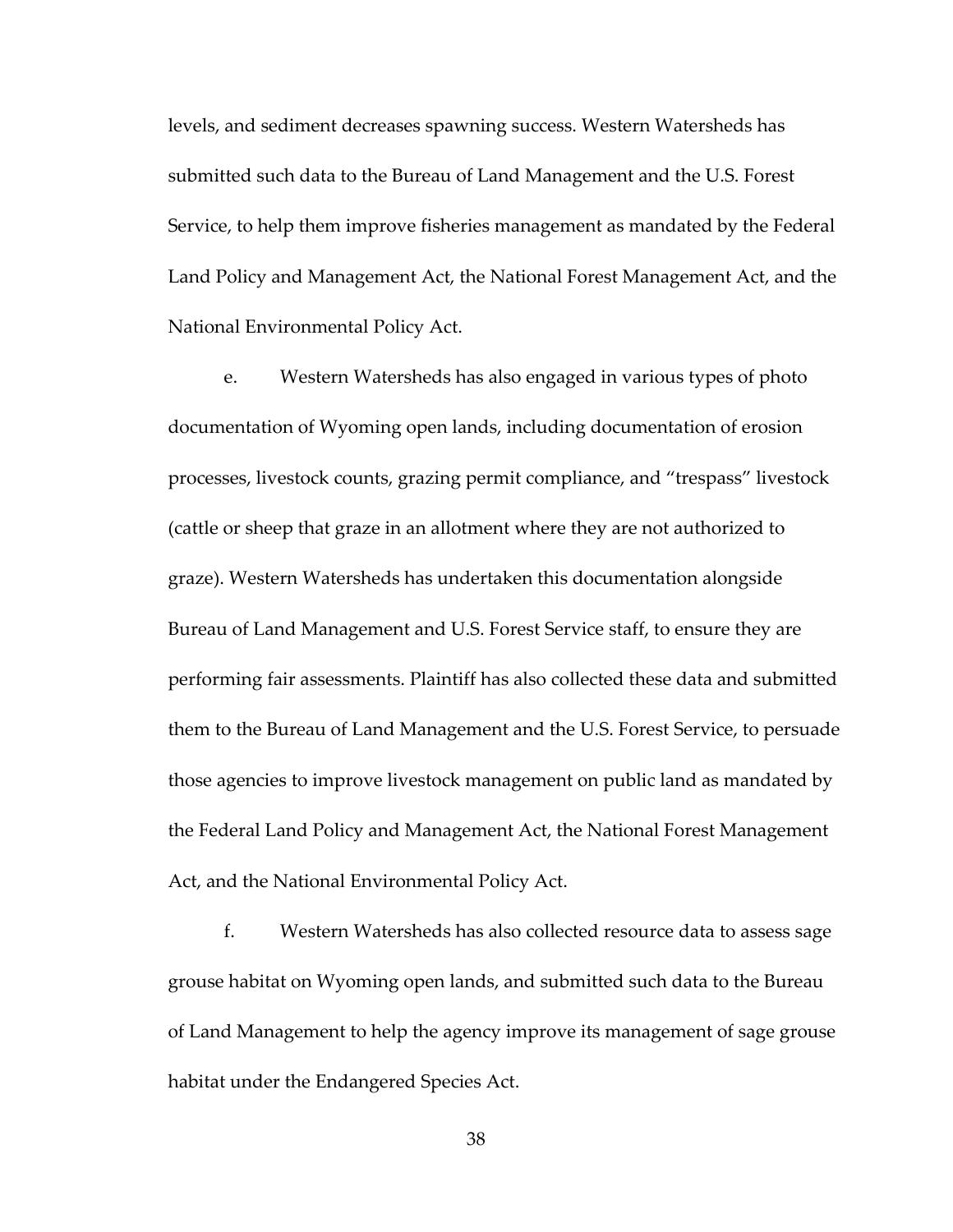g. NPPA's members have photographed and recorded grizzly bear traps, wildfires, bat habitats, ranching, mineral rights issues, natural gas drilling, weather emergencies, and environmental studies in places such as Pinedale, the Medicine Bow River, the Snake River, and the Sheridan and Tongue River area. Photographs and video recordings taken by NPPA's members have been part of the public conversation about development, land rights, and environmental issues.

h. NRDC has collected data concerning whitebark pine (*Pineus albicaulis*) on open lands in Wyoming, including by partially funding a scientific study that included ground-level surveys of whitebark pine habitat. NRDC provided data concerning whitebark pine, including the study it funded, to the U.S. Fish and Wildlife Service in support of listing whitebark pine as threatened or endangered under the Endangered Species Act, 16 U.S.C. § 1533. In response to NRDC's listing petition, the Fish and Wildlife Service determined that listing whitebark pine for range-wide protection under the Endangered Species Act was warranted, although due to resource constraints the Service has not yet listed this species. *See* Dep't of the Interior, Fish & Wildlife Serv., *Endangered and Threatened Wildlife and Plants: 12-Month Finding on a Petition to List Pinus ablicaulis as Endangered or Threatened with Critical Habitat*, 76 Fed. Reg. 42,631, 42,632, 42,647- 50 (July 19, 2011). NRDC has also provided water quality data to state and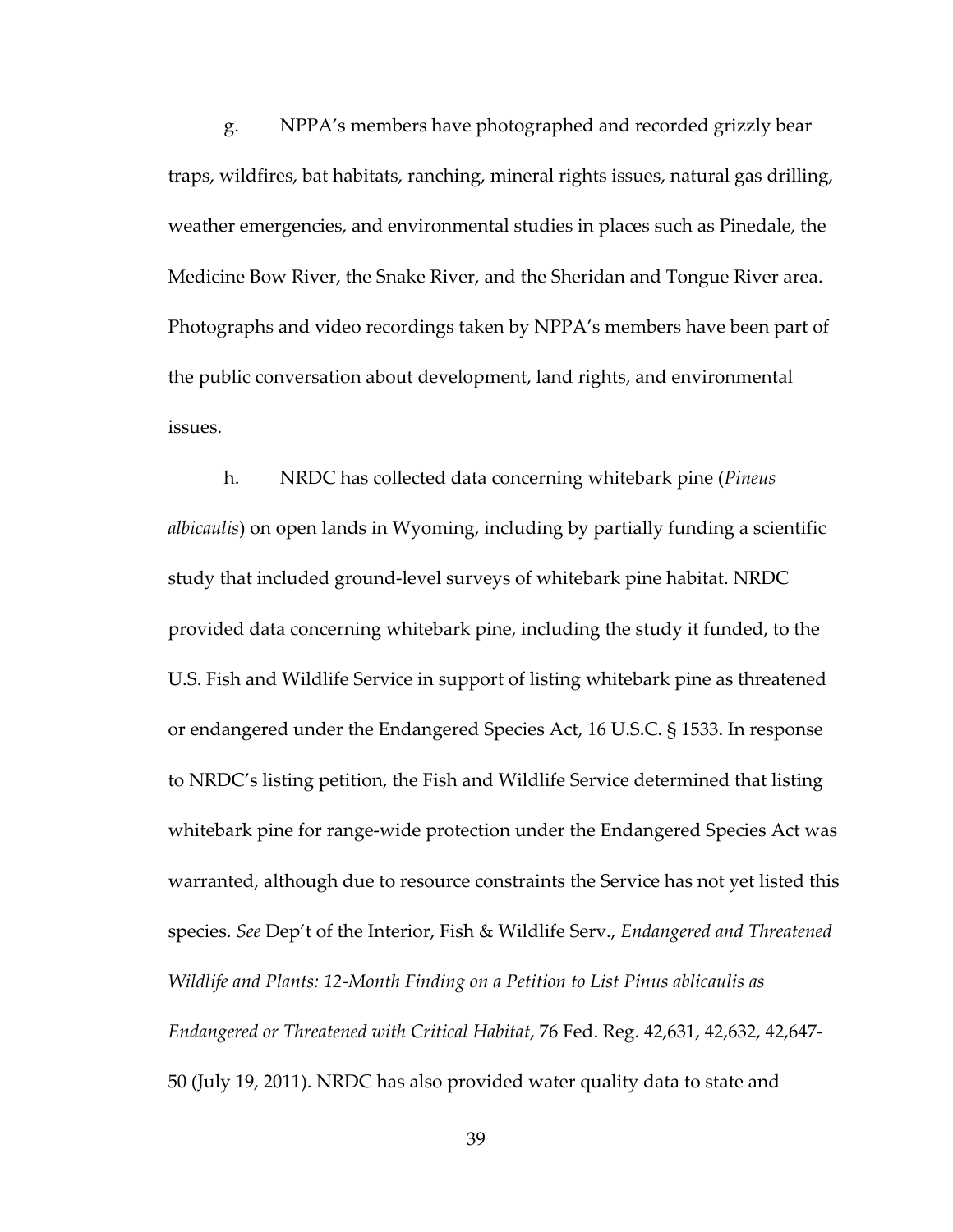federal agencies in support of their identification of waters as "impaired" under the Clean Water Act, and state and federal agencies have relied on that data in making impairment determinations.

i. PETA has taken audio and video recordings, at ranches on unincorporated land in Wyoming, of individuals violating Wyoming's crueltyto-animals statute, Wyo. Stat. § 6-3-203, by kicking sheep; stomping on sheep's heads and necks; throwing sheep on the floor; denying appropriate care to a seriously ill or injured ram, resulting in the ram's death; and failing to provide appropriate care for injured sheep. PETA has provided these recordings to a Wyoming state agency.

j. CFS members monitor, document, and report information pertaining to hazardous releases from industrial agricultural facilities, often collecting this information on public land. CFS members presented testimony of these findings to state agencies and legislatures to advocate for more oversight of the industrial agriculture industry.

66. Much of Wyoming is comprised of open land to which the Data Censorship Statutes apply. It is often difficult to determine who owns, or is a lessee or agent of an owner of, particular open land.

67. Plaintiffs' members and staff are uncertain what conduct may subject them to criminal prosecution under Wyoming Statute § 6-3-414 and to civil liability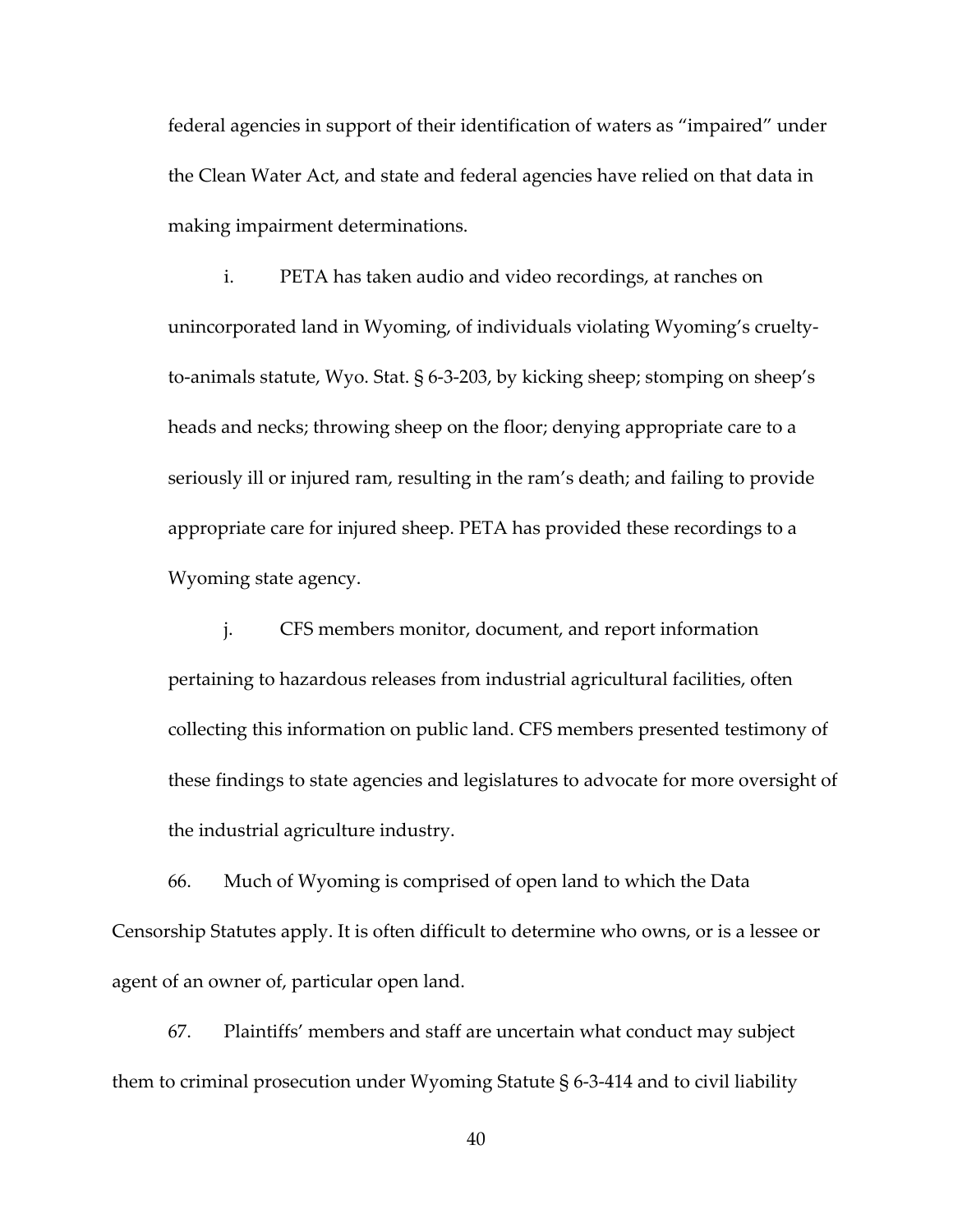under Wyoming Statute § 40-26-101. For example, while the crime of "trespassing to unlawfully collect resource data" does not apply to a person who has "legal authorization to enter or access the land to collect resource data," Wyo. Stat. § 6-3- 414(a), the Statute does not define that phrase, *see id.* § 6-3-414(d). Similarly, while the crime of "unlawfully collecting resource data" does not apply to a person who has "legal authorization to enter the private land to collect the specified resource data," *id.* § 6-3-414(b), the Statute does not define that phrase, either, *see id.* § 6-3-414(d).

68. The Rules and Regulations of Wyoming's Board of Land Commissioners "extend[] to the public the privilege of using legally accessible state lands for casual recreational day uses, unless otherwise closed by direction of the Board." Office of Land and Land Invs., Bd. of Land Comm'rs R. and Regs., Ch. 13, § 4. Under that Board's Rules and Regulations, the phrase "casual recreational uses" "means uses such as horseback riding, photography, wildlife and bird observation, hiking, rock hunting, and other recreational day use." *Id.* § 2(b). However, "[o]rganized, developed, or commercial recreational use of state lands is prohibited unless it occurs under the provisions of a special use lease." *Id.* § 4. Plaintiffs are uncertain whether the Board's Rules and Regulations constitute "legal authorization to enter or access the land to collect resource data." Wyo. Stat.  $\S$ § 6-3-414(a)(ii)(A), 40-26-101(a)(ii)(A). In light of this uncertainty, members of the public must avoid conduct that could be lawful under the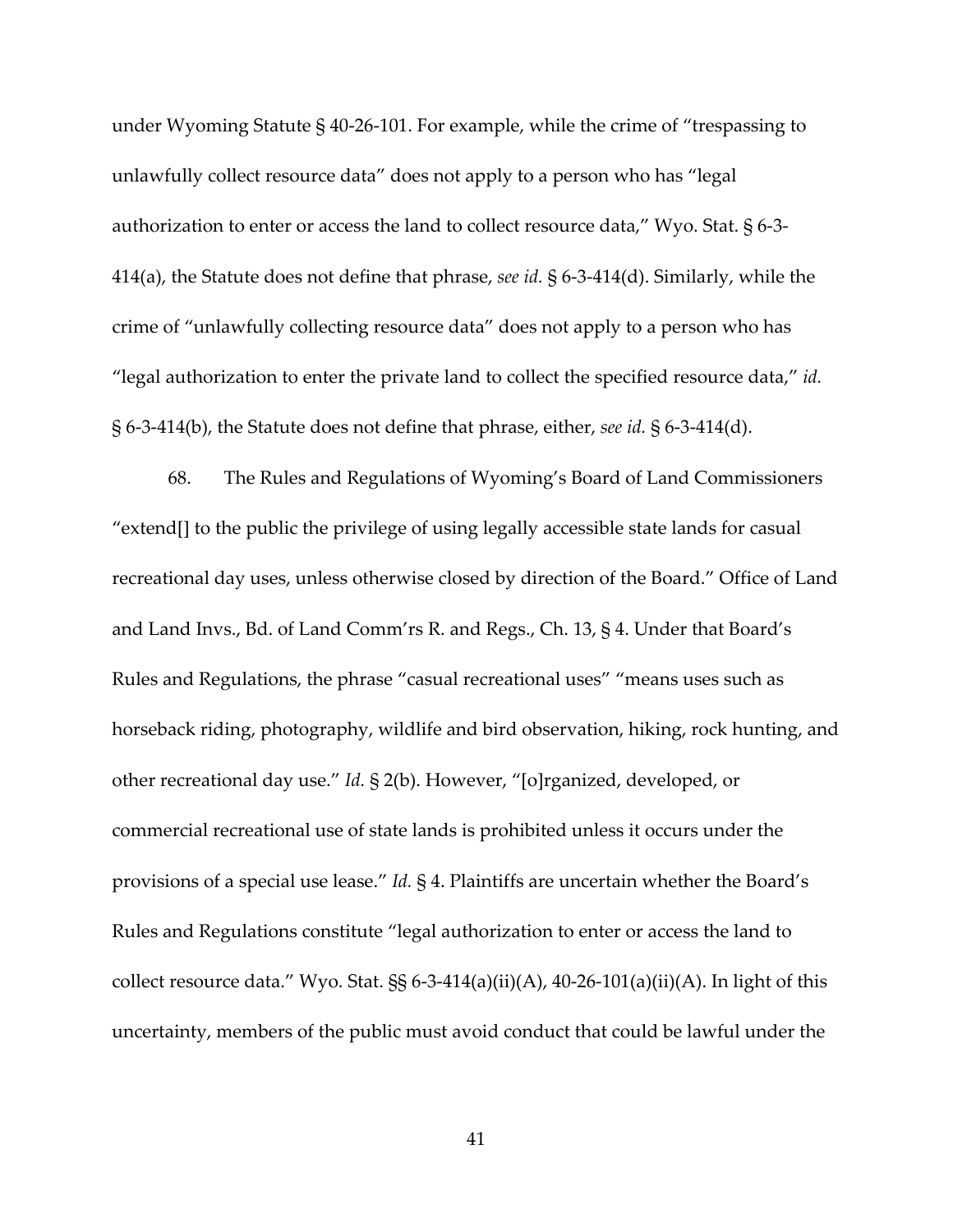Data Censorship Statutes, for fear of risking criminal prosecution or civil liability under those Statutes.

69. More than eighteen million acres of Wyoming land—almost thirty percent of the state's total land area—are under the management of the federal Bureau of Land Management (BLM). *See* BLM's *Public Land Statistics—2014*, tbl. 1-3,

http://www.blm.gov/public\_land\_statistics/pls14/pls2014.pdf. BLM has promulgated regulations that generally permit "any short term non-commercial activity which does not cause appreciable damage or disturbance to the public lands, their resources or improvements, and which is not prohibited by closure of the lands to such activities." 43 C.F.R. §§ 2920.0-5(k), 2920.1-2(a). It is unclear whether these Bureau regulations constitute "legal authorization to enter or access the land to collect resource data." Wyo. Stat. §§ 6-3-414(a)(ii)(A), 40-26-101(a)(ii)(A). This uncertainty compels members of the public to avoid conduct that could be lawful under the Data Censorship Statutes, for fear of risking criminal prosecution or civil liability under those Statutes.

70. Under the Data Censorship Statutes, Plaintiffs, their staff, and their members risk criminal prosecution and civil liability if, while collecting resource data from open land, they step unintentionally onto land for which they lack specific authorization to collect resource data. The threat of prosecution and liability deters Plaintiffs, their staff, and their members from engaging in such activity. For example: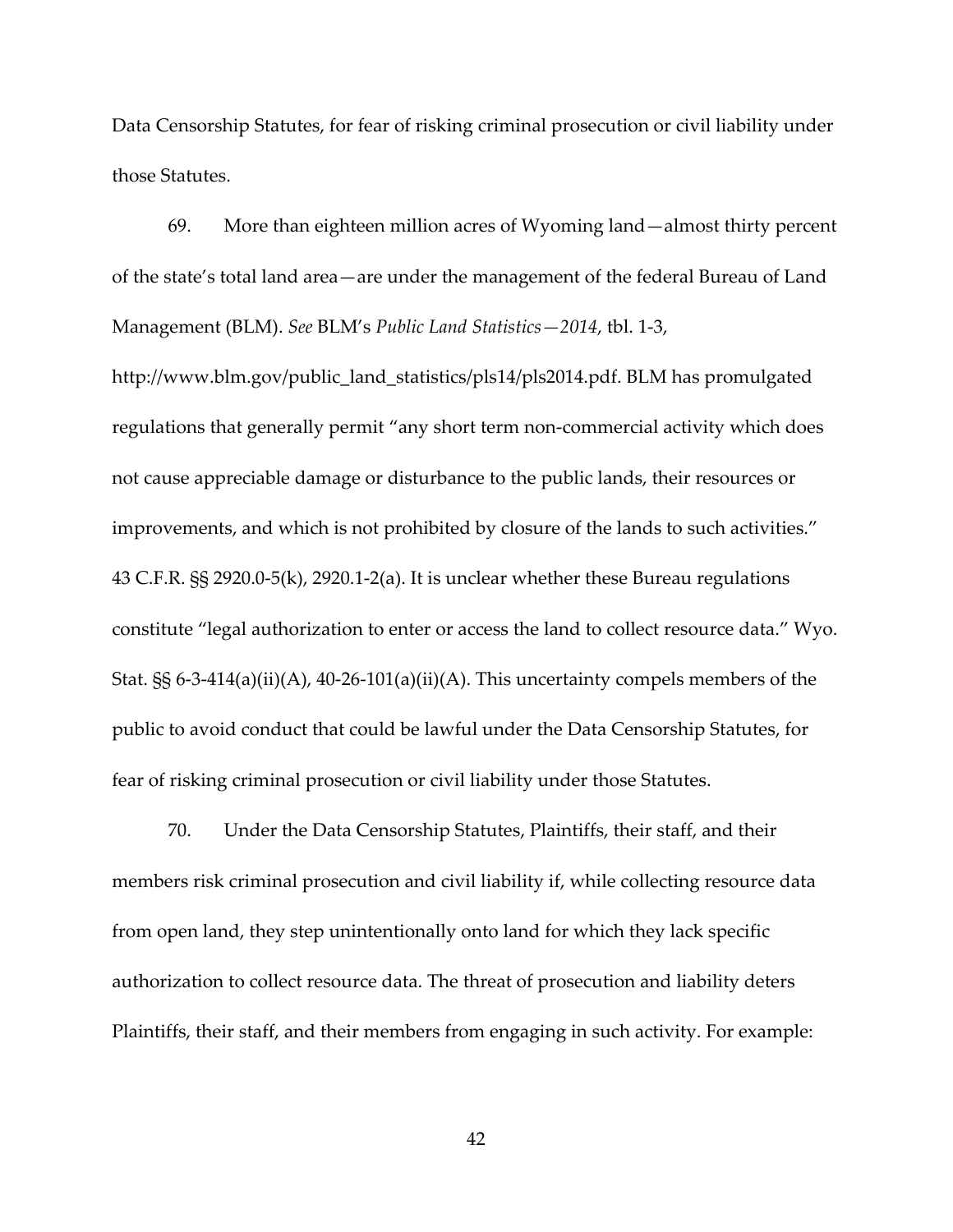a. Prior to enactment of the Data Censorship Statutes, a Western Watershed staff member usually spent three to five days per week, from mid-June through mid-October, collecting data on Bureau of Land Management and U.S. Forest Service lands in Wyoming. This data collection was undertaken for about twelve years before enactment of the Data Censorship Statutes. Normally, this staff member would collect data that measured the impacts of livestock grazing on riparian wildlife habitat, uplands, water quality, and other environmental characteristics, while also alerting the Bureau of Land Management and U.S. Forest Service to instances of noncompliance with grazing permits. This year, the staff member has been unable to collect any such data due to fear of prosecution under the Data Censorship Statutes.

b. Western Watersheds has routinely monitored the water quality of waterways on state and federal land. However, Western Watersheds has now suspended such activities at dozens of sampling locations in Wyoming because it is unsure whether collecting water samples from lands owned by the Bureau of Land Management would violate the Data Censorship Statutes. That the boundary between public and private lands is often unmarked has also influenced Western Watersheds' decision to suspend such activities. Likewise, because many roads built and maintained by the federal government may cross small sections of private land without any visual marking, Western Watersheds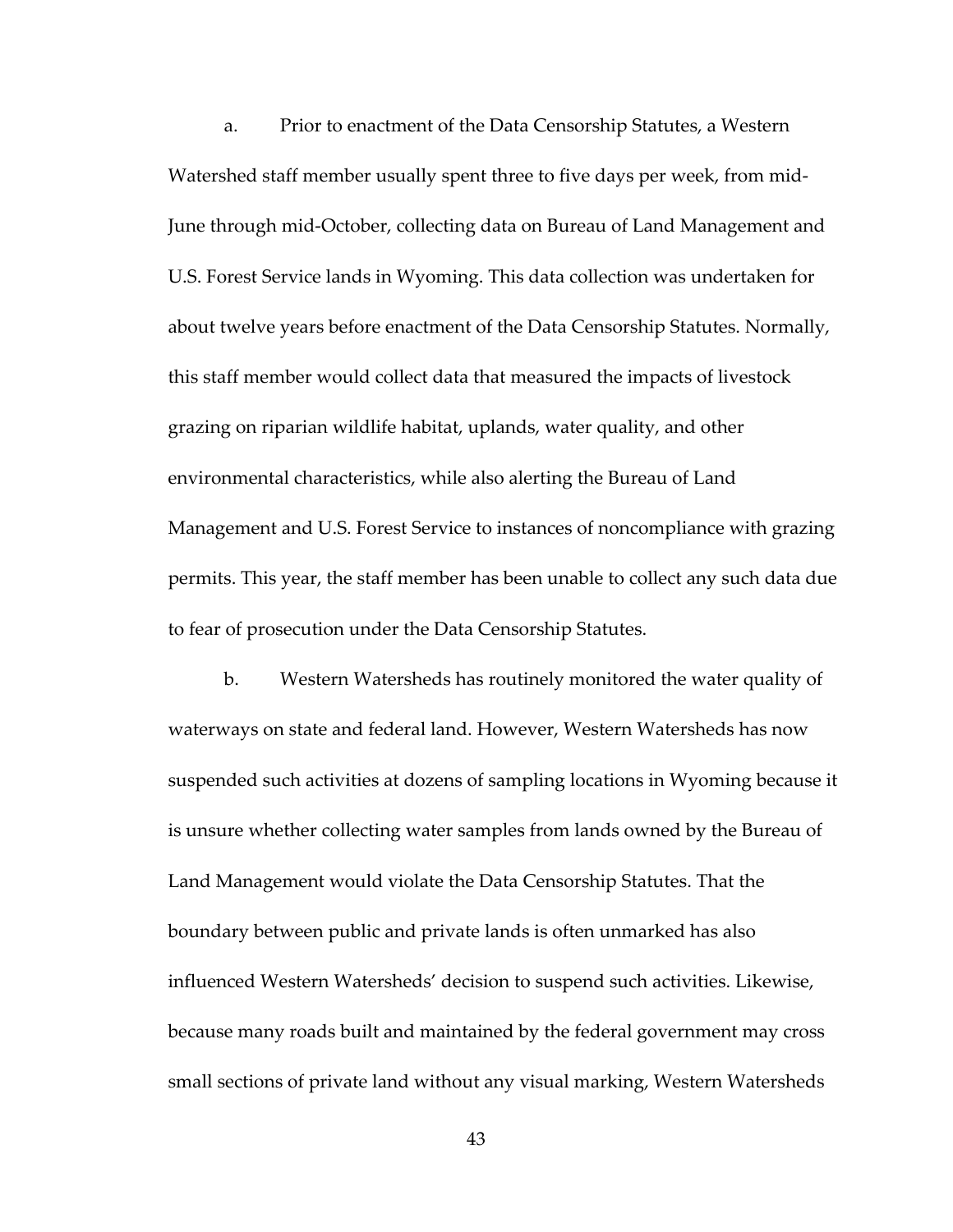is reasonably concerned that its members or staff could inadvertently enter private land while trying to monitor conditions on public land, or that they could be found not to have permission to collect resource data on public land.

c. Members of NPPA regularly photograph and record on "open land," whether documenting weather emergencies, environmental issues, or wildlife. NPPA is reasonably concerned that its members could inadvertently run afoul of the Statutes while reporting on matters of public concern. In June 2015, a member of NPPA received an offer for an assignment to do environmental photography on Bureau of Land Management and public-access land, and had significant uncertainty about whether doing so would run afoul of the Statutes.

d. In May 2015, an employee of NRDC wished to visit open land in Wyoming to observe, and potentially photograph, a restoration project. The employee was engaged in information collection related to a contested proceeding before the U.S. Environmental Protection Agency involving oil and gas development. He had received permission to visit the land from an entity that asserted an ownership interest in the land at issue, but was told by another entity that also asserted an ownership interest that he did not have permission to visit the site. Uncertain of the ownership of the land, and concerned about prosecution or liability, he did not visit the site or take photographs of it.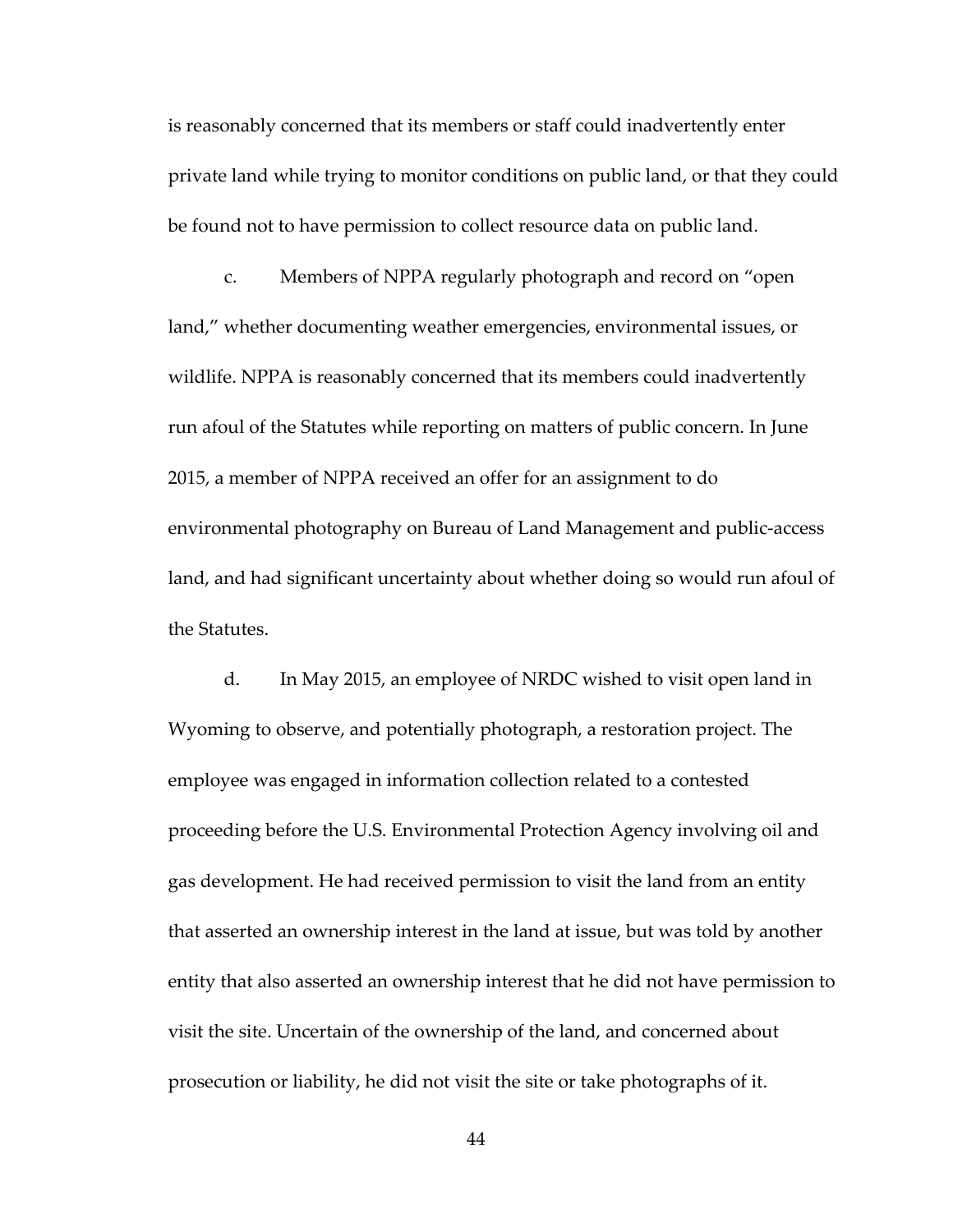e. In April 2015, PETA staff were contacted by a whistleblower who alleged that a ranch located on unincorporated land allowed excess accumulations of manure in the cattle pens, in some places three to four feet deep; had several cows with udders so swollen that they were nearly dragging on the ground; and had failed to remove dead cows from the feeding bunks. PETA employees wished to work with the whistleblower to obtain photographic or video evidence of conditions on the ranch. However, after taking into account the Data Censorship Statutes, PETA did not seek to obtain such evidence.

#### **The Data Censorship Statutes Punish Citizens for Petitioning the Government**

Constitution, the government "shall make no law . . . abridging . . . the right of the people . . . to petition the Government for a redress of grievances." U.S. Const., amend. I. The Petition Clause applies to the states, including Wyoming, under the Fourteenth Amendment to the U.S. Constitution. U.S. Const., amend. XIV.

71. Under the Petition Clause of the First Amendment to the U.S.

72. The Data Censorship Statutes make conduct unlawful *because* a member of the public communicates resource data to a government agency, or intends to do so. Specifically, the Data Censorship Statutes apply only to persons who enter open land for the purpose of "collecting" resource data or who enter private open land and "collect" resource data. Wyo. Stat. § 6-3-414(a), (b); Wyo. Stat. § 40-26-101(a), (b). "Collect" in this context means "to take a sample of material, acquire, gather,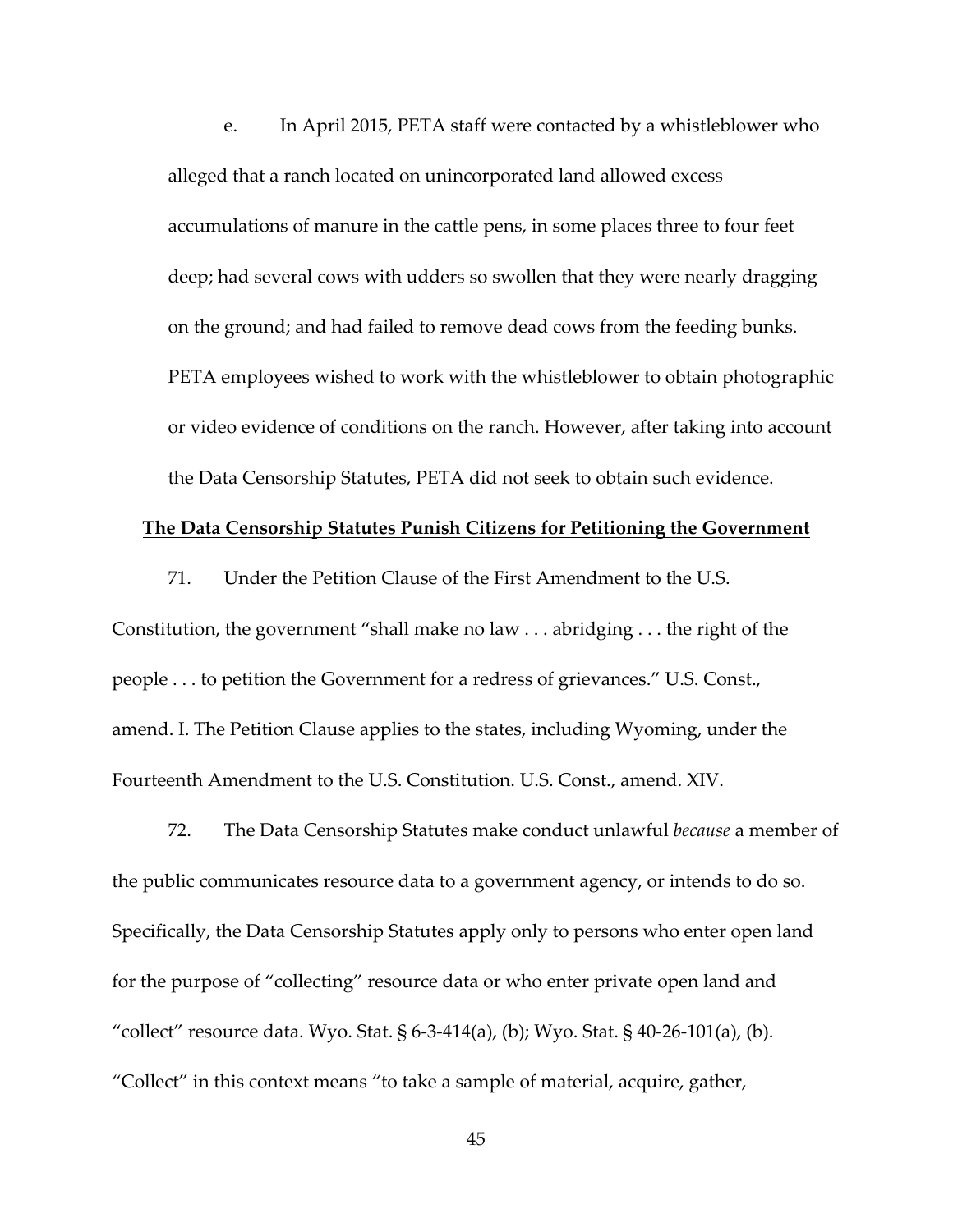photograph or otherwise preserve information in any form from open land *which is submitted or intended to be submitted to any agency of the state or federal government*." Wyo. Stat. § 6-3-414(d)(i) (emphasis added). Thus, under the Statutes, a person may not be punished for trespassing to unlawfully collect resource data, or for unlawfully collecting resource data, unless the data is submitted, or intended to be submitted, to a state or federal agency. Communication with the government is an element of the offense.

73. Members of the public, including Plaintiffs, communicate resource data to the general public and to the government to inform and influence agency decisions, and to seek "a redress of grievances." U.S. Const., amend. I. For example, Plaintiffs, their staff, and/or their members submit resource data to the government to seek redress of unlawful pollution of the Nation's waters.

74. The Data Censorship Statutes are not narrowly tailored to a legitimate state interest, let alone to a compelling or overriding state interest. Prohibiting citizen communications with the government is not a purpose that the Constitution recognizes as legitimate. To the contrary, the First Amendment specifically protects such activity.

75. Because the Data Censorship Statutes directly interfere with citizens' ability "to express their ideas . . . and concerns to their government," *Borough of Duryea v. Guarnieri*, 131 S. Ct. 2488, 2495 (2011), those Statutes violate the Petition Clause of the First Amendment.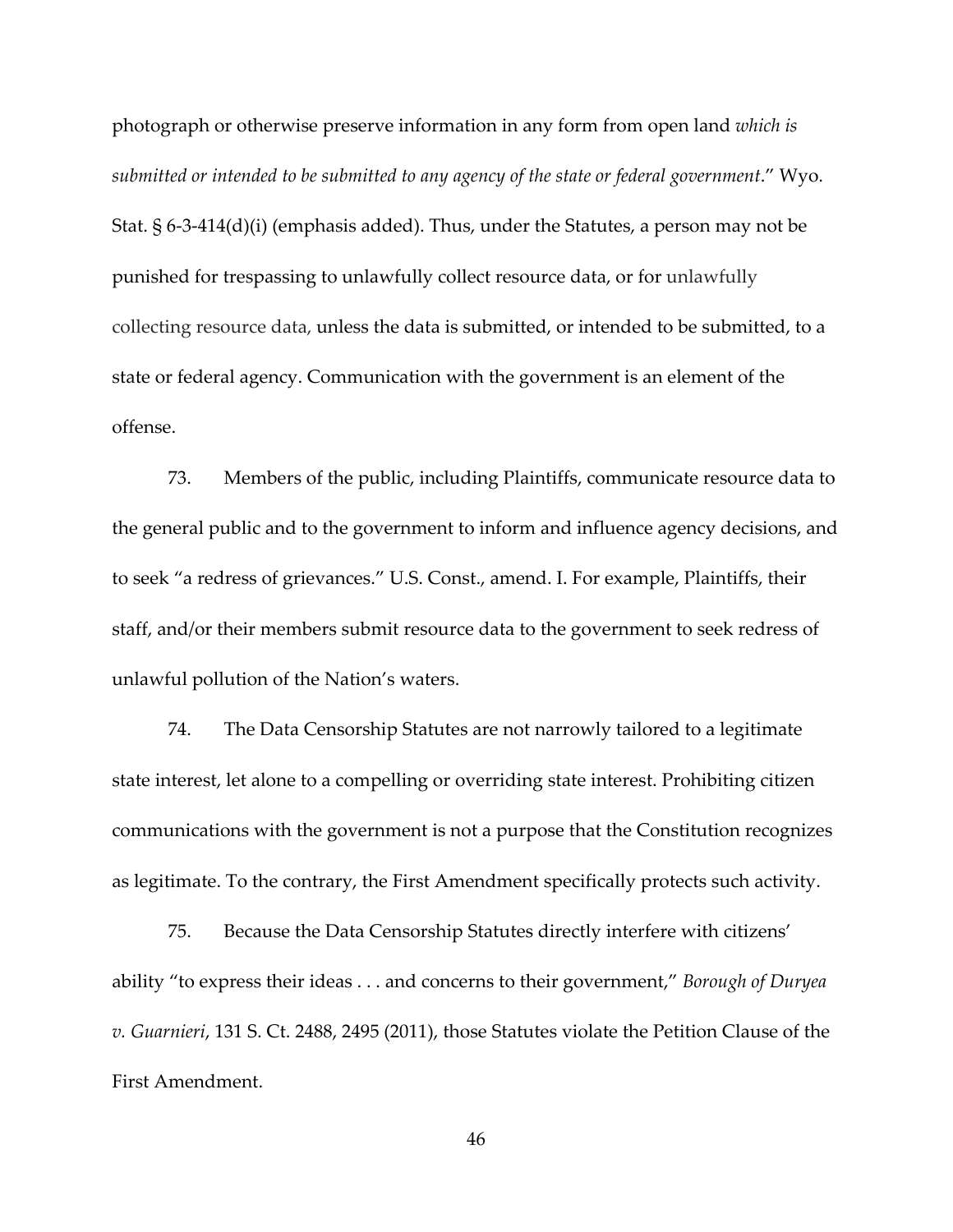# **The Data Censorship Statutes Impose Liability Based on the Content and Viewpoint of Speech**

76. The Data Censorship Statutes make criminals and scofflaws of those who speak out about what they see and find on open land. Although labeled as anti- "trespass" laws, the Data Censorship Statutes prohibit and punish conduct that would not violate Wyoming's longstanding trespass statute, Wyo. Stat. § 6-3-303, and make otherwise-lawful activity unlawful solely because it is associated with advocacy communication of resource data to government agencies—about the condition and use of open lands. The Constitution does not permit such a prohibition.

77. Statutes that burden expression in support of public advocacy are subject to the Constitution's most "exacting scrutiny," and cannot survive judicial review unless "narrowly tailored to serve an overriding state interest." *McIntyre v. Ohio Elections Comm'n*, 514 U.S. 334, 347 (1995).

78. Governments have "'no power to restrict expression because of its message, its ideas, its subject matter, or its content.'" *Reed v. Town of Gilbert*, 135 S. Ct. 2218, 2226 (2015) (quoting *Police Dep't of Chicago v. Mosley*, 408 U.S. 92, 95 (1972)). In disregard of this fundamental constitutional principle, the Data Censorship Statutes prohibit, punish, and deter speech of a particular kind, on a particular subject, with a particular set of recipients—targeting members of the public who collect and submit or intend to submit resource data to state or federal agencies.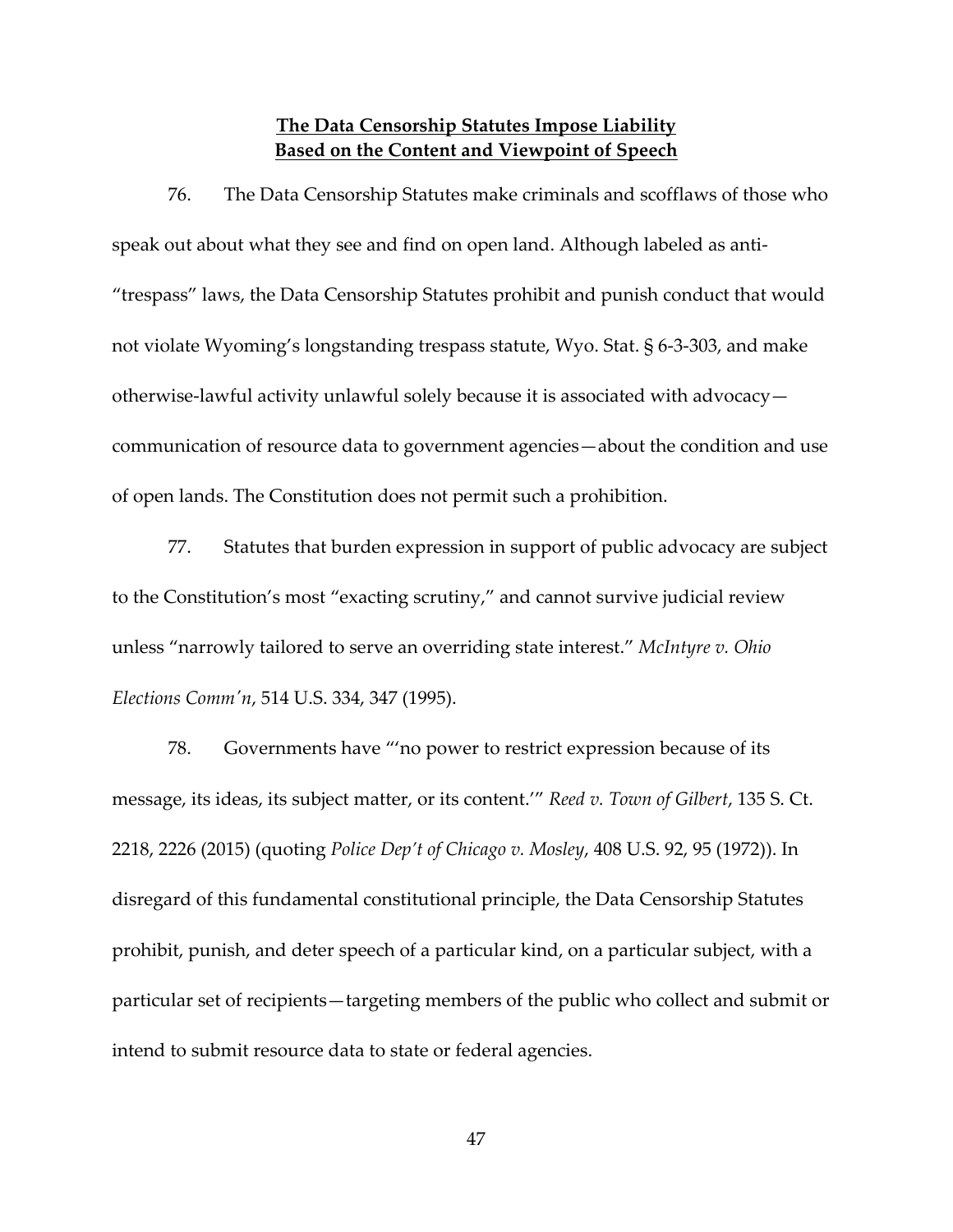79. "[T]he government may not regulate [speech] based on hostility—or favoritism—towards the underlying message expressed." *R.A.V. v. St. Paul*, 505 U.S. 377, 386 (1992). The Data Censorship Statutes violate this principle. They were enacted in an attempt to prevent the collection and communication of certain data to state and federal agencies, because the Wyoming Legislature did not want state and federal agencies to use that data to implement and effectively enforce duly enacted environmental protection statutes.

80. In addition, because the Data Censorship Statutes allow the landowner, lessee, or landowner's agent to authorize the data collection and thus exempt a person from the Statutes' prohibitions, these laws effectively grant the landowner, lessee, or landowner's agent the power to authorize or prohibit who communicates resource data to government agencies. The Statutes thus allow a landowner to authorize such communications of resource data by persons whose viewpoint the landowner supports, and effectively to criminalize communications of resource data by persons whose viewpoint a landowner does not support. As one Wyoming Senator explained, "Collecting data to be able to hold back certain organizations—I would tell you that's exactly what this bill's designed to do."

#### **The Extraordinary Breadth of the Data Censorship Statutes**

81. The Data Censorship Statutes are unconstitutional on their face and as applied to Plaintiffs' collection of resource data on open lands. However, even if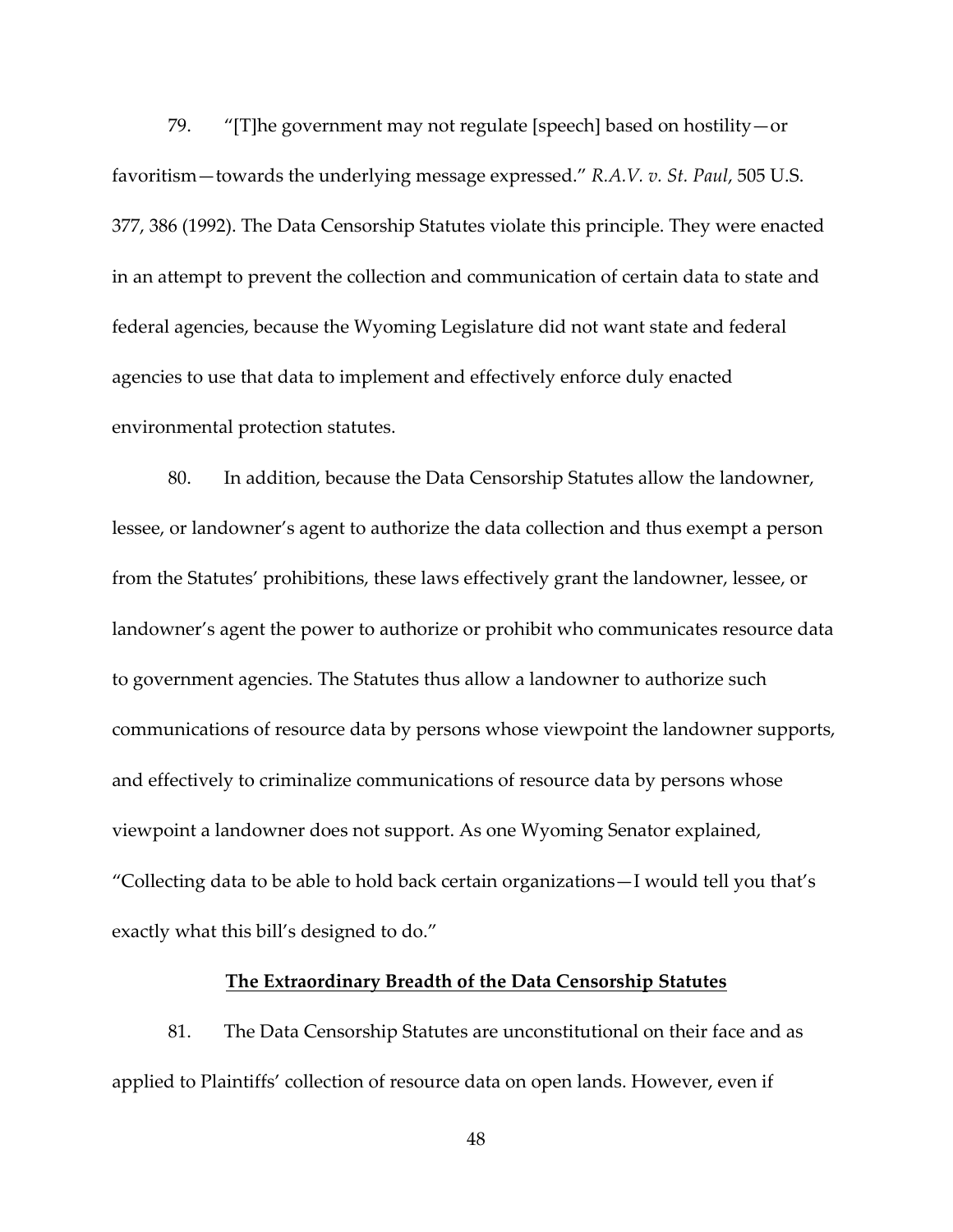Wyoming could single out and prohibit Plaintiffs' data-collection and -reporting activities, these Statutes reach far beyond those activities.

82. Read literally, Wyoming Statute § 6-3-414 makes a criminal out of a child who walks onto her neighbor's ranch to take a photo of a hawk for use in a public school photo competition—unless the child first obtains her neighbor's express permission to do so. Jail time and civil liability could be imposed under the Statutes on a rural traveler who hears a cry for help, unwittingly enters private land when venturing off the road without express permission to make observations, discovers an escalating wildfire, drops a "pin" on her GPS unit to record the location of the fire, and then provides that information to the fire department. Wyoming Statute  $\S$  6-3-414 on its face appears even to criminalize the conduct of a hiker who unintentionally crosses onto open private land without authorization, observes an illegal drug operation, records her observations, and reports those facts to a park ranger or county sheriff.

83. Those individuals' actions would not be unlawful under the Data Censorship Statutes simply because they entered open land without authorization. Instead, the school child, the hiker, and the driver would have violated Wyoming law only because they informed the government about what they saw after entering open land, and because they did so without first obtaining permission from the landowner to access the land to collect that information.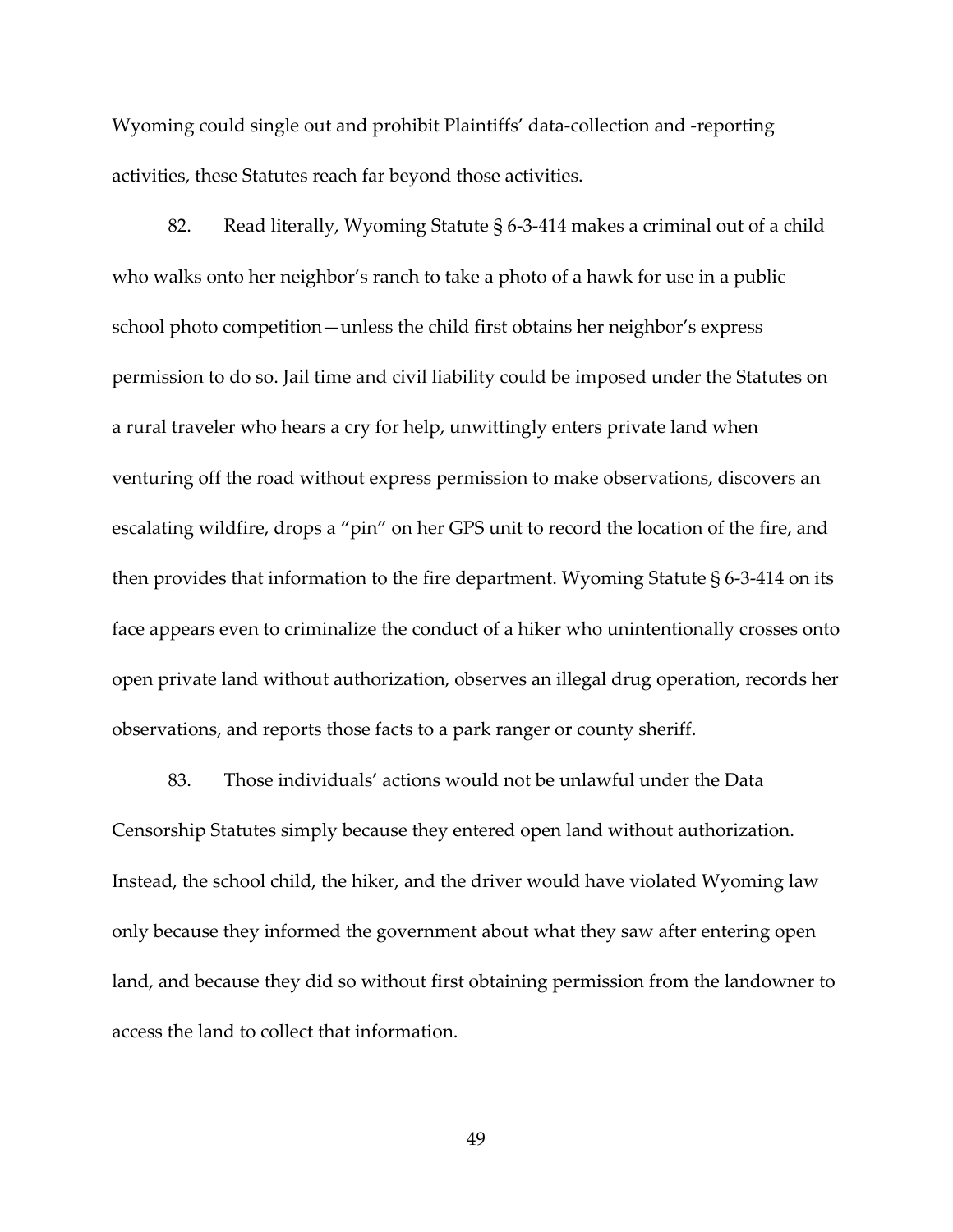84. Wyoming has no legitimate state interest in proscribing such expression, or indeed any of the expression of Plaintiffs. The Data Censorship Statutes are facially, and unconstitutionally, overbroad.

#### **The Wyoming Statutes Prohibit Agencies from Considering Accurate Data**

85. The Data Censorship Statutes also prohibit government agencies from using information gathered and communicated in violation of the Statutes' terms. The Statutes prohibit state or federal agencies from considering data on, for example, water quality violations, sage grouse habitat, animal cruelty, and illegal mining activity, if the data was collected and then reported by a person who did not have authorization to enter the land in question to collect the data.

86. In addition, Wyoming, the University of Wyoming, and local governments are required to expunge such data from their files or databases. Wyo. Stat. § 6-3-414(f) (incorporating definition of "government entity" from Wyo. Stat. § 1-39-  $103(a)(i)$ ).

87. The effect of the Data Censorship Statutes is to force the government to act based on ignorance, rather than information. As further explained below, to the extent that the Statutes purport to dictate how federal agencies consider relevant data, they are plainly beyond Wyoming's lawful authority. To the extent that the Statutes require state agencies implementing federally delegated programs to make decisions based on willfully incomplete data, when better data is available, these provisions contravene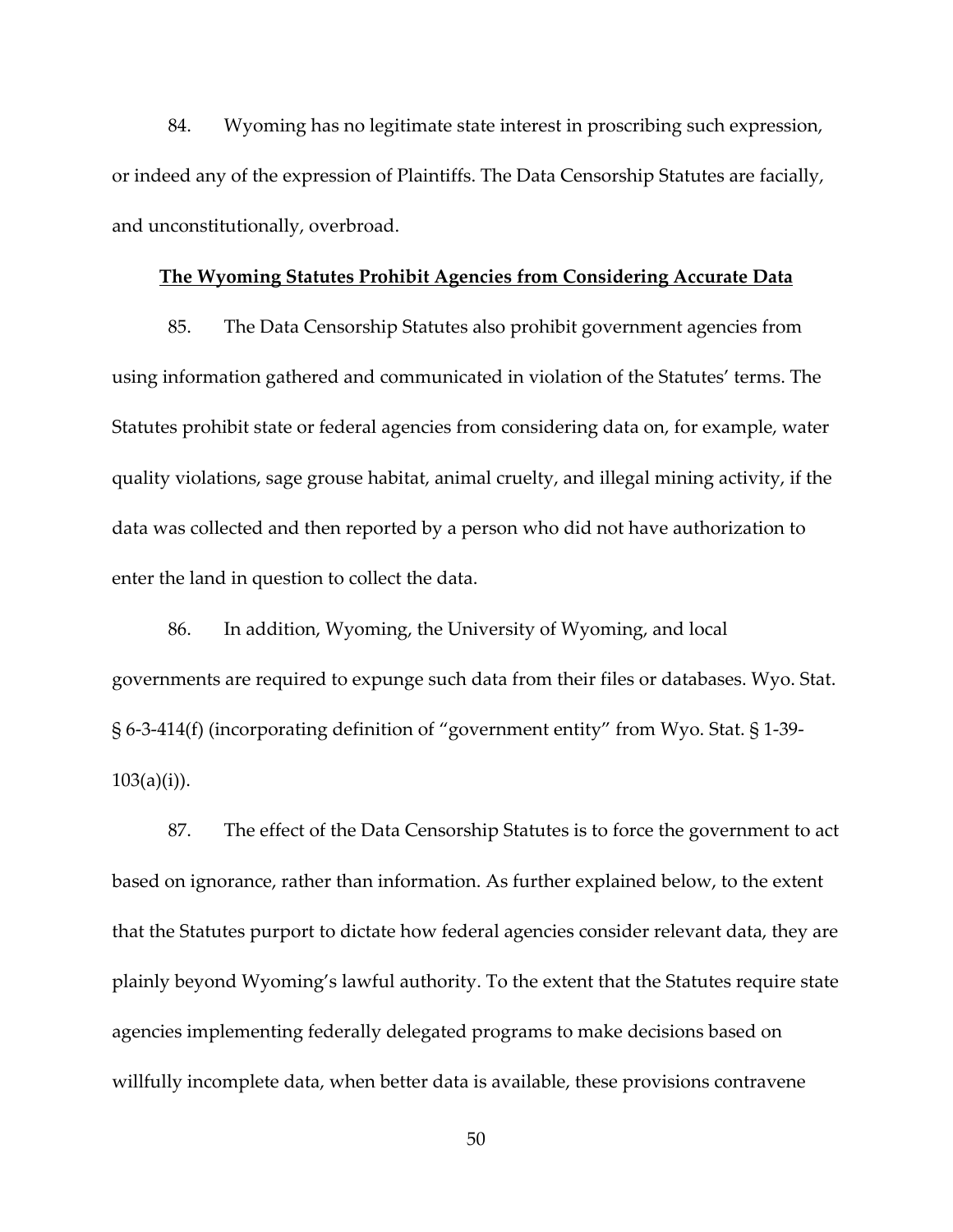and are preempted by the Clean Water Act and other federal laws that require state agencies implementing delegated federal programs to consider all available data.

#### **FIRST CAUSE OF ACTION**

# **THE RIGHT TO PETITION**

# **[U.S. Const., amend. 1 (Petition Clause) & amend. 14 (Due Process Clause); 42 U.S.C. § 1983]**

# **[brought against all defendants except Todd Parfitt, as Director of the Wyoming Department of Environmental Quality]**

88. Plaintiffs re-allege and incorporate by reference all allegations set forth above.

89. The Petition Clause of the First Amendment of the U.S. Constitution

provides that "Congress shall make no law . . . abridging . . . the right of the people . . .

to petition the Government for a redress of grievances." U.S. Const., amend. I.

90. The Petition Clause of the First Amendment is applicable to the States through the Due Process Clause of the Fourteenth Amendment to the U.S. Constitution. U.S. Const., amend. XIV, § 1.

91. Wyoming Statutes § 6-3-414 and § 40-26-101 prohibit the "collect[ion]" of "resource data" in certain circumstances. "Collect" is defined in such a way that it applies only to information that "is submitted" or "is intended to be submitted" to "any agency of the state or federal government." Wyo. Stat. § 6-3-414(d)(i).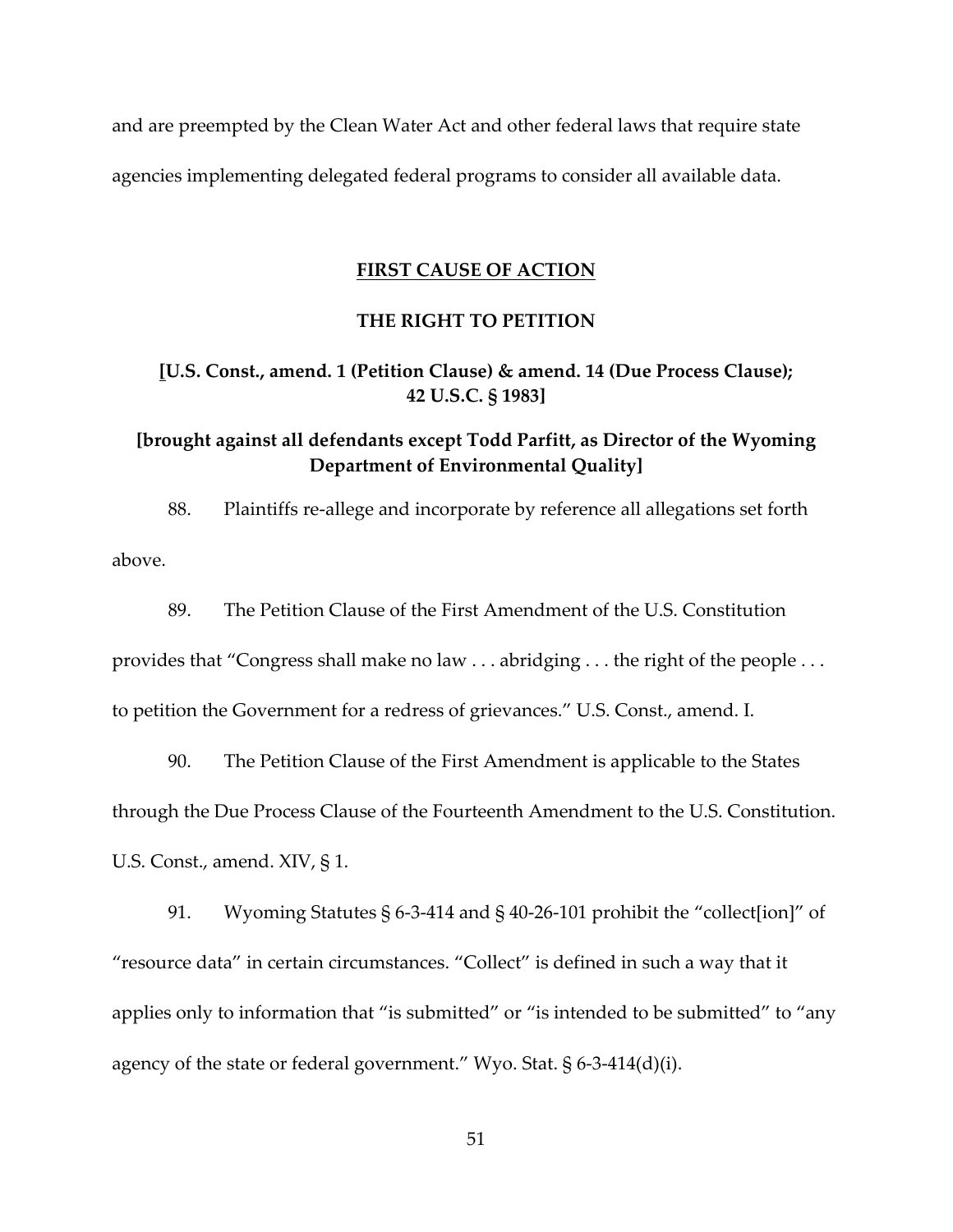92. The Data Censorship Statutes prohibit activity only if that activity involves actual or intended communication between a person and a state or federal government agency. Even the unilateral acts of a third party could result in the data being "submitted" to an agency and therefore falling under the Statutes' coverage.

93. The Data Censorship Statutes were intended to prevent and have prevented communications to the government in support of governmental action to protect the environment. Such communications are protected by the Petition Clause.

94. Wyoming Statute § 6-3-414 unconstitutionally criminalizes petitioning activity that is protected by the Petition Clause of the First Amendment to the U.S. Constitution. Wyoming Statute § 40-26-101 imposes civil liability for the same conduct criminalized under § 6-3-414. These laws prohibit, punish, and deter activity that is a necessary predicate to, and that constitutes, petitioning of the government.

95. Wyoming Statutes § 6-3-414 and § 40-26-101 are not justified by a legitimate governmental interest, let alone a compelling or overriding government interest.

96. Wyoming Statutes § 6-3-414 and § 40-26-101 are not narrowly tailored to achieve any such legitimate, compelling, or overriding governmental interest.

97. Wyoming Statutes § 6-3-414 and § 40-26-101 violate the Petition Clause of the First Amendment.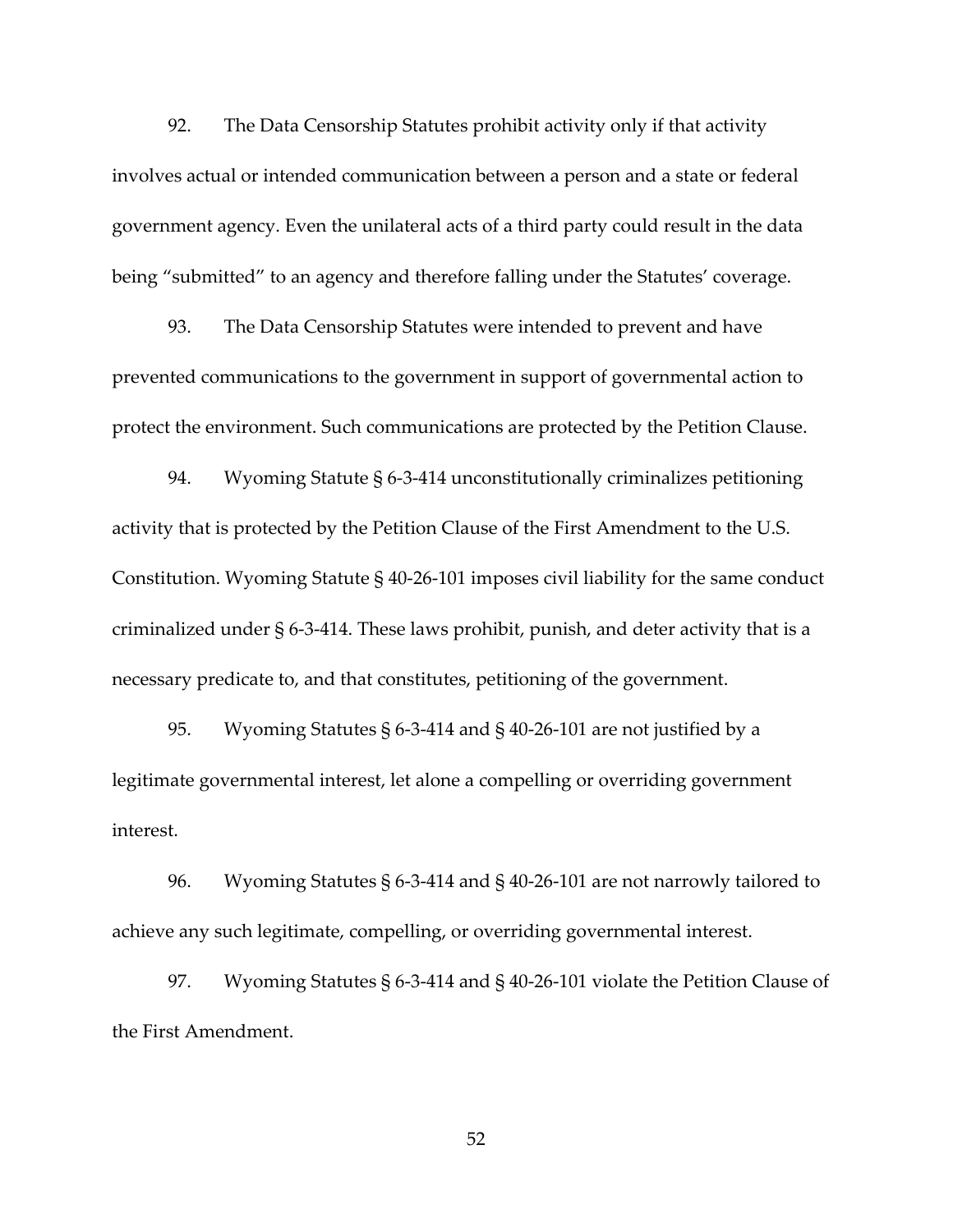98. Plaintiffs' rights under the Petition Clause are secured by 42 U.S.C. § 1983. Wyoming Statutes § 6-3-414 and § 40-26-101 violate 42 U.S.C. § 1983.

99. Plaintiffs and their members will suffer irreparable harm unless Defendants are enjoined from enforcing Wyoming Statutes § 6-3-414 and § 40-26-101. Plaintiffs have no adequate remedy at law and are entitled to injunctive and declaratory

relief on this claim.

# **SECOND CAUSE OF ACTION**

# **FREE SPEECH**

# **[U.S. Const., amend. 1 (Freedom of Speech and Freedom of Press Clauses) & amend. 14 (Due Process Clause); 42 U.S.C. § 1983]**

# **[against all defendants except Todd Parfitt, as Director of the Wyoming Department of Environmental Quality]**

100. Plaintiffs re-allege and incorporate by reference all allegations set forth above.

101. The Free Speech Clause of the First Amendment to the U.S. Constitution provides: "Congress shall make no law . . . abridging the freedom of speech, or of the press." U.S. Const., amend. I.

102. The Free Speech Clause of the First Amendment is applicable to the States through the Due Process Clause of the Fourteenth Amendment to the U.S. Constitution. U.S. Const., amend. XIV, § 1.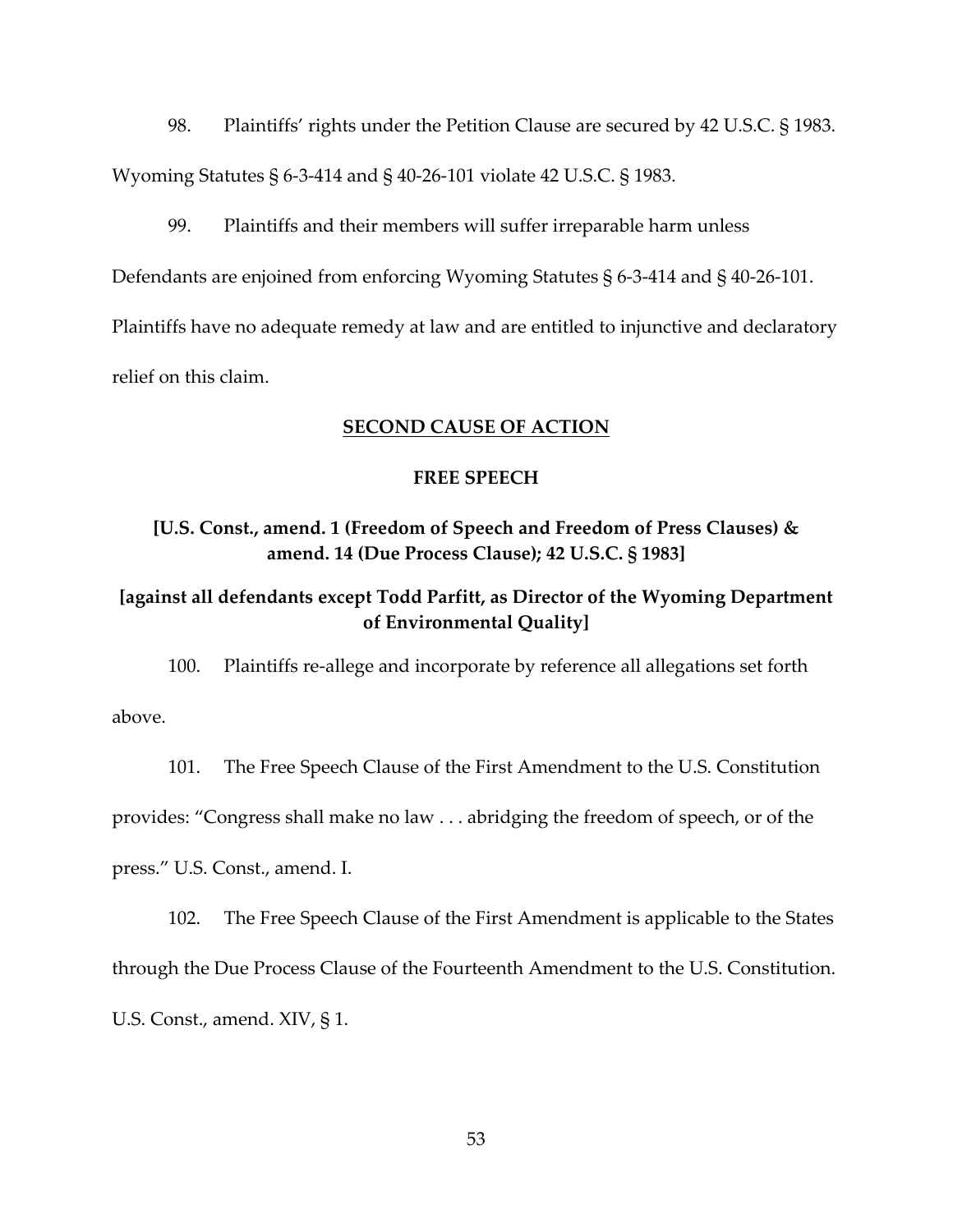103. Although the Free Speech Clause protects expression of many kinds, its strongest protections apply to core, political speech, including speech that concerns or solicits governmental action or relates to a matter of public concern. Wyoming Statutes § 6-3-414 and § 40-26-101 apply only where a person intends to communicate resource data or when that resource data is communicated to a state or federal government agency. Such speech is intended to inform and influence the decisions of the public and the government on matters of public concern.

104. Wyoming has laws that prevent trespass. *See, e.g.*, Wyo. Stat. § 6-3-303; *see also Salisbury Livestock Co. v. Colo. Cent. Credit Union*, 793 P.2d 470, 473 & n.1 (Wyo. 1990) (discussing trespass under Wyoming's common law). Trespass alone is not an expressive act, and this suit does not challenge Wyoming's longstanding trespass laws. Unlike those laws, the Data Censorship Statutes single out for punishment persons who collect and communicate information about land and land use, and other issues which are matters of public concern.

105. The Data Censorship Statutes are not narrowly tailored to any legitimate, compelling, or overriding state interest.

106. Wyoming Statutes § 6-3-414 and § 40-26-101 are unconstitutionally overbroad. The Data Censorship Statutes' restrictions on speech are unconstitutional in all applications. However, even if there were some constitutional application of the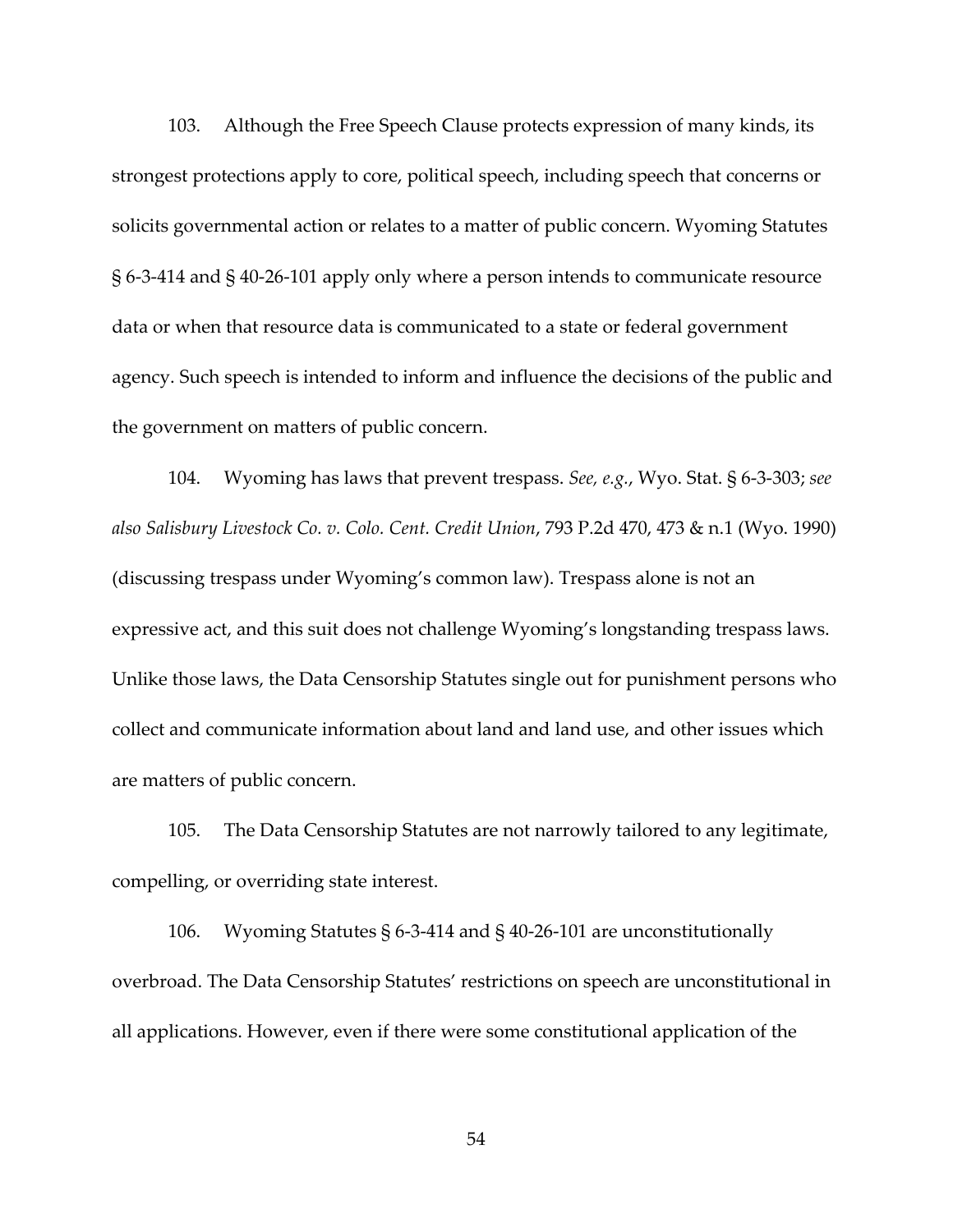Statutes' restrictions on speech, the Statutes prohibit substantially more speech than the First Amendment permits.

107. Wyoming Statutes § 6-3-414 and § 40-26-101 unconstitutionally discriminate against speech based on content. The Data Censorship Statutes' prohibitions apply only to a person who communicates or intends to communicate resource data, on matters of public concern.

108. Wyoming Statutes § 6-3-414 and § 40-26-101 unconstitutionally discriminate against speech based on viewpoint. The Data Censorship Statutes' prohibitions apply only to a person who collects or intends to collect resource data from open land without authorization. Authorization may be given or denied by a landowner, lessee, or representative of the landowner. A person does not "collect" resource data, under these Statutes, unless the person submits or intends to submit the data to a government agency, or the data is otherwise submitted to a government agency. Those provisions give landowners control over who may communicate "resource data" to the public or to the government. Speakers whose viewpoint is not shared by the landowner are unlikely to be able to obtain the landowner's authorization to collect resource data which may later be submitted to the government, either intentionally or unintentionally. "The government must abstain from regulating speech when the specific motivating ideology or the opinion or perspective of the speaker is the rationale for the restriction," for "[v]iewpoint discrimination is . . . an egregious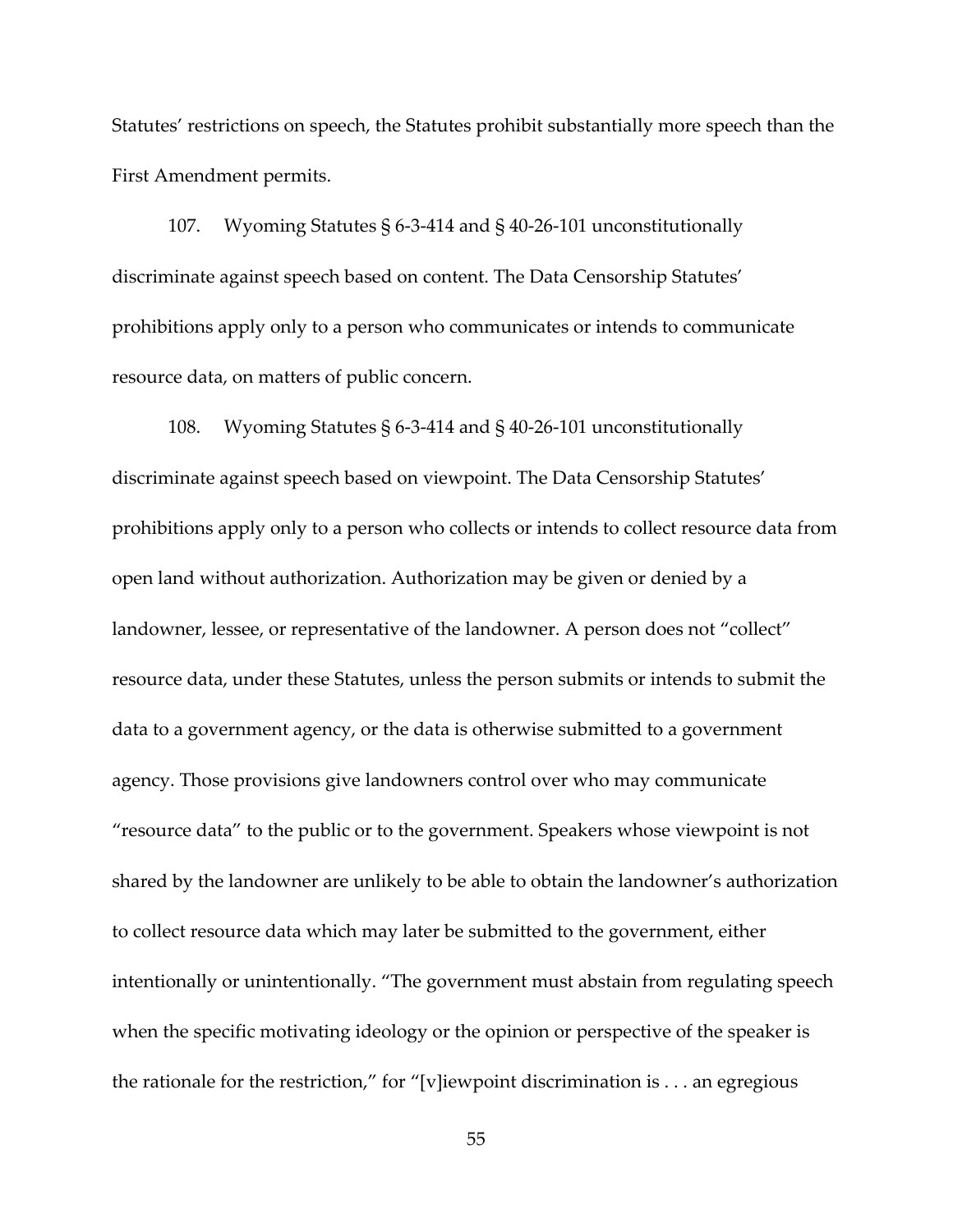form of content discrimination." *Rosenberger v. Rector & Visitors of Univ. of Va.*, 515 U.S. 819, 829 (1995).

109. Wyoming Statutes § 6-3-414 and § 40-26-101 violate the Free Speech Clause of the First Amendment.

110. Plaintiffs' rights under the First Amendment are secured under 42 U.S.C.

§ 1983. Wyoming Statutes § 6-3-414 and § 40-26-101 violate 42 U.S.C. § 1983.

111. Plaintiffs and their members will suffer irreparable harm unless

Defendants are enjoined from enforcing Wyoming Statutes § 6-3-414 and § 40-26-101.

Plaintiffs have no adequate remedy at law and are entitled to injunctive and declaratory relief on this claim.

# **THIRD CAUSE OF ACTION**

# **THE DATA CENSORSHIP STATUTES ARE PREEMPTED BY FEDERAL LAW**

**[U.S. Constitution, Article VI, cl. 2 (Supremacy Clause); Clean Water Act, 33 U.S.C. §§ 1313, 1370, and implementing regulations; Administrative Procedure Act, 5 U.S.C. § 553; National Environmental Policy Act, 42 U.S.C.** § **4332, and implementing regulations, 40 C.F.R. § 1506.6; Endangered Species Act, 16 U.S.C. § 1533]**

112. Plaintiffs re-allege and incorporate by reference all allegations set forth

above.

113. Article VI, clause 2 of the U.S. Constitution, known as the Supremacy Clause, provides in pertinent part: "This Constitution, and the Laws of the United States which shall be made in Pursuance thereof . . . shall be the supreme Law of the Land;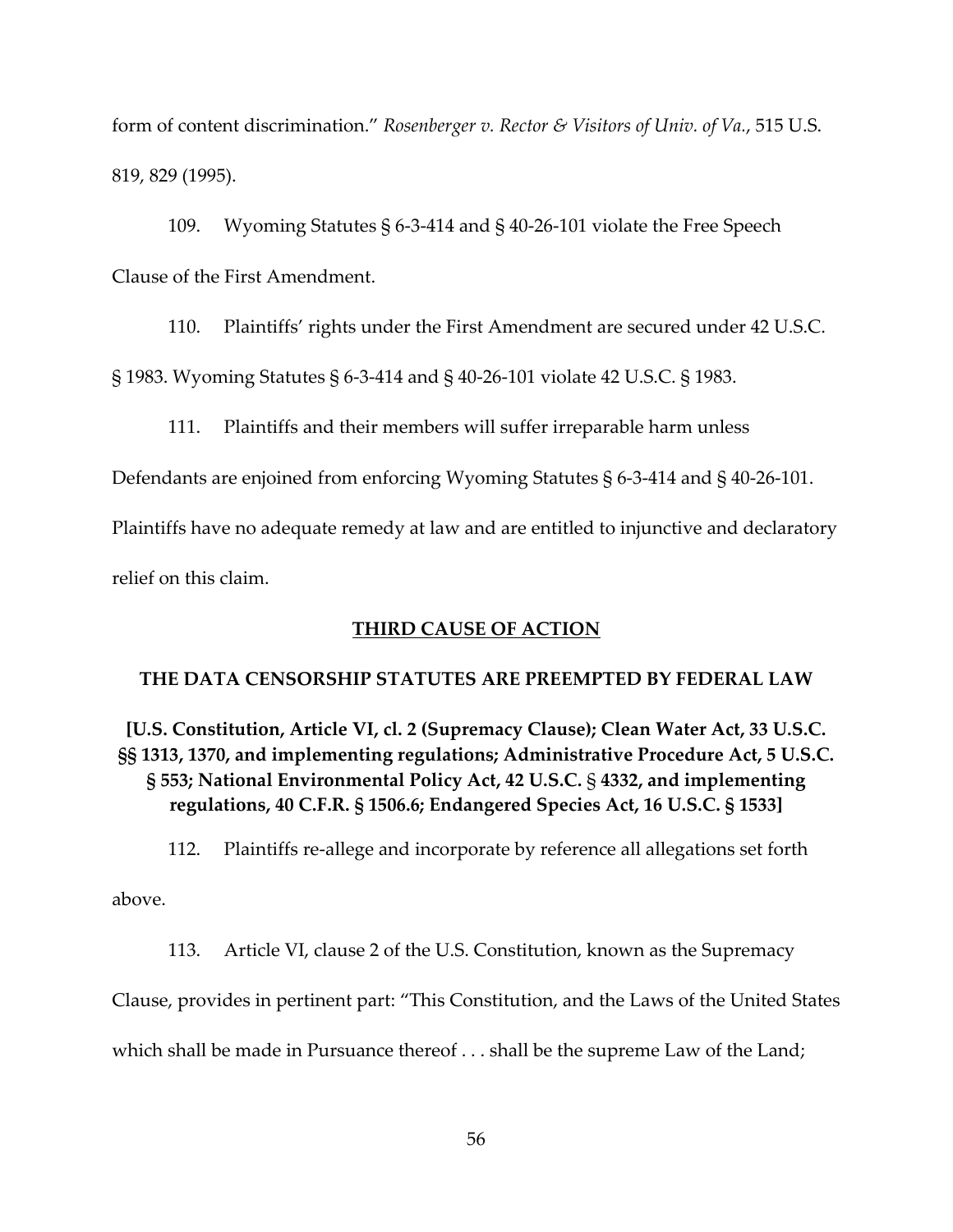and the Judges in every State shall be bound thereby, any Thing in the Constitution or Laws of any State to the Contrary notwithstanding."

114. Under the Supremacy Clause, state law is preempted when it "stands as an obstacle to the accomplishment and execution of the full purposes and objectives of Congress." *Russo v. Ballard Med. Prods.*, 550 F.3d 1004, 1011 (10th Cir. 2008) (quoting *Kewanee Oil Co. v. Bicron Corp.*, 416 U.S. 470, 478-79 (1974)).

115. Wyoming Statute § 6-3-414 and Wyoming Statute § 40-26-101 prohibit citizen collection and reporting of data to the public or the government, when the citizen enters open land with the purpose of collecting data, or in fact collects such data, without authorization.

116. Wyoming Statute § 6-3-414(e) and Wyoming Statute § 40-26-101(e) purport to prohibit the admission in any administrative, civil, or criminal proceeding of certain data collected and provided to the government by members of the public without authorization. Wyoming Statute § 6-3-414(f) and Wyoming Statute § 40-26- 101(f) require specified government entities to expunge data collected and provided to the government by persons who lacked authorization.

117. The Data Censorship Statutes stand as an obstacle to the accomplishment and execution of the full purposes and objectives of Congress. Indeed, one of the reasons the Wyoming Legislature adopted these Statutes was to deprive federal and state agencies of data they require to fully implement federal law.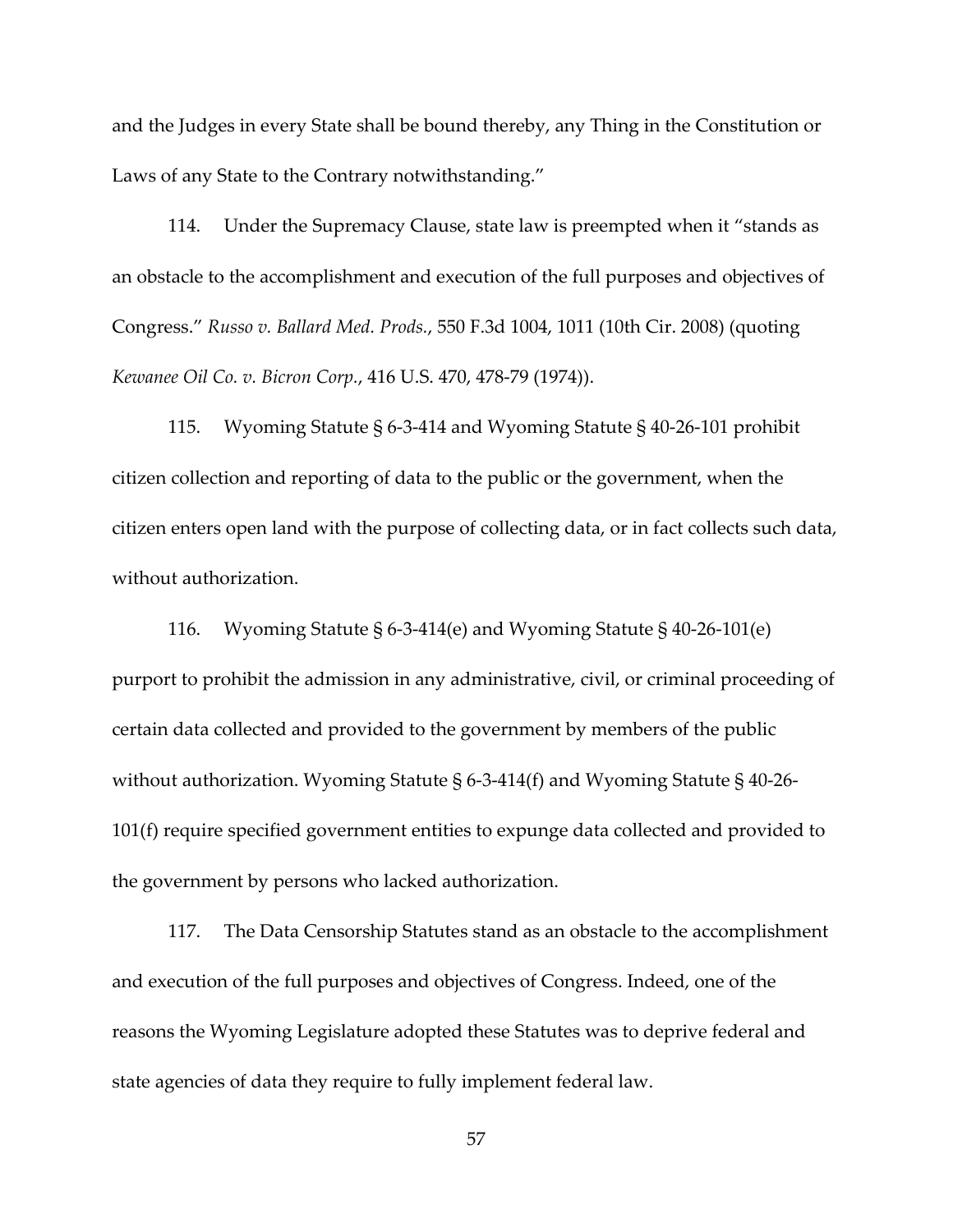## **Preemption Under the Clean Water Act**

118. One of Congress's express purposes in enacting the Clean Water Act was to "provide[] for, encourage[], and assist[]" "[p]ublic participation in the development, revision, and enforcement of any regulation, standard, effluent limitation, plan, or program established by the Administrator or any State under this chapter." 33 U.S.C. § 1251(e).

119. Section 303(d) of the Clean Water Act requires a state, or in some circumstances the U.S. Environmental Protection Agency (EPA), to establish allowable pollution levels, or "total maximum daily loads" (TMDLs), for water-quality-impaired streams and rivers. 33 U.S.C. § 1313(d)(1)(A), (C); *id.* § 1313(d)(2). A TMDL must be designed to attain and maintain applicable water quality standards. 40 C.F.R.  $\S 130.7(c)(1)$ .

120. Federal implementing regulations require that, when implementing § 303(d), "[e]ach State shall assemble and evaluate all existing and readily available water quality-related data and information," including all existing and readily available information about "[w]aters for which water quality problems have been reported by ... members of the public."  $40$  C.F.R. § 130.7(b)(5).

121. The Clean Water Act's implementing regulations specifically require state agencies charged with implementation, including the Wyoming Department of Environmental Quality, to "actively solicit[]" research from the public concerning water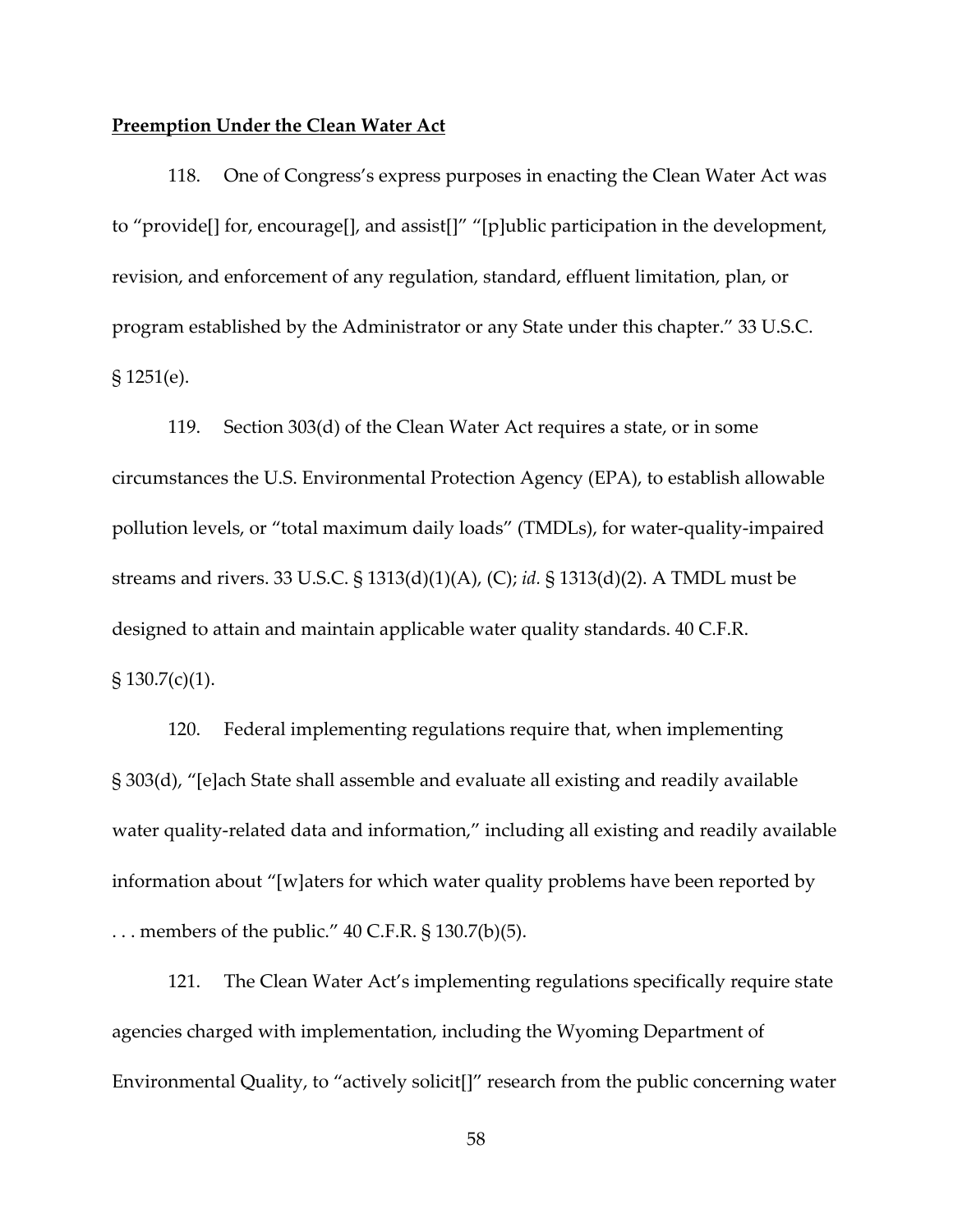quality, when setting TMDLs. 40 C.F.R. § 130.7(b)(5)(iii). The statute also requires states, when setting TMDLs, to "evaluate all existing and readily available water qualityrelated data and information" for which "water quality problems have been reported by ... members of the public." 40 C.F.R. § 130.7(b)(5). Data submitted by members of the public have often played an important role in identifying impaired waters and establishing TMDLs under § 303(d) of the Clean Water Act.

122. EPA-approved TMDLs and their supporting water quality standards provide the floor of federal protection for impaired waters. Section 510 of the CWA provides that a state "may not adopt or enforce any effluent limitation, or other limitation, effluent standard, prohibition, pretreatment standard, or standard of performance which is less stringent than the effluent limitation, or other limitation, effluent standard, prohibition, pretreatment standard, or standard of performance under this chapter." 33 U.S.C. § 1370. An "effluent limitation" as used in § 510 of the Clean Water Act is "any restriction established by a State or the Administrator [of EPA] on quantities, rates, and concentrations of chemical, physical, biological, and other constituents which are discharged from point sources into navigable waters." *Id*. § 1362(11).

123. The Clean Water Act generally prohibits the discharge of pollutants to waters of the United States without a permit. 33 U.S.C. § 1311(a). Such permits are issued under the Act's National Pollution Discharge Elimination System. 33 U.S.C.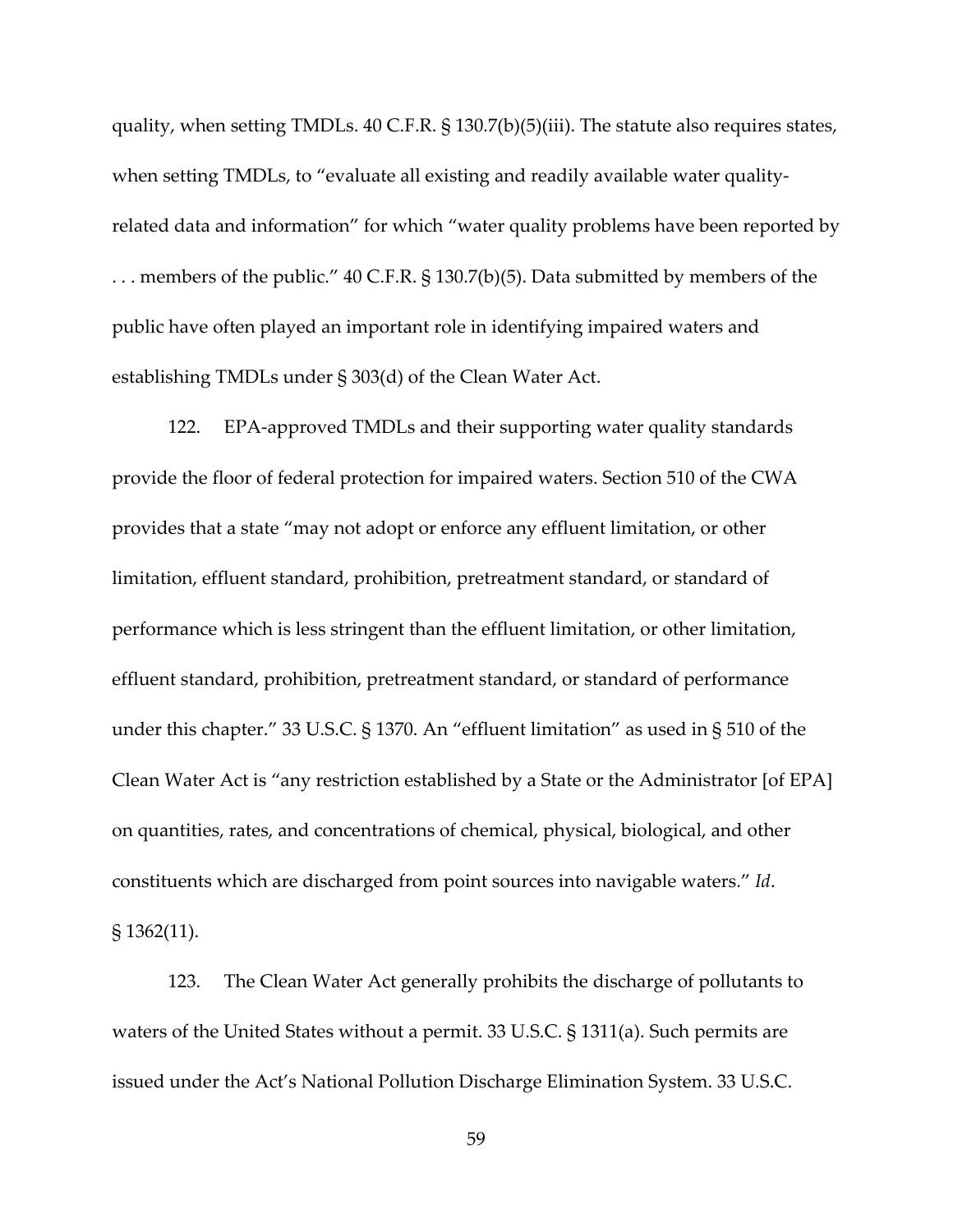§ 1342. When a state or the EPA issues a National Pollution Discharge Elimination System permit, the issuing agency is required by law to allow the public to submit data concerning the permit for the agency's consideration. 40 C.F.R. §§ 124.10–124.11.

124. Wyoming Statute § 6-3-414(e) and (f) and Wyoming Statute § 40-26-101(e) and (f) conflict with, and substantially undermine the purposes of, § 303(d) and § 510 of the federal Clean Water Act, 33 U.S.C. § 1370, and Clean Water Act implementing regulations, 40 C.F.R. § 130.7(b)(5), § 134.11.

## **Preemption Under Other Federal Law**

125. Federal law recognizes the importance of and encourages citizen participation in federal agency environmental decision-making. The Data Censorship Statutes obstruct the ability of Americans to participate fully in such decision-making processes, by collecting, reporting on, and/or submitting resource data to federal agencies and state agencies implementing federal law. Because the Data Censorship Statutes stand as an obstacle to the accomplishment and execution of the full purposes and objectives of federal law, they are preempted.

126. When federal agencies prepare environmental impact reports under the National Environmental Policy Act, 42 U.S.C. § 4332, they must solicit public comment concerning, among other things, potential environmental impacts. 40 C.F.R. § 1506.6. The Data Censorship Statutes interfere with the implementation of this law by imposing punishments on persons who collect and communicate certain resource data to federal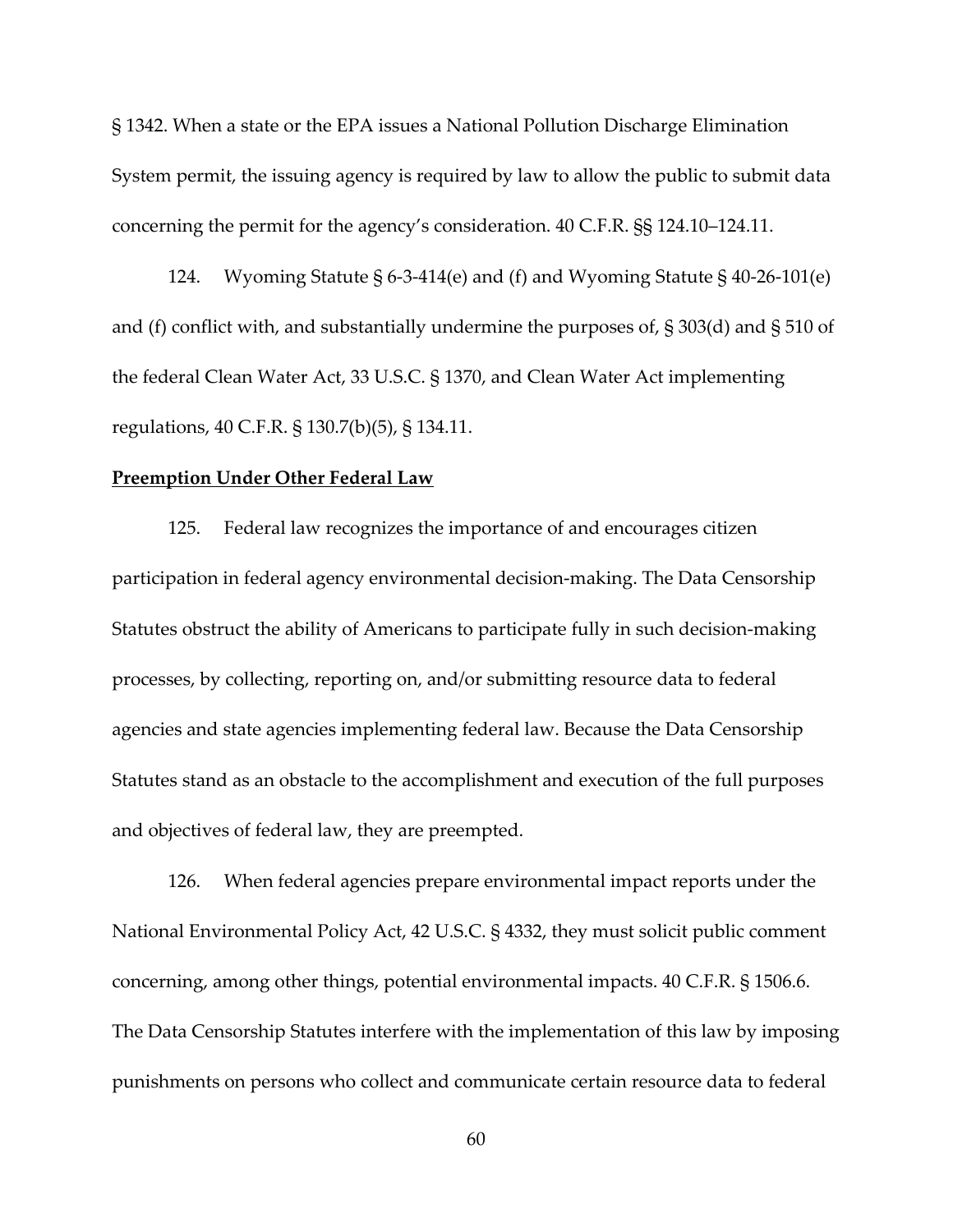agencies. The Data Censorship Statutes also interfere with the implementation of this law by imposing punishments on persons who collect and communicate certain resource data to the public through their publications or other news media, if the public then forwards that data to federal agencies.

127. The Endangered Species Act authorizes citizens to petition the Secretary of the Interior and the Secretary of Commerce to list species as endangered, and the Act further requires each Secretary to list species as endangered if a citizen petition presents substantial scientific information that the listing is warranted. 16 U.S.C. § 1533(b)(3)(A). The Data Censorship Statutes interfere with the implementation of this law by imposing punishments on persons who collect and communicate certain resource data to federal agencies. The Data Censorship Statutes also interfere with the implementation of this law by imposing punishments on persons who collect and communicate certain resource data to the public through their publications, broadcast, or other news media, if the public then forwards that data to federal agencies.

128. Plaintiffs have collected "resource data" on open lands in Wyoming in support of petitions to list species under the Endangered Species Act. For example, NRDC has gathered data concerning whitebark pine on open lands in Wyoming, and has submitted that data to the U.S. Fish and Wildlife Service in support of a petition to list the species as threatened or endangered. Western Watersheds has collected data on the habitat of sage grouse and submitted that data to the federal government for use in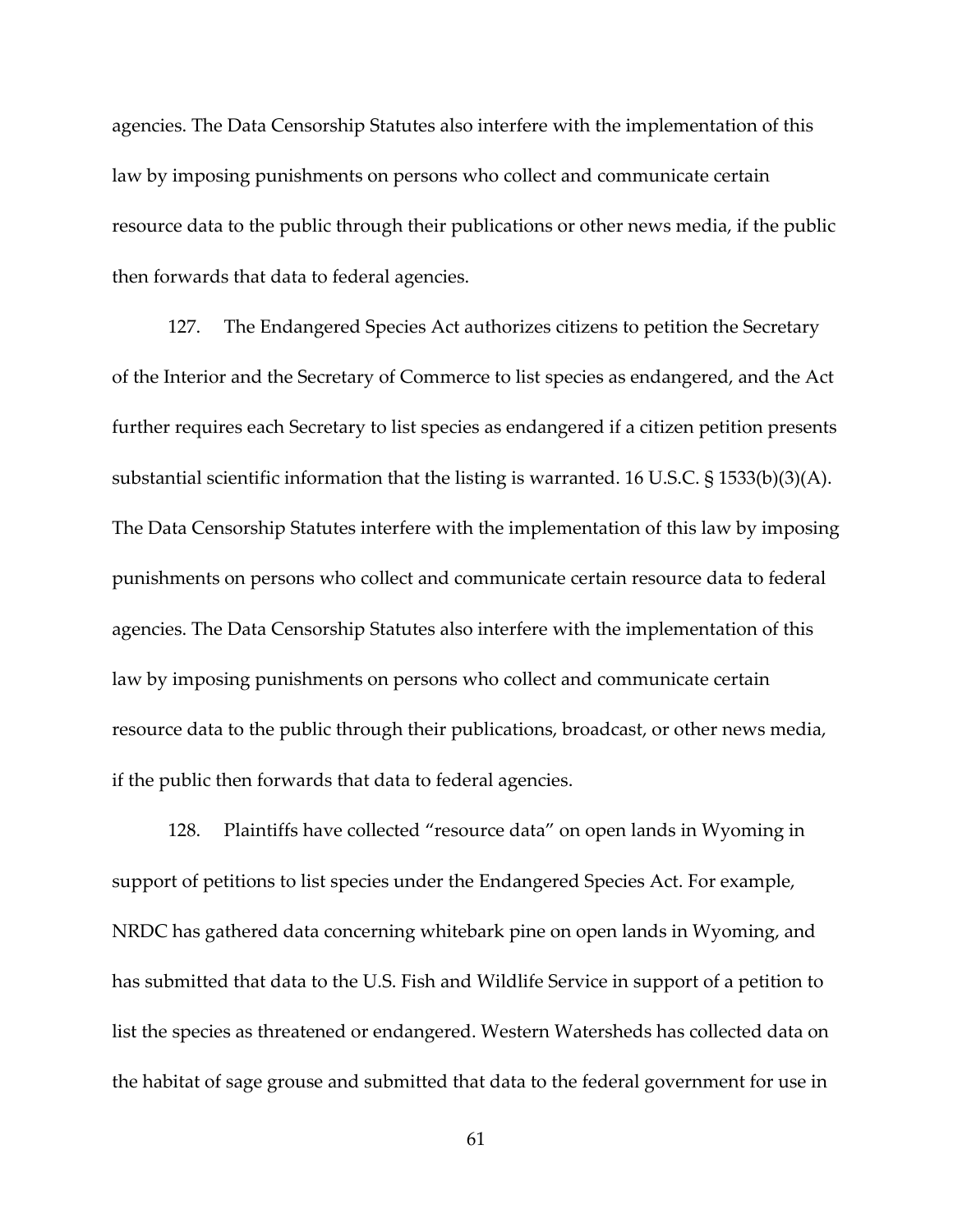implementing the Endangered Species Act. Plaintiffs believe that additional species inhabiting open lands in Wyoming merit listing under the Endangered Species Act and wish to collect information concerning these species in support of listing petitions. However, the Data Censorship Statutes deter Plaintiffs from doing so.

129. The Federal Land Policy and Management Act, 43 U.S.C. §§ 1701-1787, establishes the policy of the United States to manage public land "in a manner that will protect the quality of scientific, scenic, historical, ecological, environmental, air and atmospheric, water resource, and archeological values," *id*. § 1701(a)(8), and to ensure that federal agencies "consider[] the views of the general public" when making land use decisions, *id.* § 1701(a)(5). Agencies that implement the Federal Land Policy and Management Act must allow and consider public input when developing, formulating, and revising land use plans. *Id.* §§ 1712(f), 1739. The Data Censorship Statutes interfere with the implementation of this law by imposing punishments on persons who collect and communicate certain resource data to federal agencies. The Data Censorship Statutes also interfere with the implementation of this law by imposing punishments on persons who collect and communicate certain resource data to the public through their publications, broadcasts, or other news media, if the public then forwards that data to federal agencies.

130. Plaintiffs have collected "resource data" on open lands in Wyoming and submitted that data to the government to assist in developing, formulating, and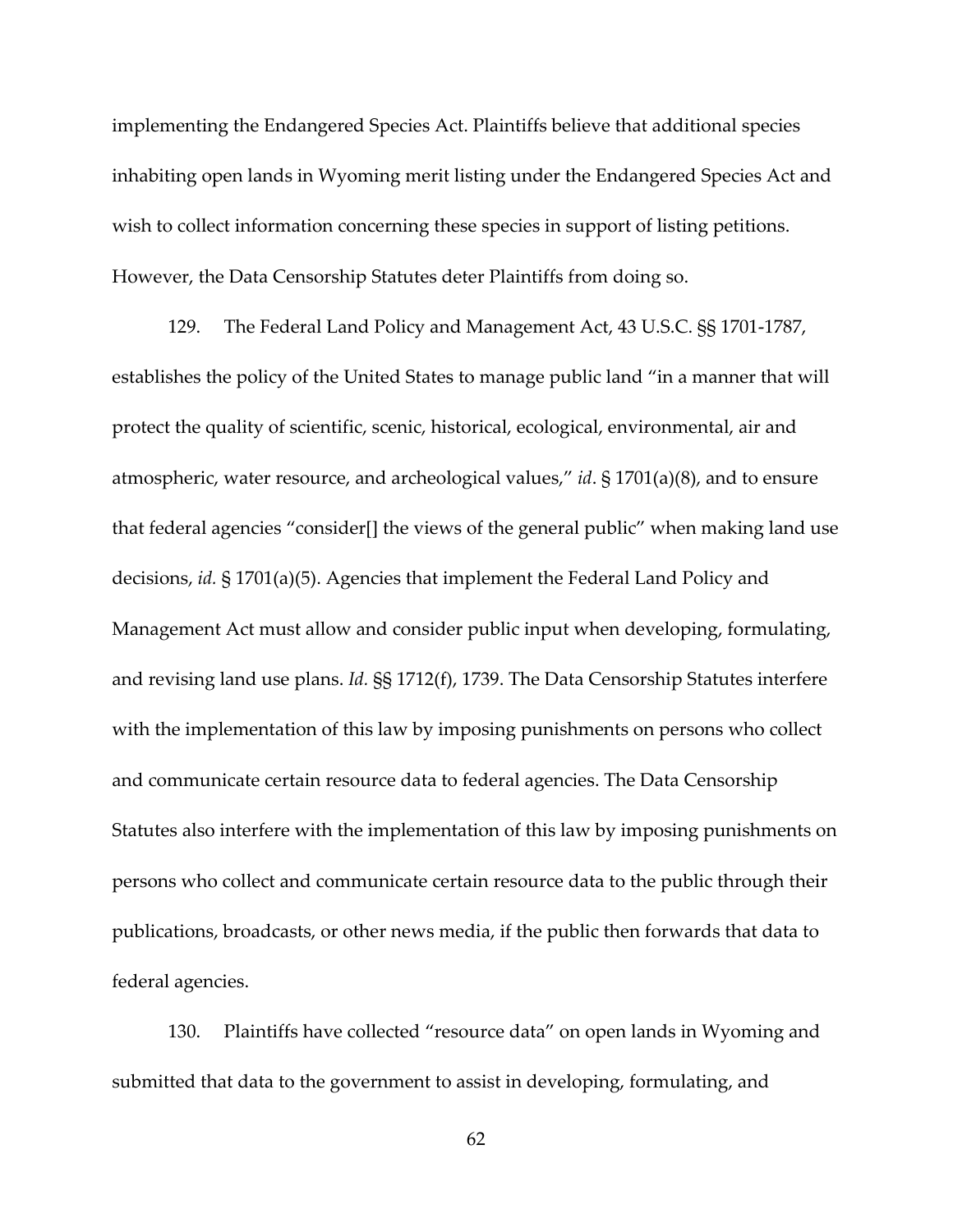revising land use plans under the Federal Land Policy and Management Act. For example, Western Watershed has gathered information concerning the impacts of livestock grazing on uplands, riparian zones, and trout spawning in rural areas in Wyoming, and has provided that information to the BLM to support improved land use planning under this statute. Plaintiffs, their staff, and members desire to collect additional resource data from open lands in Wyoming to continue assisting federal agencies in generating and modifying land use plans under the Federal Land Policy and Management Act, but fear that doing so would result in criminal and civil liability under the Data Censorship Statutes.

131. The National Forest Management Act, 16 U.S.C. §§ 1600-1687, requires the creation of comprehensive forest plans for each of the 156 national forests and grasslands. Consistent with this goal, Congress required the federal agencies that implement the National Forest Management Act to provide opportunities for and to consider public input when developing, formulating, and revising land use plans. *See* 16 U.S.C. § 1604(d). *See also* 36 C.F.R. pt. 218 (describing role of public participation in Forest Service's pre-decisional review process). The Data Censorship Statutes interfere with the implementation of this law by imposing punishments on persons who collect and communicate certain resource data to federal agencies. The Data Censorship Statutes also interfere with the implementation of this law by imposing punishments on persons who collect and communicate certain resource data to the public through their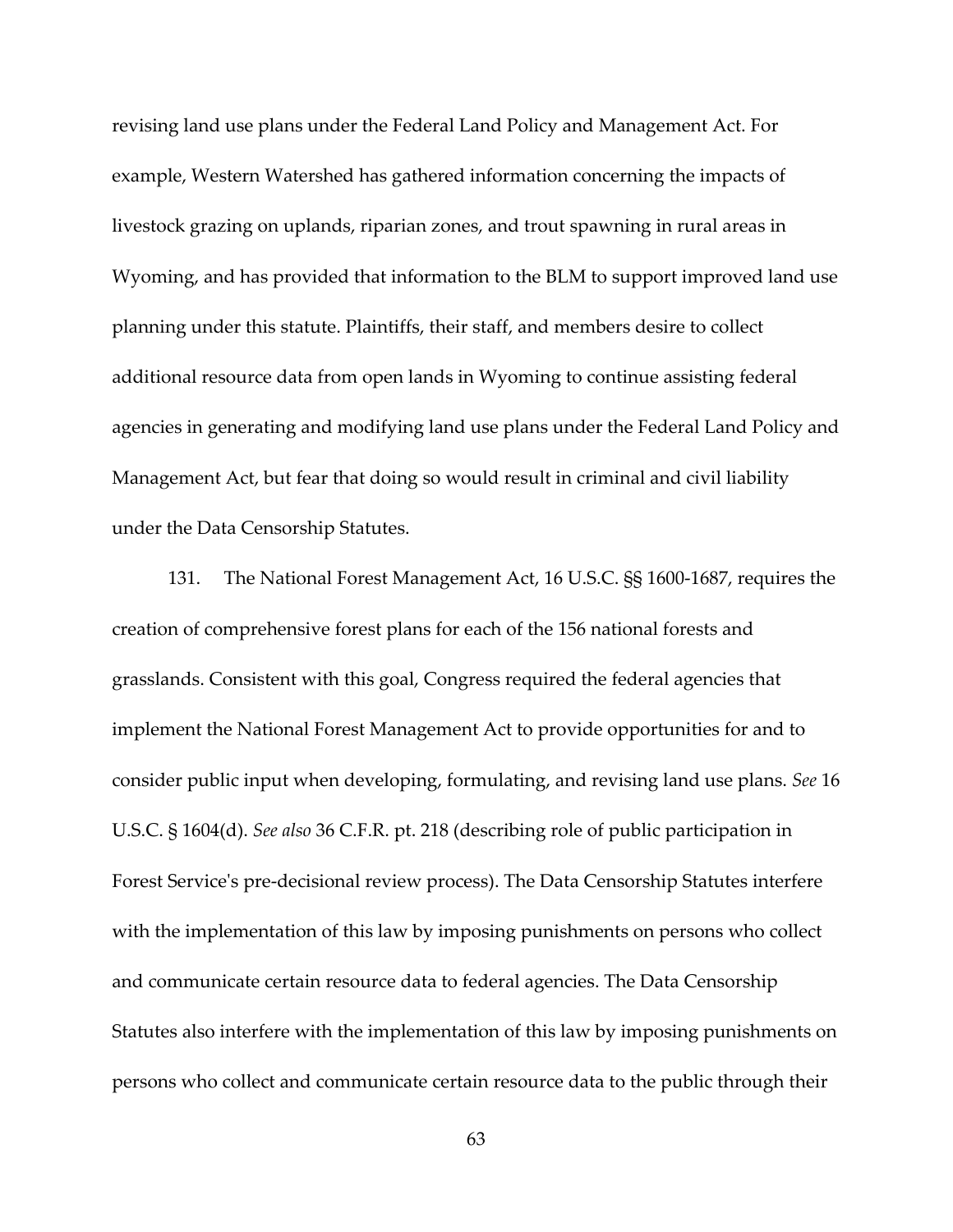publications, broadcasts, or other news media, if the public then forwards that data to federal agencies.

132. Plaintiffs have collected "resource data" on open lands in Wyoming and submitted that data to the government to assist in developing, formulating, and revising land use plans under the National Forest Management Act. For example, Western Watersheds has gathered information concerning the impacts of livestock grazing on uplands, riparian zones, and trout spawning in rural areas in Wyoming, and has provided that information to the U.S. Forest Service to support improved land use planning under this statute. Plaintiffs, their staff, and members desire to collect additional resource data from open lands in Wyoming to continue assisting federal agencies in generating and modifying land use plans under the National Forest Management Act, but are deterred from doing so by the Data Censorship Statutes.

133. The manner and extent to which federal agencies consider and rely on data, including data submitted to them by members of the public, is a question of federal law. Wyoming has no authority to direct how or whether federal agencies may consider data collected and submitted by citizen scientists.

134. The Data Censorship Statutes prohibit the admission in administrative, civil, and criminal proceedings of certain resource data, other than in proceedings against a person alleged to have violated the Statutes. The Data Censorship Statutes do not purport to limit this prohibition to state proceedings. To the extent that the Data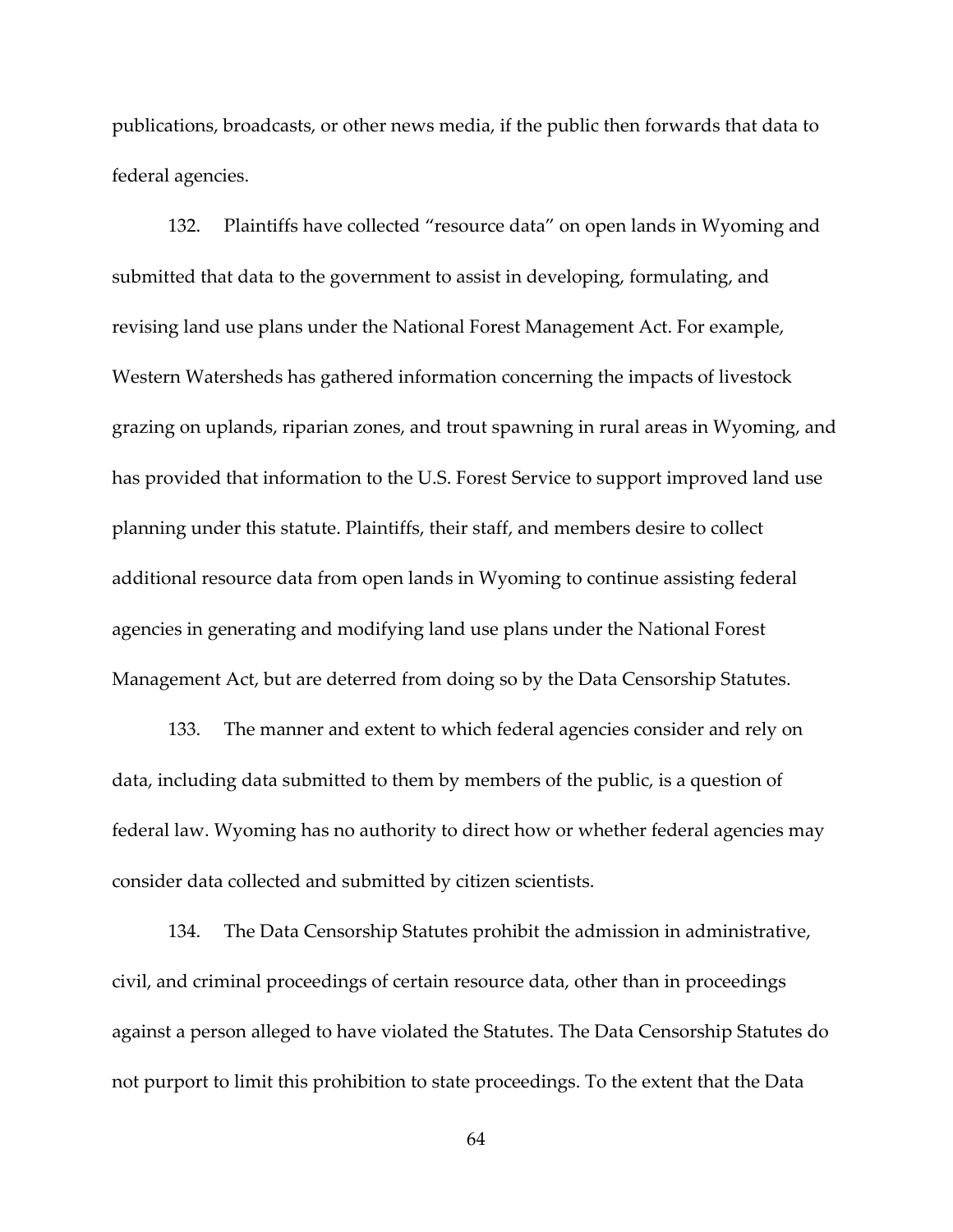Censorship Statutes purport to limit the admission of any resource data in federal administrative, civil, and criminal proceedings, the Statutes are preempted.

135. Plaintiffs and their members will suffer irreparable harm unless Defendants are enjoined from enforcing Wyoming Statutes § 6-3-414 and § 40-26-101. Plaintiffs have no adequate remedy at law and are entitled to injunctive and declaratory relief on this claim.

# **FOURTH CAUSE OF ACTION**

# **EQUAL PROTECTION**

# **[U.S. Constitution, amend. 14, sec. 1 (Equal Protection Clause); 42 U.S.C. § 1983] [brought against all defendants except Todd Parfitt, as Director of the Wyoming Department of Environmental Quality]**

136. Plaintiffs re-allege and incorporate by reference all allegations set forth above.

137. The Equal Protection Clause of the Fourteenth Amendment to the U.S. Constitution provides that "No State shall . . . deny to any person within its jurisdiction the equal protection of the laws."

138. The Data Censorship Statutes make distinctions among persons who enter open land without authorization. For example, the Statutes distinguish between persons who collect resource data and those persons who collect other types of data. The Statutes also distinguish between persons who provide information to government agencies and persons who provide information to other recipients. The Data Censorship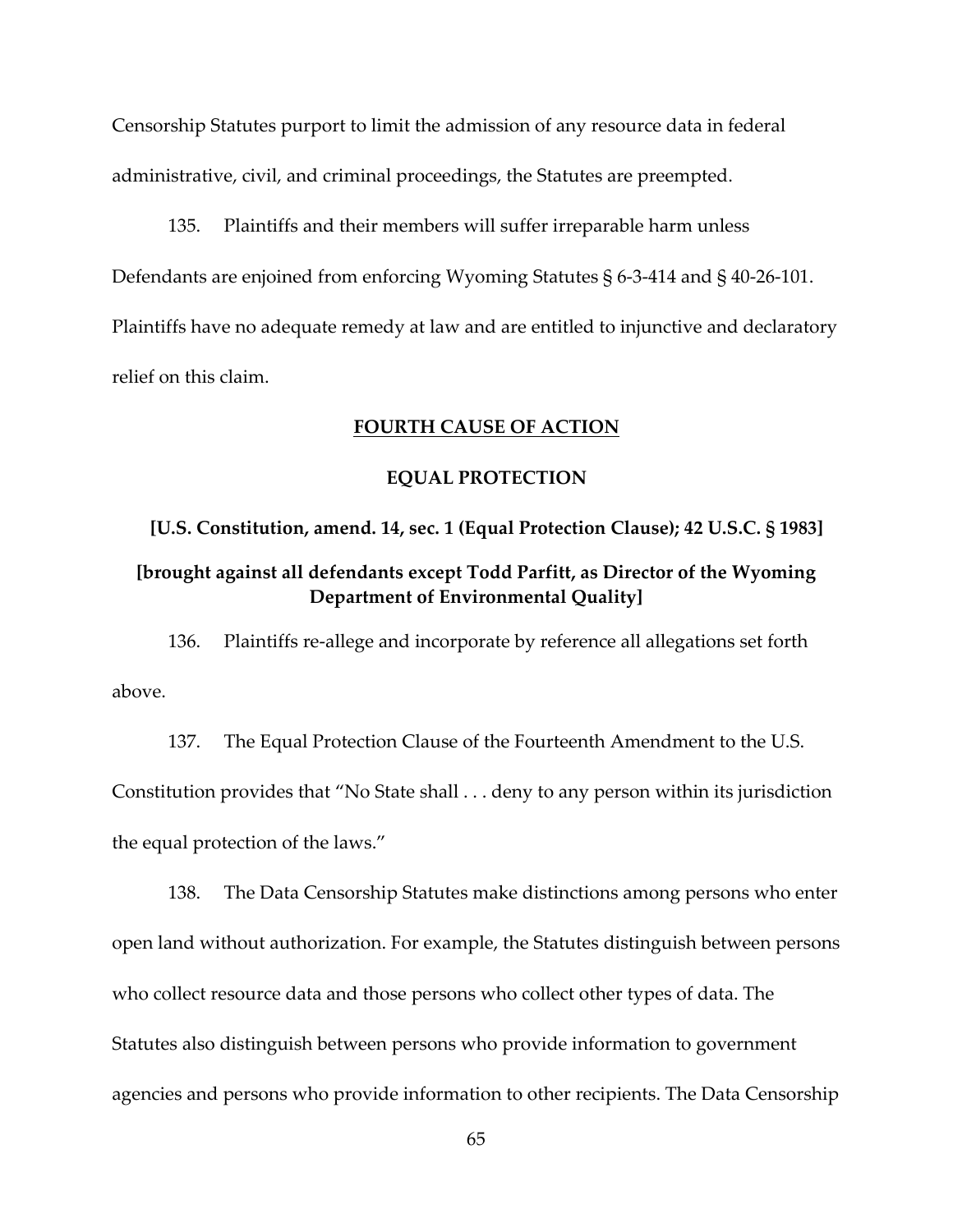Statutes do not prohibit unauthorized entry onto open land *unless* a person collects or intends to collect resource data and the data is reported or intended to be reported to a government agency.

139. Wyoming's adoption of Wyoming Statutes § 6-3-414 and § 40-26-101 was motivated in substantial part by animus toward environmental groups and their activities to collect data that the government might use to make informed decisions in applying duly enacted laws and in protecting the environment. While debating the Statutes, Wyoming legislators: (1) expressed a specific concern that government agencies would use resource data that had been reported to them by private citizens to implement environmental laws in ways that were contrary to the interests of certain private property owners; (2) stated that the legislation was an "extraordinary measure[]" to prevent "egregious abuse of this collecting these water quality data"; and (3) suggested that if private persons collected data about sage grouse (a species that the federal government was considering for protection), that data might be used by regulators to protect the species' habitat.

140. During the legislative debates on the Data Censorship Statutes, Wyoming legislators expressed open hostility toward the groups whose conduct the law targeted, referring to them as "activist[s]," "extremists," "nefarious," and "evil." Wyoming legislators who supported the Data Censorship Statutes indicated their disapproval of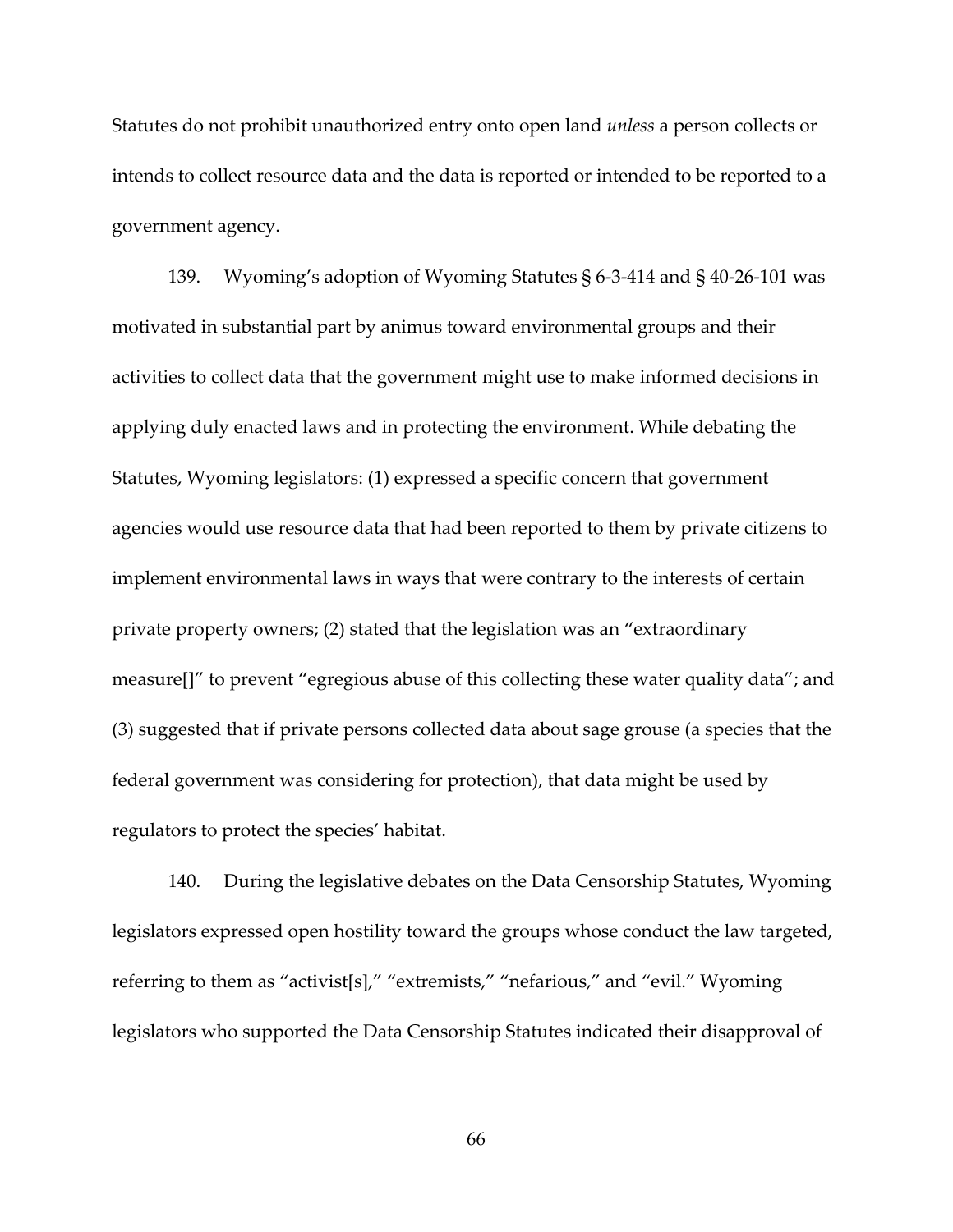persons, and the activities of persons, who gather and communicate information to the government for use in the enforcement and implementation of environmental laws.

141. One reason the Wyoming Legislature adopted the Data Censorship Statutes was to deter and punish environmental groups from engaging in activity that would be lawful, but for the groups' reporting of, or intent to report, information to the government.

142. Wyoming Statutes § 6-3-414 and § 40-26-101 violate the Equal Protection Clause of the Fourteenth Amendment to the U.S. Constitution.

143. Plaintiffs' rights under the Equal Protection Clause of the Fourteenth Amendment are secured under 42 U.S.C. § 1983.

144. Wyoming Statutes § 6-3-414 and § 40-26-101 violate 42 U.S.C. § 1983.

145. Plaintiffs and their members will suffer irreparable harm unless Defendants are enjoined from enforcing Wyoming Statutes § 6-3-414 and § 40-26-101. Plaintiffs have no adequate remedy at law and are entitled to injunctive and declaratory relief on this claim.

# **Prayer for Relief**

Plaintiffs respectfully request a judgment:

146. Declaring that the challenged Statutes, Wyoming Senate File 12, Enrolled Act No. 61, 2015 Wyo. Sess. Laws ch. 146, *codified at* Wyo. Stat. § 6-3-414, and Wyoming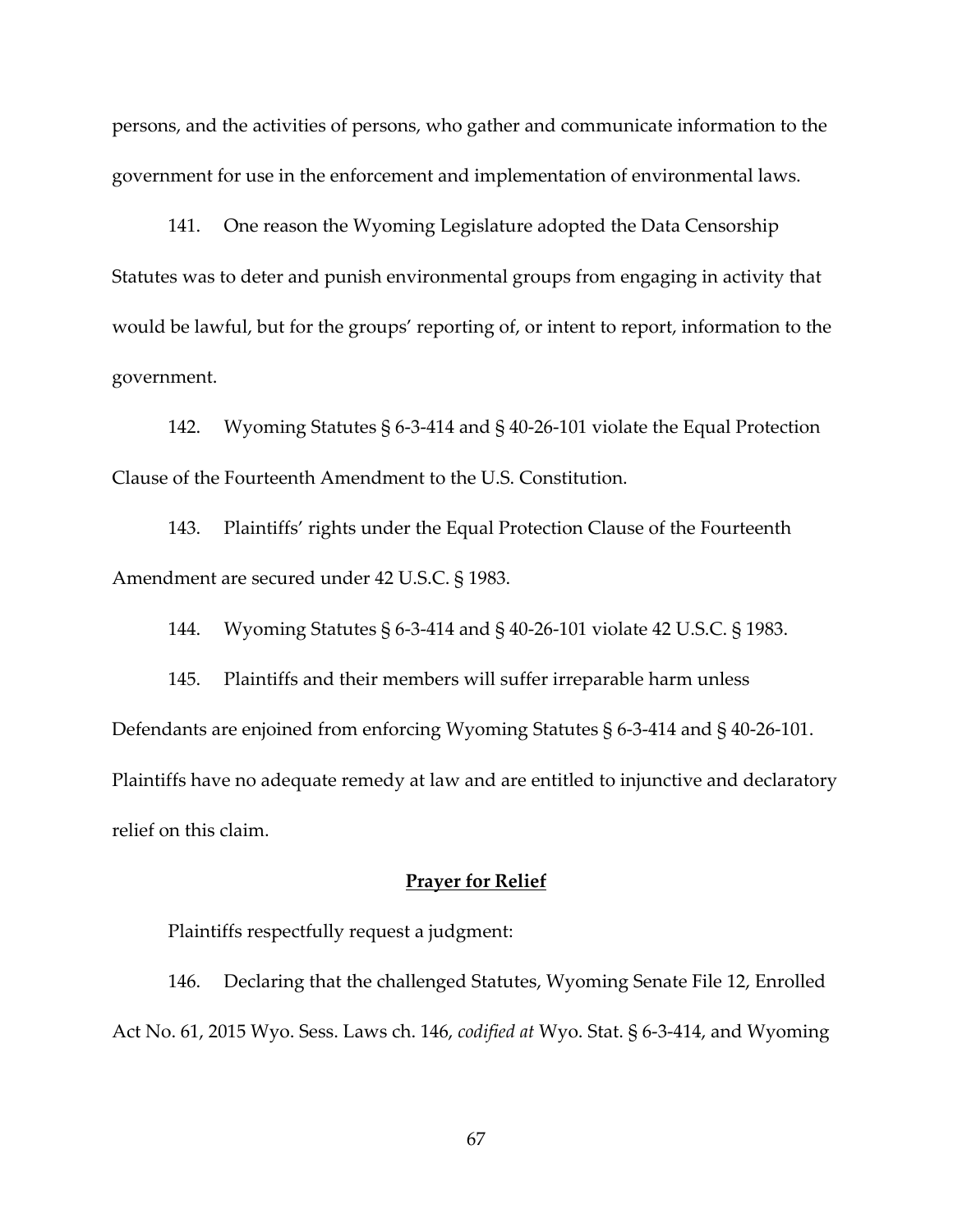Senate File 80, Enrolled Act No. 82, 2015 Wyo. Sess. Laws ch. 183, *codified at* Wyo. Stat. § 40-26-101, on their face and as applied to Plaintiffs, violate—

- a. the Petition Clause of the First Amendment of U.S. Constitution, as incorporated through the Fourteenth Amendment;
- b. the Free Speech Clause of the First Amendment of U.S. Constitution, as incorporated through the Fourteenth Amendment;
- c. the Supremacy Clause of the U.S. Constitution; and
- d. the Equal Protection Clause of the Fourteenth Amendment to the U.S. Constitution.

147. Permanently enjoining Defendants, as well as their officers, agents, employees, attorneys, and all other persons in active concert or participation with them, from enforcing the challenged Statutes;

148. Permanently enjoining defendant Todd Parfitt, in his capacity as Director of the Wyoming Department of Environmental Quality, from refusing to consider or to admit in any proceeding any resource data collected contrary to the Data Censorship Statutes, and permanently enjoining any expungement of such resource data;

149. Compelling Defendants to provide public notice, including in the official and online editions of the Wyoming Statutes, that Wyoming Statutes § 6-3-414 and § 40- 26-101 are unconstitutional and will not be enforced;

150. Awarding Plaintiffs their reasonable attorneys' fees and costs; and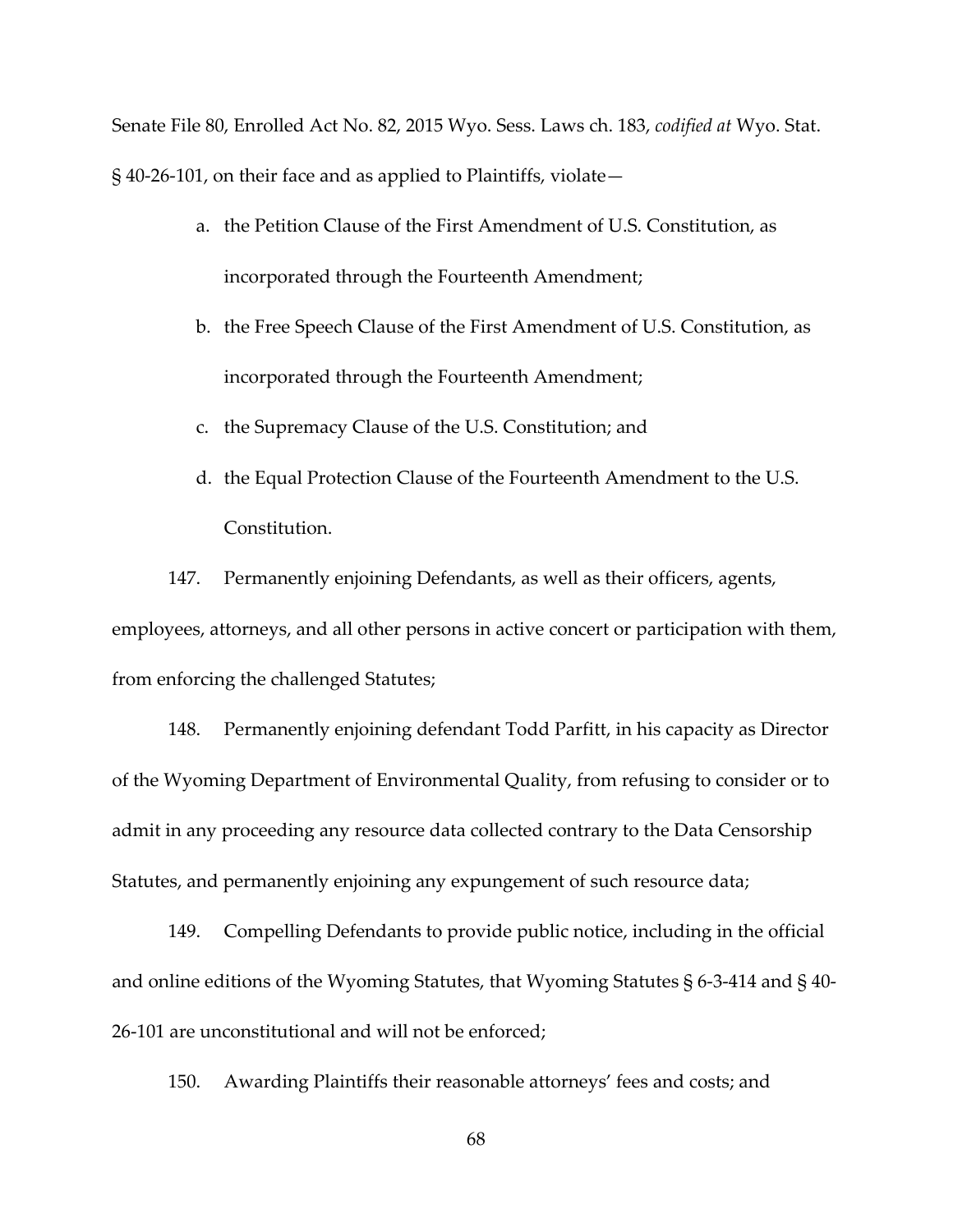151. Awarding such other and further relief as may be just and proper.

September 29, 2015

Respectfully submitted,

o ZAne

Reed Zars Wyo. Bar No. 6-3224 Attorney at Law 910 Kearney Street Laramie, WY 82070  $(307) 745 - 7979$ reed@zarslaw.com Counsel for Plaintiffs

Justin R. Pidot, admission *pro hac vice* pending University of Denver Sturm College of Law (for identification purposes only) 2255 East Evans Ave. Denver, CO 80208  $(303) 871 - 6000$ jpidot@law.du.edu Counsel for Western Watersheds Project and National Press Photographers Association

Michael E. Wall, admission pro hac vice pending Margaret Hsieh, admission pro hac vice pending Natural Resources Defense Council 111 Sutter Street, 20th Floor San Francisco, CA 94104  $(415)$  875-6100 mwall@nrdc.org; mhsieh@nrdc.org Counsel for Natural Resources Defense Council, Inc.

Deepak Gupta, admission pro hac vice pending Gupta Wessler PLLC 1735 20th Street, NW Washington, DC 20009  $(202) 888 - 1741$ deepak@guptawessler.com Counsel for National Press Photographers Association